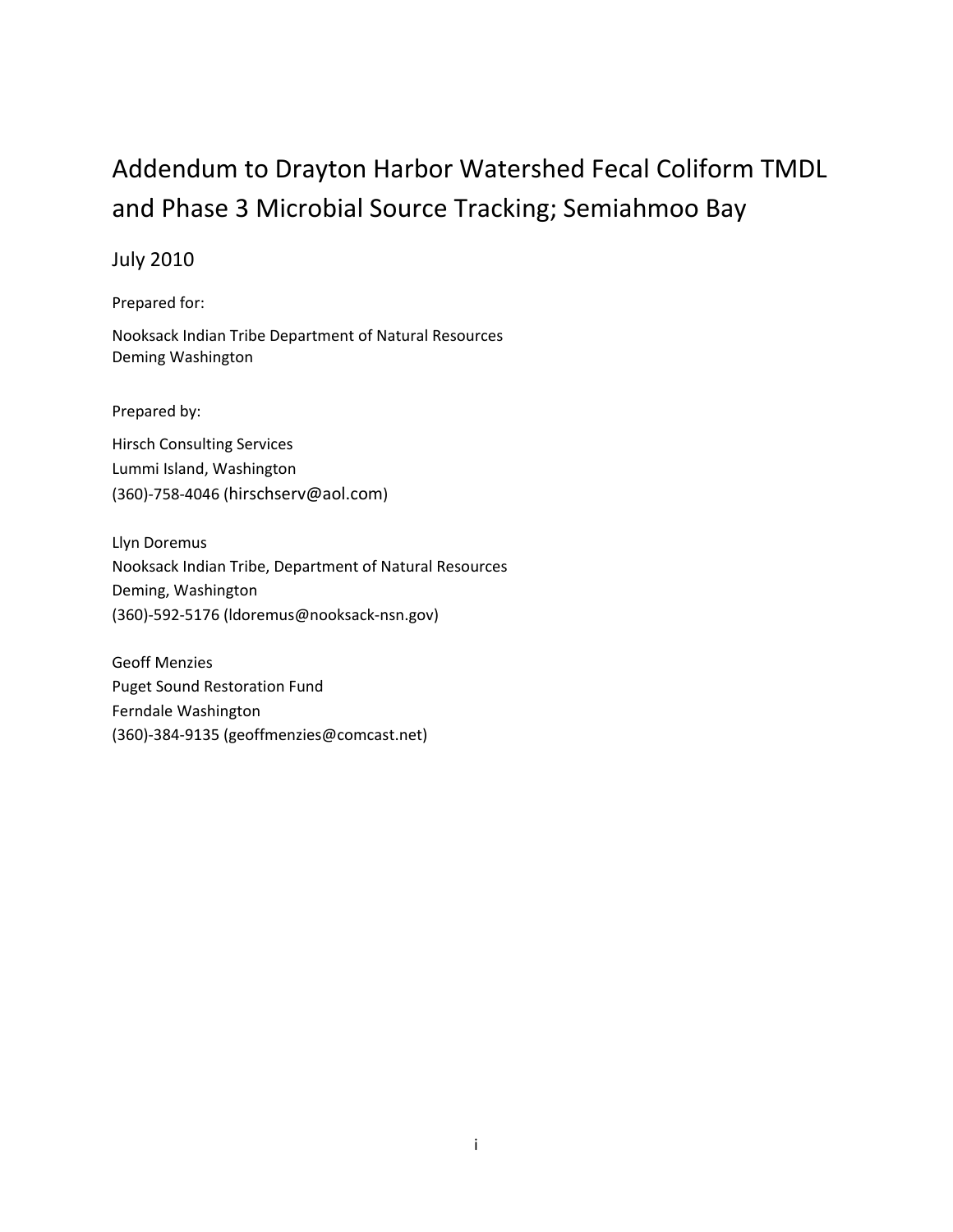### **Contents**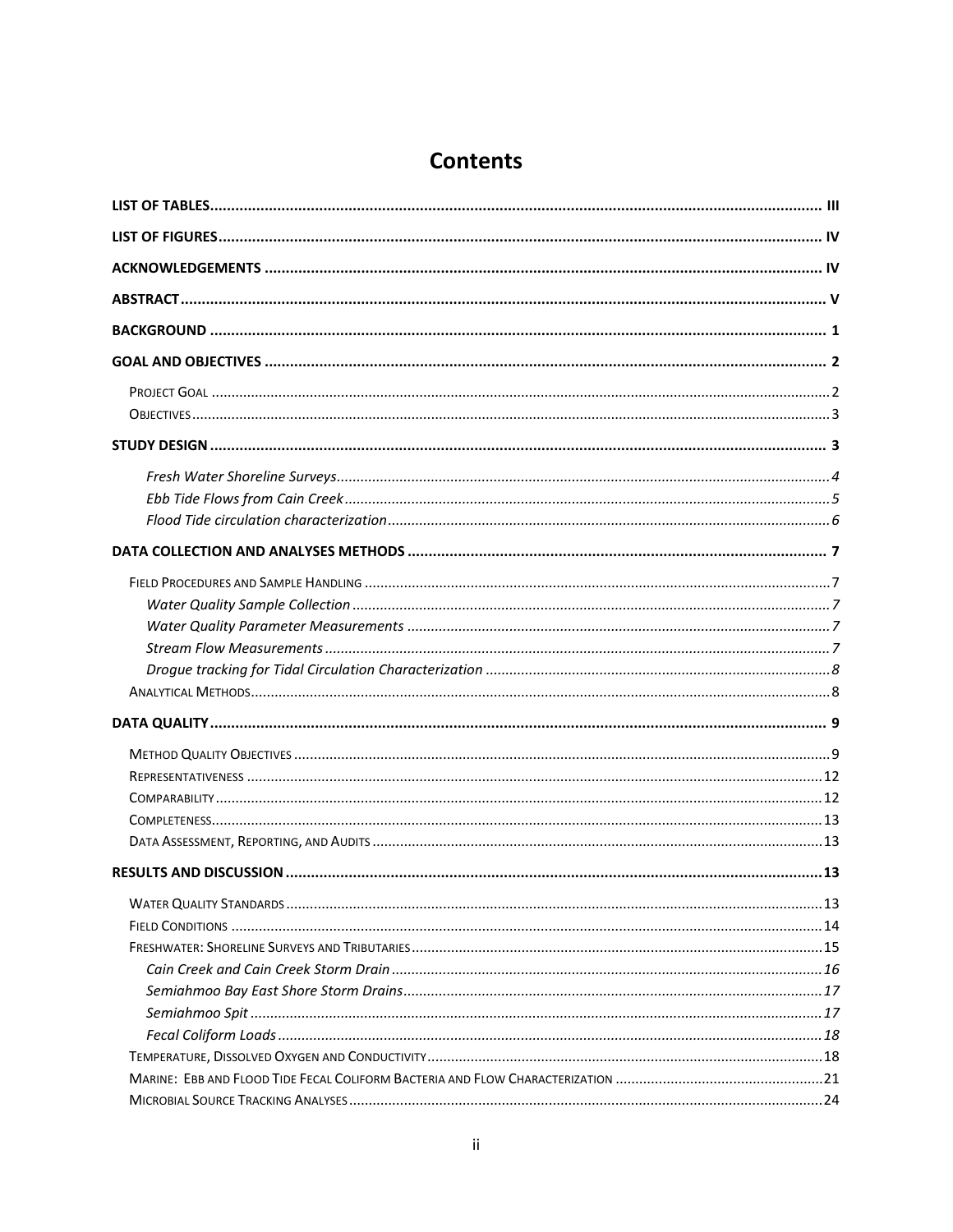| APPENDIX D: ADDENDUM TO DRAYTON HARBOR WATERSHED FECAL COLIFORM TMDL; PHASE I, WATER |  |
|--------------------------------------------------------------------------------------|--|
|                                                                                      |  |
|                                                                                      |  |

## **List of Tables**

<span id="page-2-0"></span>

| TABLE 4. PRECISION RESULTS FOR SAMPLE REPLICATES COMPARED WITH METHOD QUALITY OBJECTIVES. 11    |  |
|-------------------------------------------------------------------------------------------------|--|
| TABLE 5. WASHINGTON STATE WATER QUALITY STANDARDS FOR FECAL COLIFORM BACTERIA DESIGNATED FOR    |  |
|                                                                                                 |  |
|                                                                                                 |  |
|                                                                                                 |  |
| TABLE 9. SHORELINE SURVEY RESULTS SUMMARY FOR TEMPERATURE, DISSOLVED OXYGEN AND CONDUCTIVITY.20 |  |
| TABLE 10. EASTERN NEAR-SHORE SEMIAHMOO BAY FECAL COLIFORM MEASURED DURING DROGUE AND FLOAT      |  |
|                                                                                                 |  |
| TABLE 11. ESTIMATED DROGUE AND FLOAT TRACKING SPEED (MPH) AND DIRECTION BY EVENT23              |  |
|                                                                                                 |  |
|                                                                                                 |  |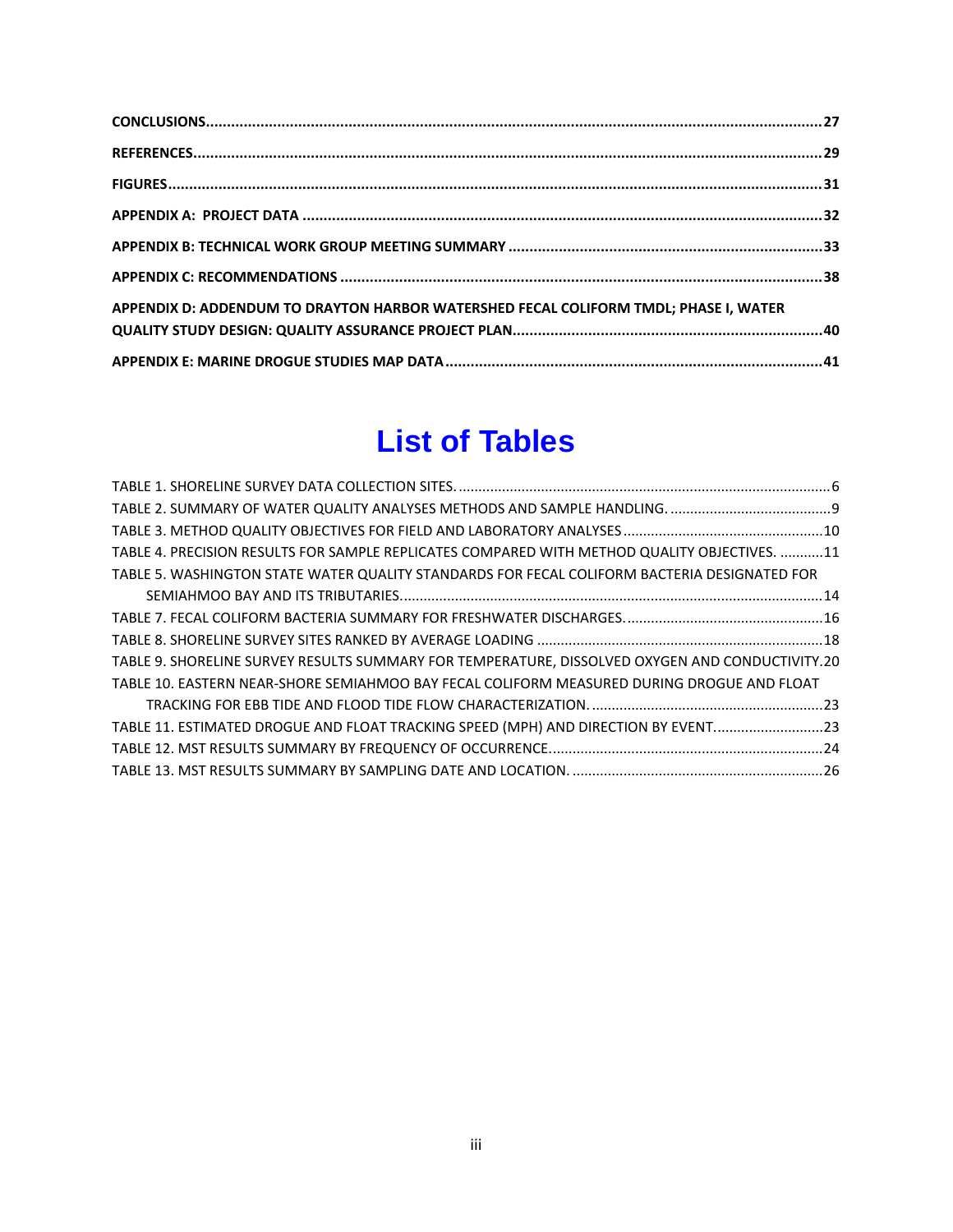# **List of Figures**

(Attached file)

<span id="page-3-0"></span>FIGURE 1. ..........................................................................................................................................STUDY AREA MAP. FIGURE 2. .............................................................................................................. SHORELINE SURVEY SAMPLE SITES. FIGURE 3. .....CAIN CREEK AND SHORELINE SURVEY SAMPLE SITES WITH FECAL COLIFORM GEOMETRIC MEAN AND MST BIOMARKERS. ASTERISK SIGNIFIES SINGLE SAMPLE RESULT. FIGURE 4. AVERAGE FECAL COLIFORM LOADING FOR CAIN CREEK AND SHORELINE SURVEY SAMPLE SITES, BILLION CFU/DAY. FIGURE 5. ............................................................................ MAPPED DATA FOR EBB TIDE SAMPLING, JUNE 10,2009. FIGURE 6. ........................................................................... MAPPED DATA FOR EBB TIDE SAMPLING, JUNE 24, 2009. FIGURE 7. ...................................................................... MAPPED DATA FOR EBB TIDE SAMPLING, AUGUST 10, 2009. FIGURE 8. ...................................................................... MAPPED DATA FOR EBB TIDE SAMPLING, AUGUST 11, 2009. FIGURE 9. ................................................................. MAPPED DATA FOR EBB TIDE SAMPLING, SEPTEMBER 22, 2009. FIGURE 10. . MAPPED DATA FOR FLOOD TIDE SAMPLING, JUNE 17, 2009 WITH FLOOD TIDE GEOMETRIC MEAN FOR PORT OF BELLINGHAM SAMPLE SITE. FIGURE 11. ...........................................................MAPPED DATA FOR FLOOD TIDE SAMPLING, SEPTEMBER 16, 2009. FIGURE 12. .............................................................. MAPPED DATA FOR FLOOD TIDE SAMPLING, OCTOBER 28, 2009. FIGURE 13. ...........................................................MAPPED DATA FOR FLOOD TIDE SAMPLING, NOVEMBER 12, 2009. FIGURE 14. ............................................................MAPPED DATA FOR FLOOD TIDE SAMPLING, DECEMBER 10, 2009.

## **Acknowledgements**

<span id="page-3-1"></span>This project would not have been possible without EPA funds and the commitment of the Nooksack Tribe to restoring water quality to Puget Sound and to shellfish growing areas. Special thanks goes to the EPA Region 10 Laboratory for donating MST analysis for Drayton Harbor water quality studies and to Ecology for incorporating this work into their Drayton Harbor bacteria TMDL. We acknowledge our Canadian counterparts for their participation and all of the partnerships that contribute to restoring water quality to our shared waters.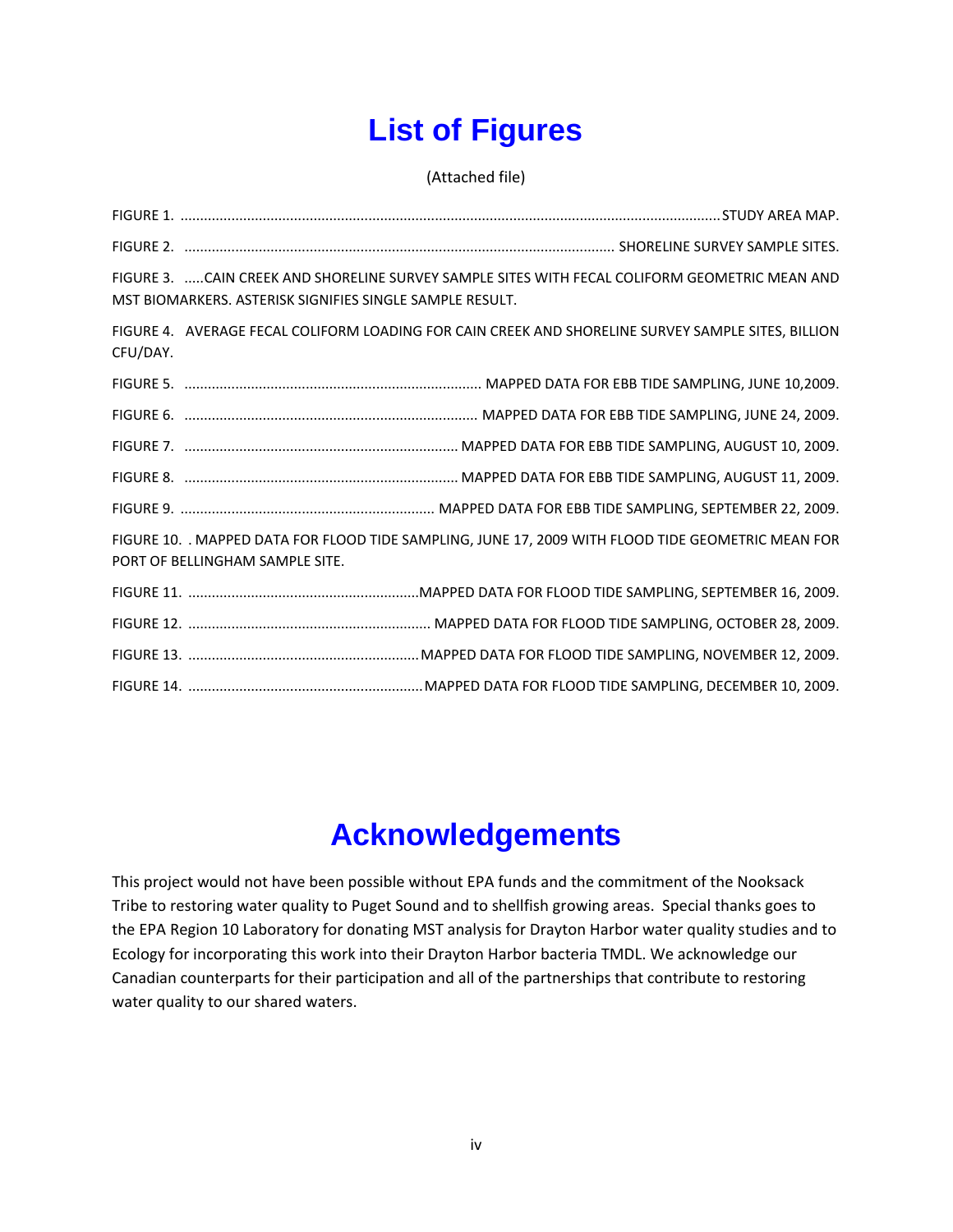## **Abstract**

<span id="page-4-0"></span>To augment the Washington Department of Ecology's Drayton Harbor Total Maximum Daily Load study, the Nooksack Indian Tribe funded the collection of additional data from the waters around the mouth of Drayton Harbor between June and December 2009. Potential bacteria sources were evaluated using data collected in the vicinity of the mouth of the Drayton Harbor and along the shoreline of Semiahmoo Bay northward to the Canadian border. The study was conducted in three components:

1) Six shoreline surveys along the Semiahmoo Bay shoreline from the Canadian border South to Blaine Harbor and along Semiahmoo Spit. Freshwater inputs were sampled including Cain Creek, storm drains and other small freshwater discharges.

2) Near shore marine sampling was conducted during five flood tides starting at the border monument to the mouth of Drayton Harbor. Samples were collected for analyses intermittently along the drogue paths.

3) Marine sampling was conducted during five ebb tides and followed drogues deployed at the mouth of Cain Creek . All samples were analyzed for fecal coliform bacteria content.

A subset of samples was analyzed for *Bacteroides* biomarkers using host specific polymerase chain reaction (HSPCR) analysis by the EPA Region 10 (Manchester) Laboratory. Presence of human and ruminant markers was widespread in fresh and marine waters and marked by significantly higher occurrence than observed in phase 1 and 2 of MST study completed in the Drayton Harbor and the upper watershed in 2006 and 2008. From a total of 12 sites shown in Figure 1, human biomarkers were identified at 11 locations with multiple detections at 10 sites. Ruminant biomarkers were found at 11 sites with multiple detections at 9 locations. Fecal sources present were correctly identified in 3 blind positive control samples by the EPA laboratory. Maps showing site locations and illustrating drogue tracks, fecal coliform bacteria densities and *Bacteriodes* identifications are shown. Ebb tide drogue studies indicated that high bacteria loading from Cain Creek is likely to impact water quality in the eastern near-shore of Semiahmoo Bay and that DOH Station 15 could be negatively impacted by the Cain Creek outflow. Flood tide results, demonstrated movement of drogues and floats south and east from the border monument toward the mouth of Drayton Harbor. Although drogues and floats did not enter Drayton Harbor, under certain wind and high tidal exchanges, high loads from the Little Campbell River are likely to impact Drayton Harbor consistent with Hay Study findings.

Project results were presented to a technical work group of agencies, including representatives from Canada, as a focal point to generate ideas for corrective actions to improve water quality in shared waters. These recommendations are presented in Appendix C that includes a prioritization based upon study results to assist in guiding corrective actions. Study data are used in the TMDL and recommendations will be reviewed by the Drayton Harbor Shellfish Protection District (DHSPD) advisory committee for incorporation into their Drayton Harbor Status Report and Water Recovery Plan.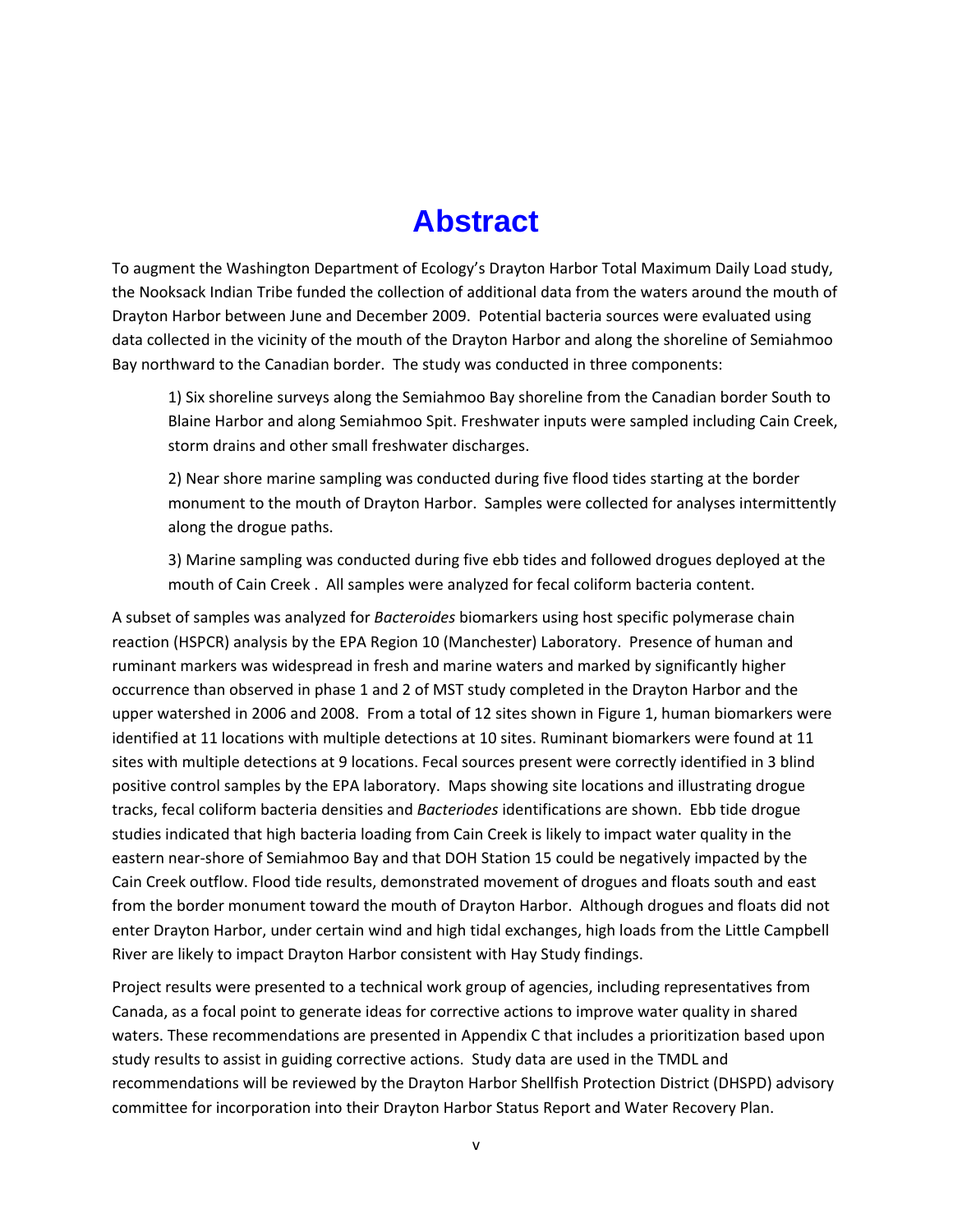## **Background**

<span id="page-5-0"></span>The Nooksack Tribe (NIT) relies upon fish and shellfish harvested from the Tribe's usual and accustomed fishing locations, which include waters in Drayton Harbor and outside along Semiahmoo Spit. The consumption of fish and shellfish as a primary dietary constituent requires that fish are free of bioaccumulated organic compounds, pathogens and metals. Restoring and maintaining high water quality throughout the Nooksack basin and its marine receiving waters is essential for the health of Tribal members who consume fish and shellfish. Improving water quality in these regions is fundamental to the continued and future Tribal harvest of fish and shellfish.

Drayton Harbor and Semiahmoo Bay are designated for water quality purposes by the Washington Department of Ecology (WAC-201-612) for shellfish harvest. Tributaries to Drayton Harbor and Semiahmoo Bay are assigned use designations of extraordinary contact recreation. These uses carry the most stringent criteria for fecal bacteria (WAC13-201A, Ecology, 2006). High fecal bacteria concentrations in Drayton Harbor have resulted in the Washington Department of Health classification of the waters as unsafe for shellfish harvest, and violation of those stringent water quality standards, generating a 303(d) listing. To address the water quality violations and improve water quality in Drayton Harbor in 2007 the Washington Department of Ecology (Ecology) initiated work on the Drayton Harbor Bacteria Total Maximum Daily Load (TMDL) study. The TMDL focused on characterizing sources of bacteria discharging to Drayton Harbor from California and Dakota Creeks, watersheds influenced by agricultural production and runoff. To augment Ecology's TMDL this project collected data for use in characterizing fecal bacteria inputs from potential sources around the mouth of Drayton Harbor and along the shoreline of Semiahmoo Bay northward to the Canadian border (shown in Figure 1). The framework for the Drayton Harbor TMDL, methods used for data collection, as well as a description of the Drayton Harbor watershed and its history are presented in the draft *Drayton Harbor Watershed Fecal Coliform Total Maximum Daily Load: Water Quality Improvement Report* (Hood and Mathieu, in publication).

Distinction of agricultural versus human sources of bacteria loading to Drayton Harbor has been the subject of two studies using Microbial Source Tracking (MST). *Bacteroides* host specific polymerase chain reaction (HSPCR) and ribotyping methods were used assess whether human and ruminant sources (H.C.S. 2008) were impacting the California and Dakota Creek tributaries to Drayton Harbor for the first study. The results identified cow/ruminant biomarkers at all eight tributary sites tested with multiple occurrences at four sites. Human sources were found at two of six tributary sites. Horse biomarkers were found at both sites tested with multiple occurrences.

At the four marine Drayton Harbor shellfish growing area stations tested there were widespread detections of human biomarkers, with repeated occurrences at three sites. Cow/ruminant biomarkers were detected at six of ten marine sites with multiple occurrences at five locations. Horse biomarkers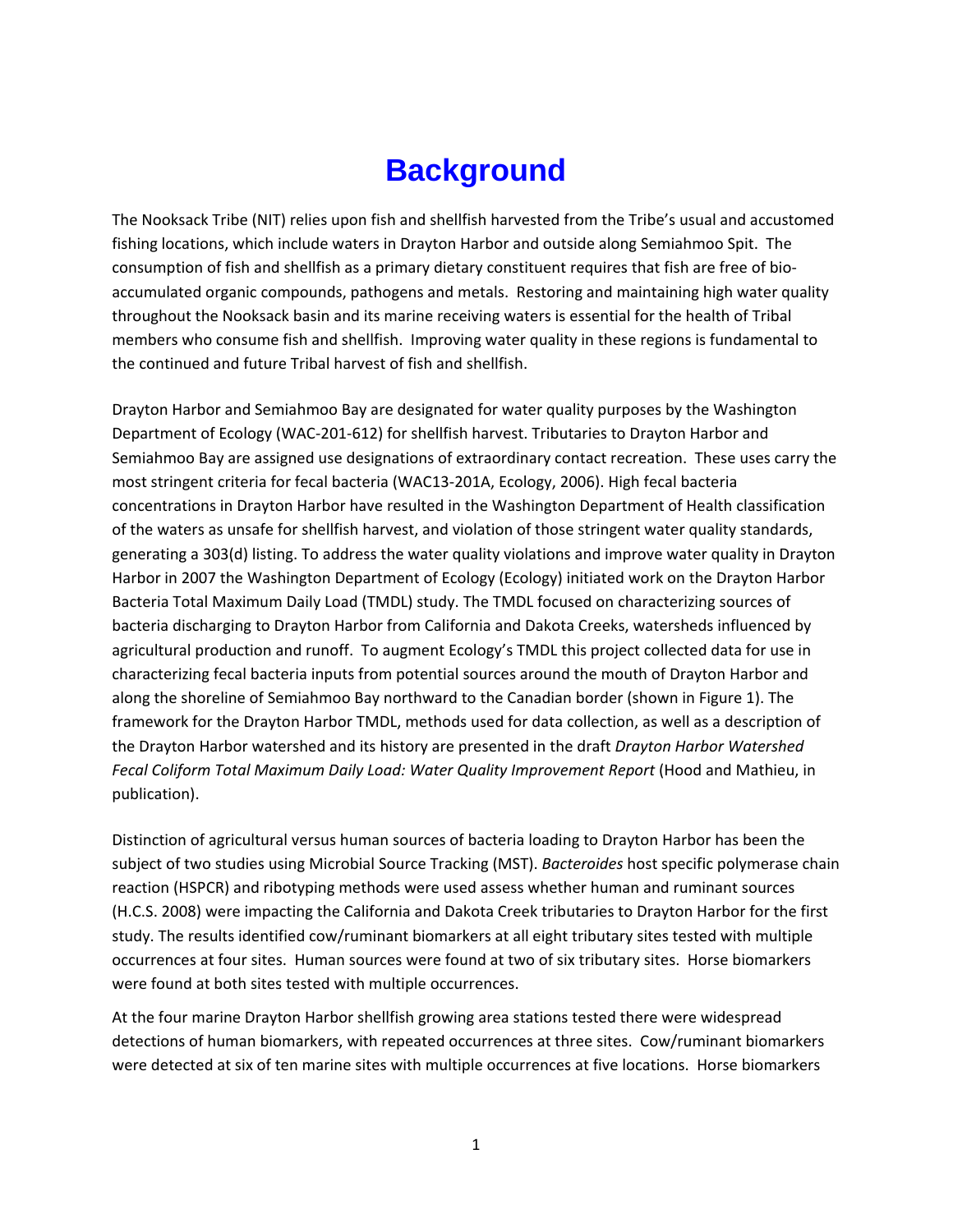were found at two of four marine stations tested by the ribotyping method and avian fecal sources were the most frequently biomarker detected (by ribotyping) in marine waters.

In 2008, Whatcom County funded follow up MST analyses in tandem with the Drayton Harbor TMDL data collection at selected sites in the California Creek, Dakota Creek, and Cain Creek sub-basins. Of a total of sixteen sites, human biomarkers were identified at seven locations and ruminant biomarkers were found at five sites. Of the sixty-four total samples analyzed, human biomarkers were found in 16%, ruminant in 8%, general *Bacteroides* in 77%. MST biomarkers were absent in 23% of the samples tested. Analyses of samples collected from the Blaine Harbor marina by Ecology yielded human and ruminant biomarkers.

For this study, the third phase of MST study expands on phase 2 findings by conducting additional analyses in Cain Creek and its impacts of its discharge to marine waters of Semiahmoo Bay and Drayton Harbor. Sample analysis for *Bacteroides* DNA biomarkers by host specific polymerase chain reaction was provided by the Region 10 EPA (Manchester) Laboratory.

*Bacteriodes* is an anaerobic bacterium found in the gut of warm-blooded animals, where bacterial strains are specific to the host animal. The method can identify the general *Bacteroides* biomarker and it detects the presence of 2 ruminant specific biomarkers (CF 128 and CF 193) and 2 human specific biomarkers (HF 134 and HF183). This method is qualitative and it can detect the presence or absence of these biomarkers. Because *Bacteriodes* is an anaerobic bacterium, it dies off fairly rapidly when exposed to the environment and therefore the method is most effective in identifying the presence of ruminant or human sources in close proximity to a discharge. Detection limits vary somewhat among markers and inhibiting substances can sometimes limit detection (Harris 2009). The sensitivity of the ruminant marker CF 193 is 10 cps (copies of template required for detection) where 100 cps are required for detection of the other three biomarkers; ruminant CF 128 and human HF134, and HF183 (Shanks *et. al*, 2006). Therefore detection of human fecal sources may be less successful when sample sites are not in close proximity to the source of fecal contamination. Ruminant species include cattle, sheep, goats, deer, giraffes, antelopes, and camels. Detection of only the general *Bacteroides* biomarker (GB) indicates the likelihood that contaminants from sources other than humans or ruminants are present.

Each phase of the MST analyses guided a technical work group to inform agency staff of results and to generate recommendations and commitments for follow-up actions that focused on correcting pollution sources. The Drayton Harbor and Semiahmoo Bay study area is shown in Figure 1.

## **Goal and Objectives**

### <span id="page-6-1"></span><span id="page-6-0"></span>**Project Goal**

The justification for the work reported herein was based on an assumption that ongoing bacteria loading to the waters of Drayton Harbor cause the high bacteria concentrations detected in the sampled locations around the mouth of Drayton Harbor. Reduction of bacteria content in the waters in and around Drayton Harbor will require elimination or decreasing the bacteria sources that discharge to that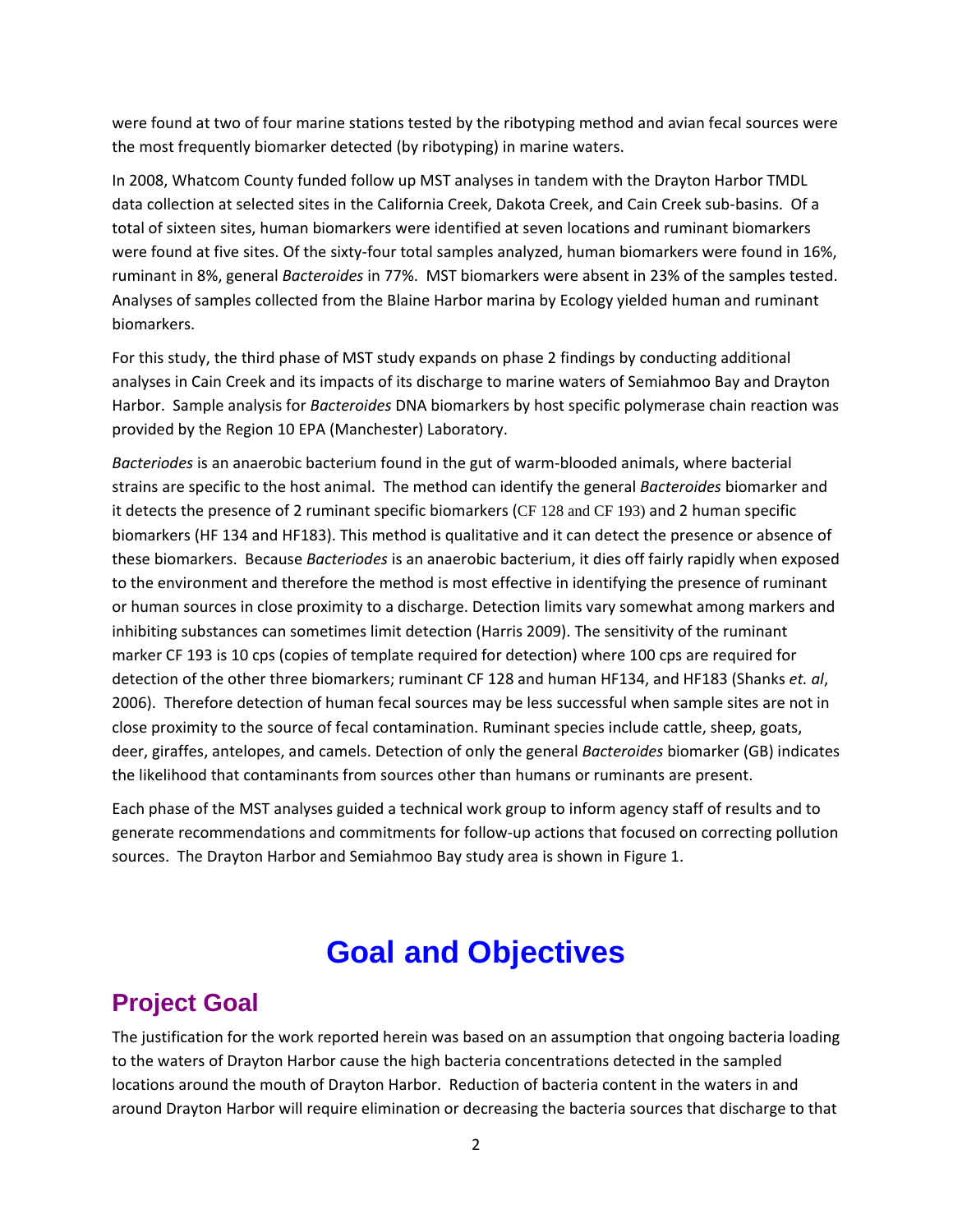vicinity. Although ongoing and intensive efforts have been devoted to that effort, most of the waters in Drayton Harbor continue to violate the water quality conditions needed for safe shellfish harvest and consumption. In order to develop and implement methods by which bacteria loading is eliminated or reduced, a better understanding of the sources of bacteria discharging to Drayton Harbor is needed.

This project collected information on bacteria content in fresh and marine waters used to assess the origin of bacteria in the vicinity of the mouth of Drayton Harbor, augmenting the Washington Department of Ecology's (Ecology) Drayton Harbor Watershed Fecal Coliform TMDL study. Locations selected for potential source characterization are near the mouth of Drayton Harbor, along the shoreline of Semiahmoo Bay northward to the Canadian border and along Semiahmoo Spit. Bacteria content and origins was evaluated in samples collected from these locations, and discharge rates measured in order to estimate loading rates. Transport routes of bacteria discharged in these areas and the likelihood of eventual migration into Drayton Harbor was studied to better assess the influence of sources on the high fecal bacteria content measured inside the mouth of Drayton Harbor.

## <span id="page-7-0"></span>**Objectives**

Objectives of the study are as follows:

- Identify sources and processes contributing to high bacteria concentrations measured at the Washington State Department of Health's (DOH) Systematic Random Sampling site located just outside the mouth of Drayton Harbor, DOH15.
- Characterize fecal coliform content and loading rates from freshwater shoreline drainages discharging along the Semiahmoo Bay and Semiahmoo Spit during a dry and a wet season.
- Characterize circulation of the Cain Creek outflow during ebb tides from wet and dry season conditions and marine near-shore fecal coliform density and circulation during ebb tide conditions for dry and wet seasons.
- Characterize marine near-shore fecal coliform density and circulation during flood tide conditions for dry and wet seasons.

## **Study Design**

<span id="page-7-1"></span>The project was structured to collect information with which to better understand the sources and transport mechanisms contributing to the high fecal coliform levels measured near the mouth of Drayton Harbor. Specifically DOH15 and DOH5 (inside Drayton Harbor south of Semiahmoo Spit and) monitored by DOH) receive discharges from areas included in the study area that may impact water quality in Drayton Harbor. Fresh water discharging to the water surrounding the Drayton Harbor mouth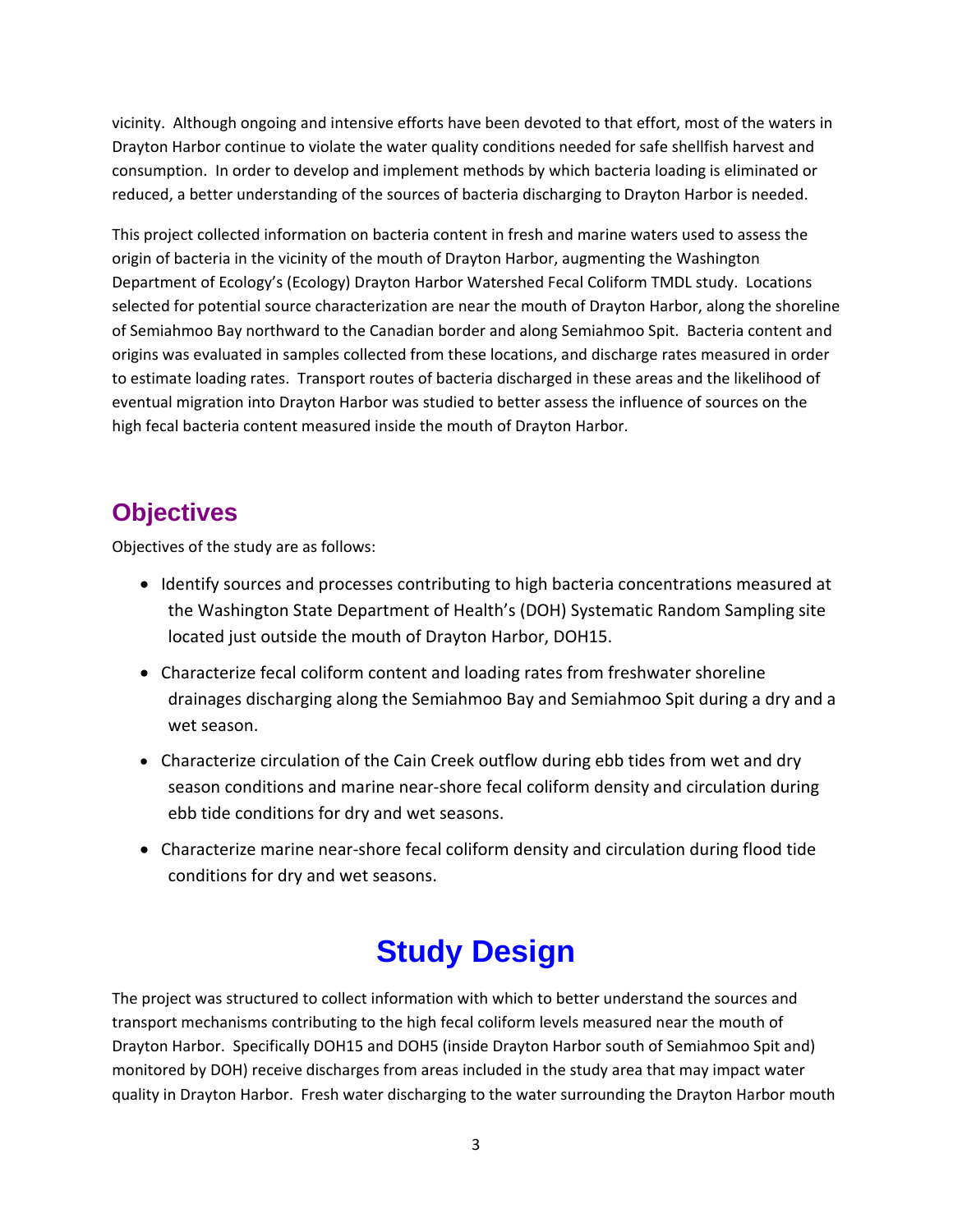was characterized, with concurrent sampling and characterization of the marine waters in the area and transport pathways for bacteria discharged to Drayton Harbor were evaluated. Fresh water data were collected from Cain Creek, the northern-most fresh water stream that discharges to Semiahmoo Bay in the U.S., to estimate bacteria loading rates from the Creek. Bacteria content in storm drains and seeps on both sides of the Drayton Harbor mouth was measured. To better delineate potential sources of bacteria in these fresh water discharges, selected samples were analyzed using MST. Several fresh water drainages discharge to Semiahmoo Bay north of the Canadian border where high fecal bacteria concentrations have been detected; the Serpentine River and the Little Campbell River (Hay & Com., 2003; Fleming and Quilty, 2006). Although, it is likely that contributions of fecal bacteria from these rivers impact the marine waters sampled for this project, they were not characterized in the analyses presented herein.

Analyses of receiving water bacteria content and circulation were used to determine the fate and transport of bacteria received from fresh water discharges. Drogue tracking and sampling during ebb and flood tides was used to define the direction and rate of shallow surface marine water transport in the vicinity of the Cain Creek estuary and the Drayton Harbor mouth.

Data were collected in three sub-components: 1) bacteria content in fresh water from potential source areas discharging in the vicinity of the mouth of Drayton Harbor; 2) characterization of transport pathways and bacteria concentrations during an ebb tide cycle; and 3) flood tide transport pathways and bacteria concentrations. Data were collected from the waters near the mouth of Drayton Harbor from June 2009 through December 2009 to characterize dry and wet season conditions. Sampling dates are listed in Table 5. The *Addendum to Drayton Harbor Watershed Fecal Coliform TMDL; Phase I, Water Quality Study Design quality assurance project plan* (Hirsch, 2009) provides a detailed description of the study design and methods (Appendix D).

#### <span id="page-8-0"></span>**Fresh Water Shoreline Surveys**

Fresh water sources of fecal bacteria discharging from stormwater outfalls and seeps along the shoreline of Semiahmoo Bay from the Canadian border south to Blaine Harbor and along Semiahmoo Spit were assessed by collecting samples at ten stormwater outfalls (three located between the U.S.- Canadian border and the mouth of Cain Creek, two located between the Cain Creek mouth and the mouth of Drayton Harbor, and six on Semiahmoo Spit) and two seeps along Semiahmoo Spit. Six shoreline surveys were conducted between June and December 2009. Sample collection locations are listed in Table 1 and shown in Figure 2.

The potential contribution of Cain Creek to fecal coliform in Drayton Harbor was assessed using data collected at five locations upstream of the mouth of Cain Creek. Fecal coliform loading was assessed by instantaneous instream flow measurement collected using a Swoffer current meter at the time of sample collection at Cain Creek sample locations.

Locations where samples collected during the dry season shoreline surveys evidenced significant fecal bacteria content were selected for follow-up microbial source tracking sampling and analyses during wet season sampling events. Microbial source tracking using the *Bacteroides* host specific polymerase chain reaction analysis was done by the EPA Region 10 Laboratory (Manchester Lab) using methods described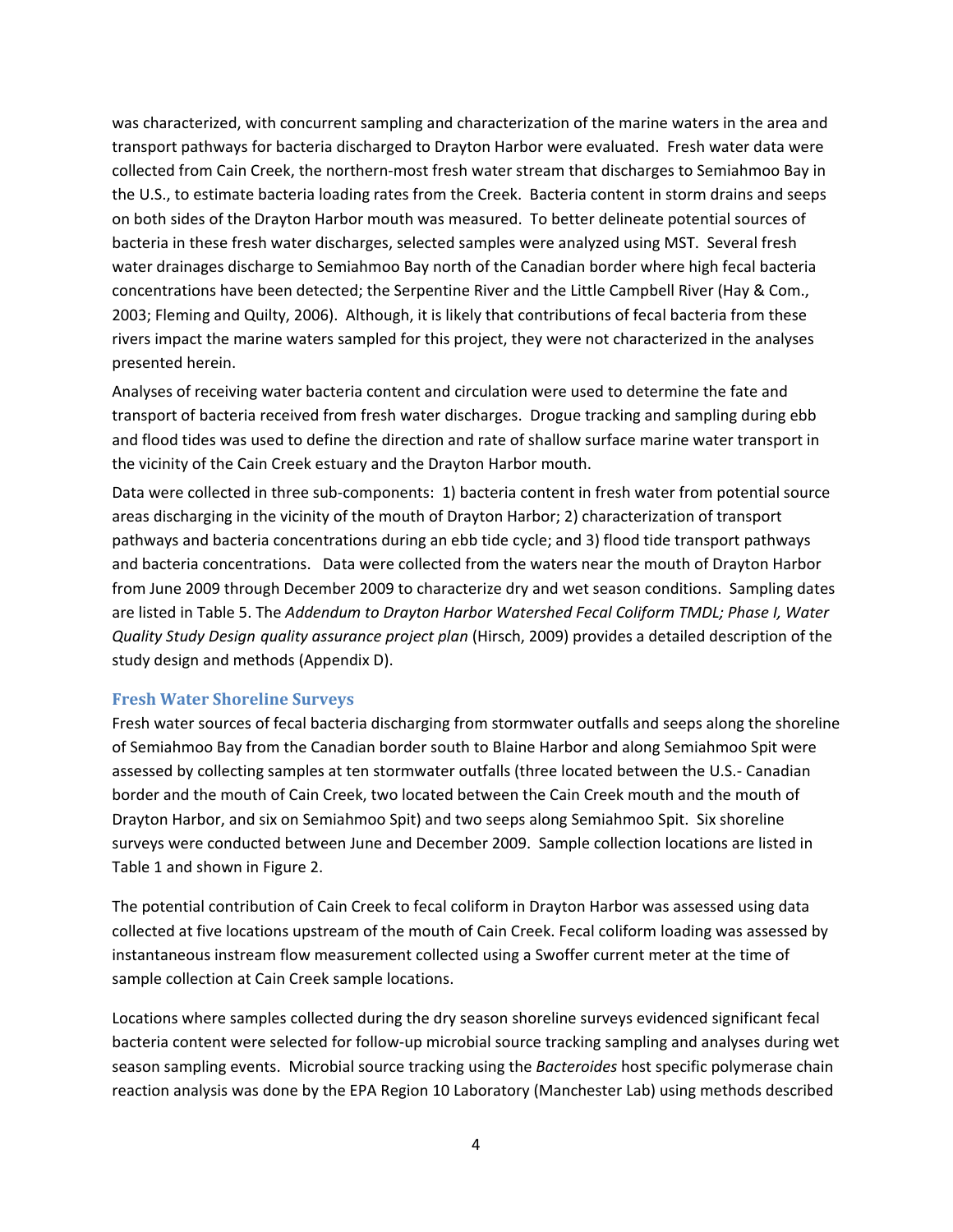in the EPA QAPP composed for previous MST analyses completed on samples from Drayton Harbor (EPA, 2006). This set of MST analyses constituted Phase 3 of the MST characterization work completed previously in the Drayton Harbor watershed by Ecology and Whatcom County.

### <span id="page-9-0"></span>**Ebb Tide Flows from Cain Creek**

To evaluate the flow direction of waters issuing from Cain Creek into the marine waters of Semiahmoo Bay during an ebb tide drogues and floats were released at the mouth of Cain Creek and tracked over a four hour period. The locations of the drogues and floats were recorded periodically over the duration of the tracking period, and samples collected at the recorded locations and ancillary points in the vicinity. The configuration of drogues and floats was selected to reproduce methods used by the DOH for previous circulation studies conducted in the Drayton Harbor vicinity. Fresh water samples were also collected from selected points in Cain Creek at the initiation of the ebb tide marine measurements in order to evaluate the potential for Cain Creek source contributions to measured marine water fecal bacteria concentrations.

Cain Creek outflow was monitored during five different ebb tides to determine the route taken by the floats and drogues. Approximately 10-12 fecal coliform samples were collected at intervals along the path of float/drogue travel beginning at the mouth of Cain Creek.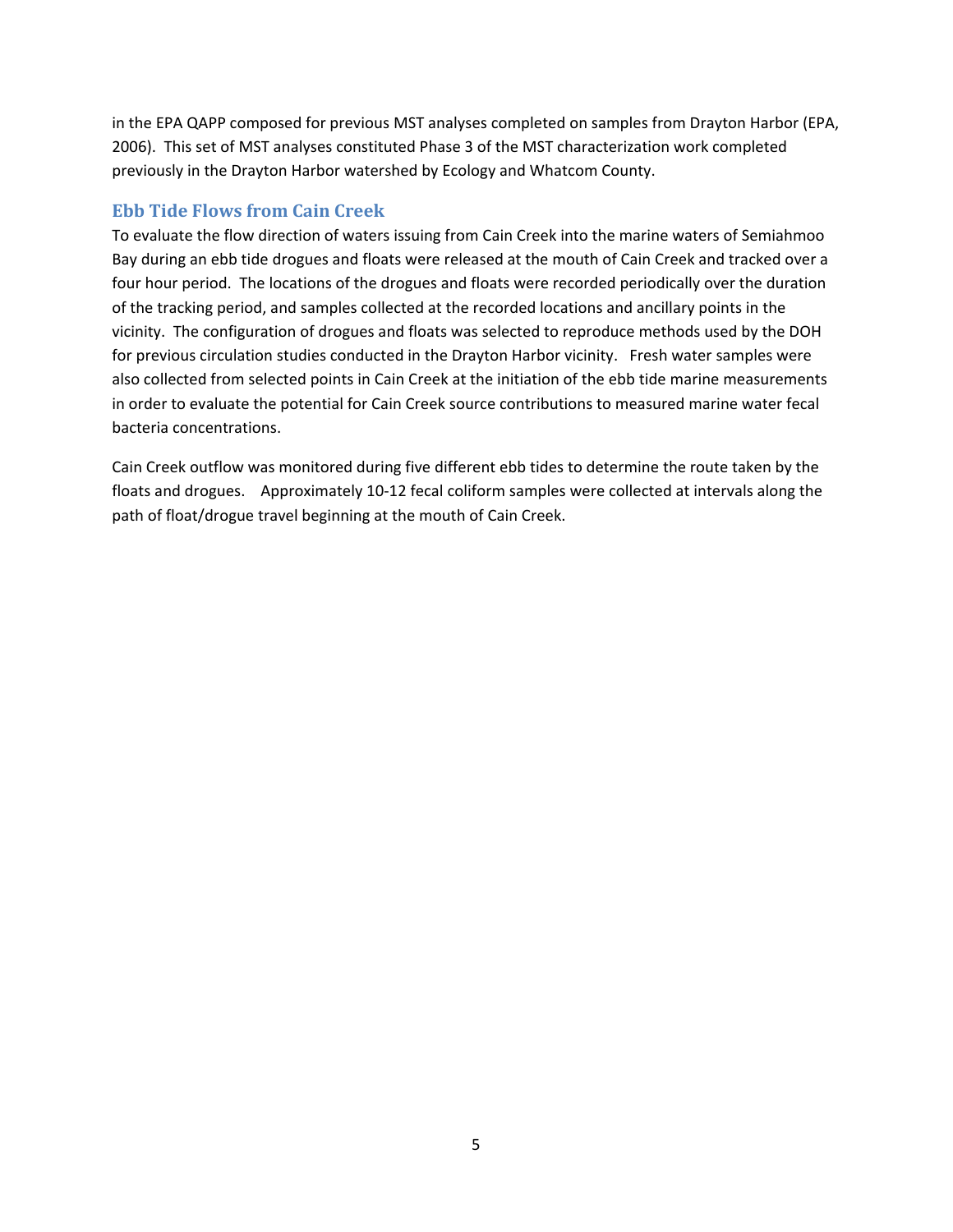|                   | <b>TMDL</b> site |                                                                                                                                |          | Latitude (°N) Longitude (°W) |
|-------------------|------------------|--------------------------------------------------------------------------------------------------------------------------------|----------|------------------------------|
| Site ID ID        |                  | <b>Description</b>                                                                                                             |          |                              |
| CC1.3             | 1-Cain-1.3       | Cain Creek @ Pipeline Rd south of airport, plastic culvert                                                                     | 48.98674 | 122.73325                    |
| CC1.3A            |                  | Cain Creek @ Pipeline Rd S. of airport, damaged concrete culvert enters channel from<br>S.                                     | 48.98674 | 122.73328                    |
| CC <sub>0.4</sub> | $1$ -Cain-0.4    | Cain Creek behind Blaine Trade Center                                                                                          | 48.99295 | 122.74513                    |
| CC <sub>0.2</sub> |                  | Cain Creek behind library                                                                                                      | 48.99507 | 122.74857                    |
| CC0.01            | 1-Cain-0.01      | Cain Creek mouth; 60" culvert off of Marine Dr, just north of boatyard                                                         | 48.99689 | 122.75465                    |
| CCSD              | 1-Cain-SD1       | Channel from storm drainage outfall to Semiahmoo Bay, north of the mouth<br>of Cain Creek about 50ft downstream of outfall     | 48.99711 | 122.75465                    |
| SD1               |                  | Storm drainage outfall to Semiahmoo Bay, north of CCSD                                                                         | 48.99985 | 122.75595                    |
| SD <sub>2</sub>   |                  | Storm drainage outfall to Semiahmoo Bay, about 20'S of Canada Border                                                           | 49.00216 | 122.75779                    |
| CAN1              |                  | Small stream drainage to Semiahmoo Bay over beach just N.of Canada<br>border                                                   | 49.00216 | 122.75779                    |
| CAN <sub>2</sub>  |                  | Small stream drainage to Semiahmoo Bay over beach just N.of Canada<br>border                                                   | 49.00232 | 122.75794                    |
| MD1               |                  | Storm drainage outfall to Semiahmoo Bay from Marine Dr.                                                                        | 48.99654 | 122.75643                    |
| MD <sub>2</sub>   |                  | Storm drainage outfall to Semiahmoo Bay from Marine Dr. midway out to<br>end of dock, 8" white PVC mostly submerged in gravel. | 48.99455 | 122.76179                    |
| SS <sub>1</sub>   |                  | Storm drainage outfall to Semiahmoo Bay at end of Semiahmoo Spit, 36"<br>concrete culvert                                      | 48.99056 | 122.77135                    |
| SS <sub>2</sub>   |                  | Storm drainage outfall to Semiahmoo Bay at end of Semiahmoo Spit, 8"<br>gray plastic submerged in saltwater                    | 48.99099 | 122.77232                    |
| SS <sub>3</sub>   |                  | Storm drainage outfall to Semiahmoo Bay at end of Semiahmoo Spit, 6" PVC<br>pipe                                               | 48.99099 | 122.77268                    |
| SS4               |                  | Storm drainage outfall to Semiahmoo Bay on N side of Semiahmoo Spit<br>behind Blaine STP, 30" concrete culvert                 | 48.97729 | 122.79345                    |
| SS <sub>5</sub>   |                  | Beach seep N. of Semiahmoo Inn                                                                                                 | 48.99035 | 122.77563                    |
| SS <sub>6</sub>   |                  | Concrete culvert (10") from old Semiahmoo boatyard near marina                                                                 | 48.9888  | 122.77139                    |
| SS7               |                  | Beach Walker Condo storm drain w engineered grate                                                                              | 48.98878 | 122.7765                     |
| SS8               | $DS-1$           | Beach seep S. side Semiahmoo Spit below houses                                                                                 | 48.9761  | 122.7906                     |

### <span id="page-10-1"></span>**Table 1. Shoreline Survey Data Collection Sites.**

### <span id="page-10-0"></span>**Flood Tide circulation characterization**

Sources contributing to the high fecal coliform concentrations potentially deriving from waters north of the Drayton Harbor mouth were assessed by drogue tracking and sample collection during incoming flood tides. To evaluate flood tide circulation patterns drogues and floats were released at two locations and monitored over the course of four hours. Five flood tide tracking and sampling events were conducted between June and December 2009. Drogue tracking procedures are described in the Field Procedures section under Data Collection and Analysis Methods. Marine water samples for fecal bacteria analysis were collected concurrently during each event, including DOH Station 15.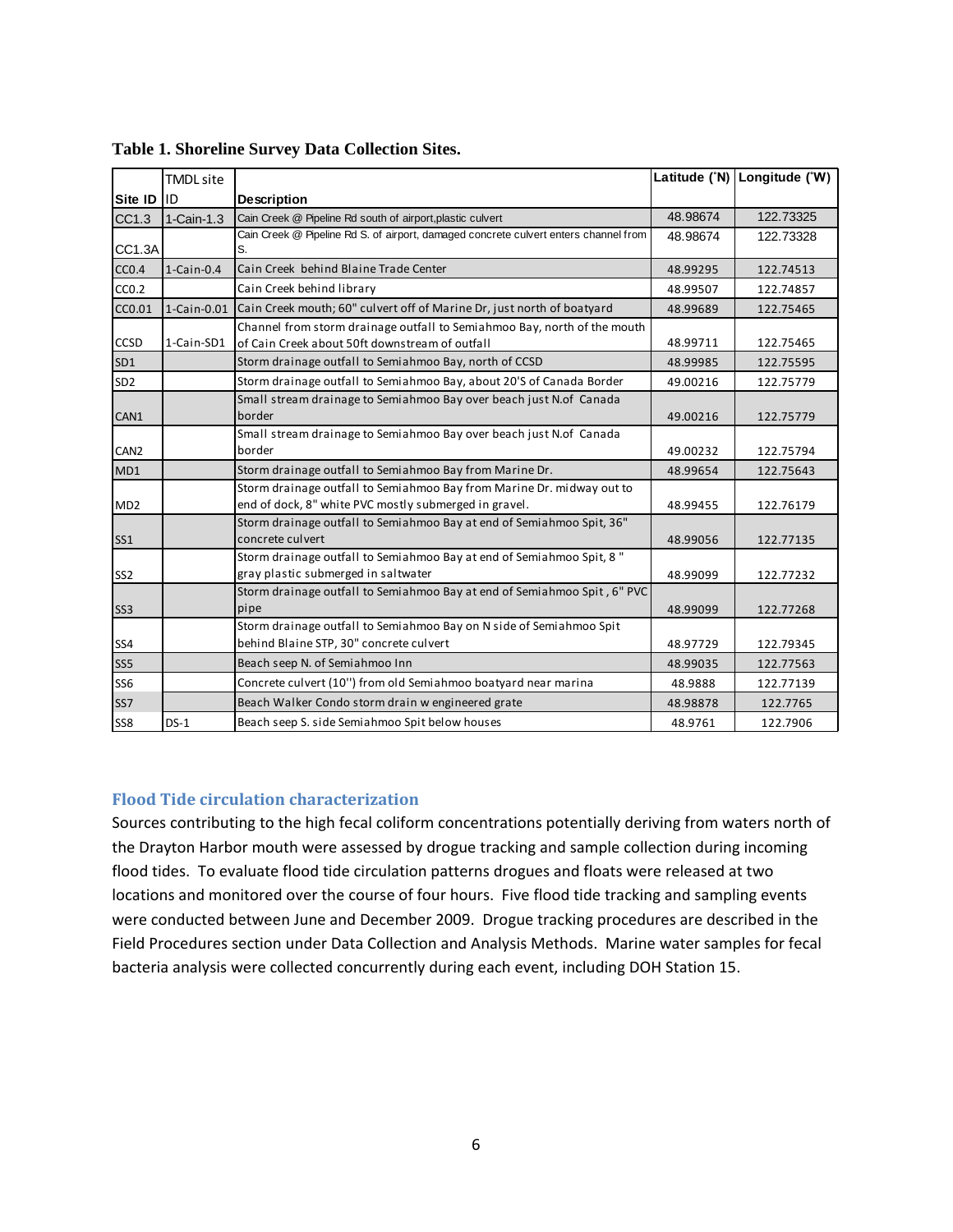## **Data Collection and Analyses Methods**

<span id="page-11-0"></span>Field and analytical methods are summarized in Table 2 and described in greater detail in the Quality Assurance Project Plan for the Addendum to Drayton Harbor Watershed Fecal Coliform TMDL; Phase I, Water Quality Study Design (Appendix D).

### <span id="page-11-1"></span>**Field Procedures and Sample Handling**

### <span id="page-11-2"></span>**Water Quality Sample Collection**

Samples from fresh water, during the shoreline surveys, and from marine water during ebb tide and flood tide characterizations, were collected using DOH sample collection and transport procedures as described in the Systematic Random Sampling (SRS) program and Standard methods 9060A and 9060B (DOH, 1996; APHA, 1998). All samples were collected and stored in containers provided by Avocet Environmental Testing (fecal coliform analyses) or the EPA Region 10 Laboratory (microbial source tracking analyses). Fecal coliform samples were collected in 120mL sterile plastic bottles and MST samples were collected in 250mL sterile plastic bottles. Samples were immediately placed on ice in a cooler upon collection. Each bottle was labeled with a site number prior to sampling and site numbers were recorded on write-in- the- rain field data sheets prior to sampling. Site numbers, date, and time sampled for each sample was transcribed to the chain-of-custody sheet prior to submitting samples to the laboratory. Fecal coliform samples were delivered to the laboratory within 8 hours of sampling. MST samples were shipped to the EPA Region 10 Laboratory via Fedex Express priority overnight shipping and arrived within 30 hours of sampling.

Samples for fecal bacteria and MST analyses were collected using either a sampling wand or hand dipping in midstream and just below the surface. Sample locations were recorded using a handheld Garmin Mariner eTrex GPS unit. At freshwater sites samples were collected prior to measuring discharge so that the sediment matrix was not disturbed.

#### <span id="page-11-3"></span>**Water Quality Parameter Measurements**

Field measurements for temperature, dissolved oxygen and specific conductance were taken at freshwater sampling sites and (temperature) at marine sample sites using a calibrated YSI 556 multiparameter sensor. Salinity measurements at marine sites were taken using a portable salinity refractometer EXTECH model RF20 following the procedure described in the instrument user's guide (EXTECH, 2003). Procedures used for calibration and operation of the YSI 556 MPS are described in the YSI 556 MPS operations manual (YSI Environmental, 2003).

### <span id="page-11-4"></span>**Stream Flow Measurements**

Instantaneous stream flows were measured in wadeable streams using the USGS procedure for measurement of discharge by conventional current meter method (Rantz et al. , 1982) and a Swoffer current meter according to the Swoffer operations manual (Swoffer Instruments, Inc. , 2008). Crosssectional area of stream units (cells) were multiplied by measured flow velocity to obtain discharge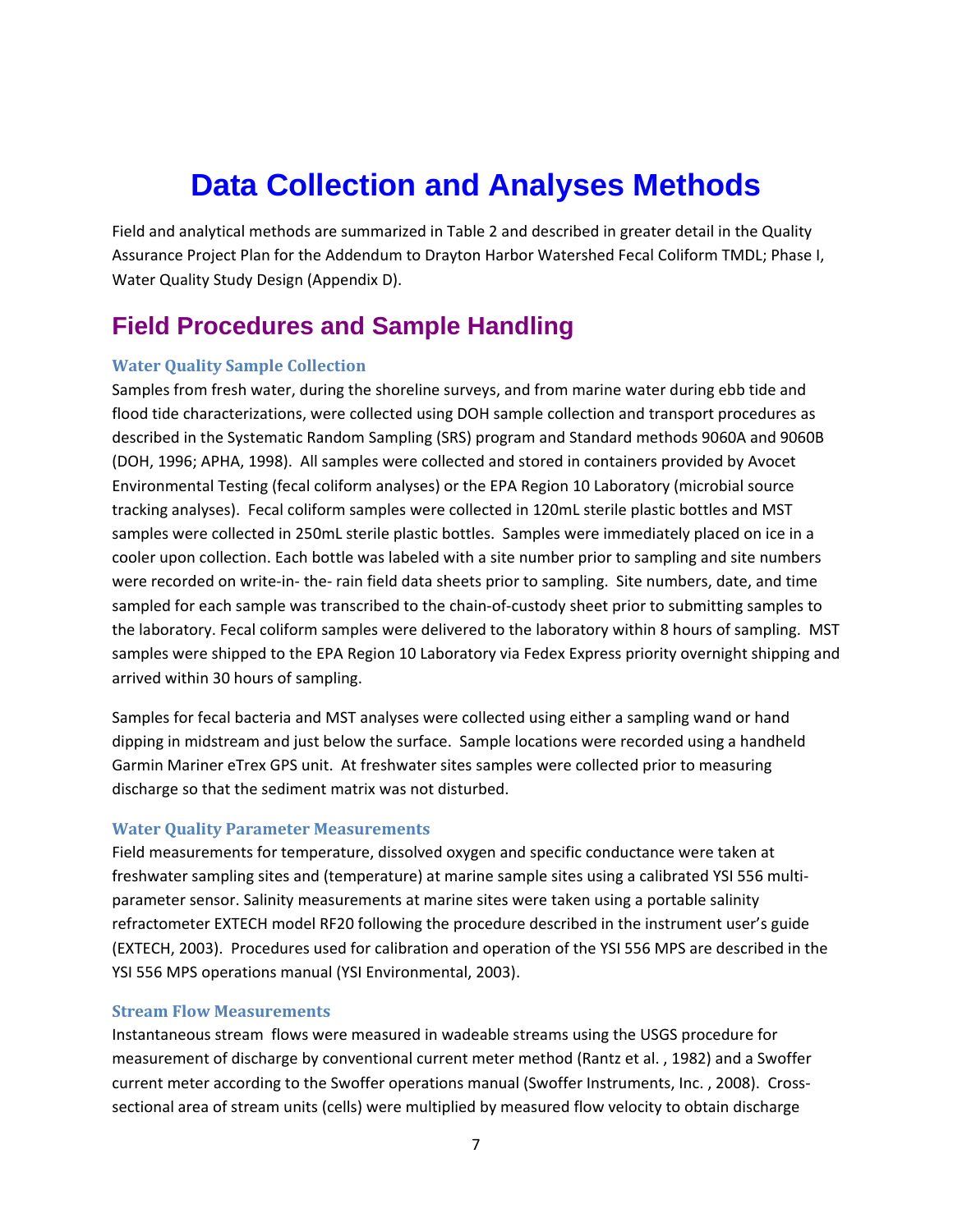volume estimates. Measurement of discharge issuing through pipes or culverts was done using timed flow volumes accumulation into a calibrated container (catchment).

### <span id="page-12-0"></span>**Drogue tracking for Tidal Circulation Characterization**

A combination of numbered floats (oranges), 1-foot deep drogues and 8-inch deep drogues were used to monitor tidal current directions during ebb tide and flood tide cycles. The drogues were constructed of 12" X 16" (3/16<sup>th</sup> inch thick) aluminum crossed vanes suspended below a yellow crab-pot type float used in previous studies (Menzies, 2003).

Cain Creek outflow was monitored during five different ebb tides to determine the route taken by the floats and drogues. Two to 4 drogues and 6-10 floats were released at the mouth of Cain Creek at the beginning of an ebb tide. It was necessary to adapt the number of floats and drogues based upon tidal level at the Cain Creek outflow to ensure that an adequate number exited to deeper water without being hung- up on the mudflats. There were occasions where it was necessary to retrieve and redeploy drogues and floats that became hung-up. Float and drogue locations were recorded with a handheld Garmin Mariner eTrex GPS unit periodically during each circulation monitoring event and mapped using GPS Visualizer website (GPS Visualizer, 2010). Tidal conditions were derived from the NOAA tide and current website (NOAA, 2010).

Flood tide current flow direction was monitored by releasing 2-4 drogues and 6-10 floats over five tracking events that were conducted during wet and dry season conditions. Drogues were deployed at the concrete border monument at the Canadian border and further south along the near-shore in the vicinity of the Cain Creek outflow. Locations were monitored using the same methods as those described for the ebb tide characterization above. Floats were added to flood tide tracking after the 2<sup>nd</sup> sampling event.

## <span id="page-12-1"></span>**Analytical Methods**

Samples were analyzed by Avocet Environmental Testing for fecal coliform content by membrane filtration (SM9222D) for fresh water samples and multiple tube fermentation (SM9221E) for samples collected from marine waters. Avocet Environmental Testing is accredited by Ecology for fecal coliform bacteria analysis following their QAPP (Avocet Environmental Testing 2009). The analytical methods are summarized in Table 2.

Microbial Source Tracking analysis using the *Bacteroides* host specific polymerase chain reaction analysis method was conducted at the EPA Region 10 Laboratory (Manchester) according to procedures defined in the Quality Assurance Project Plan for Drayton Harbor Microbial Source Tracking Pilot Study (EPA, 2006).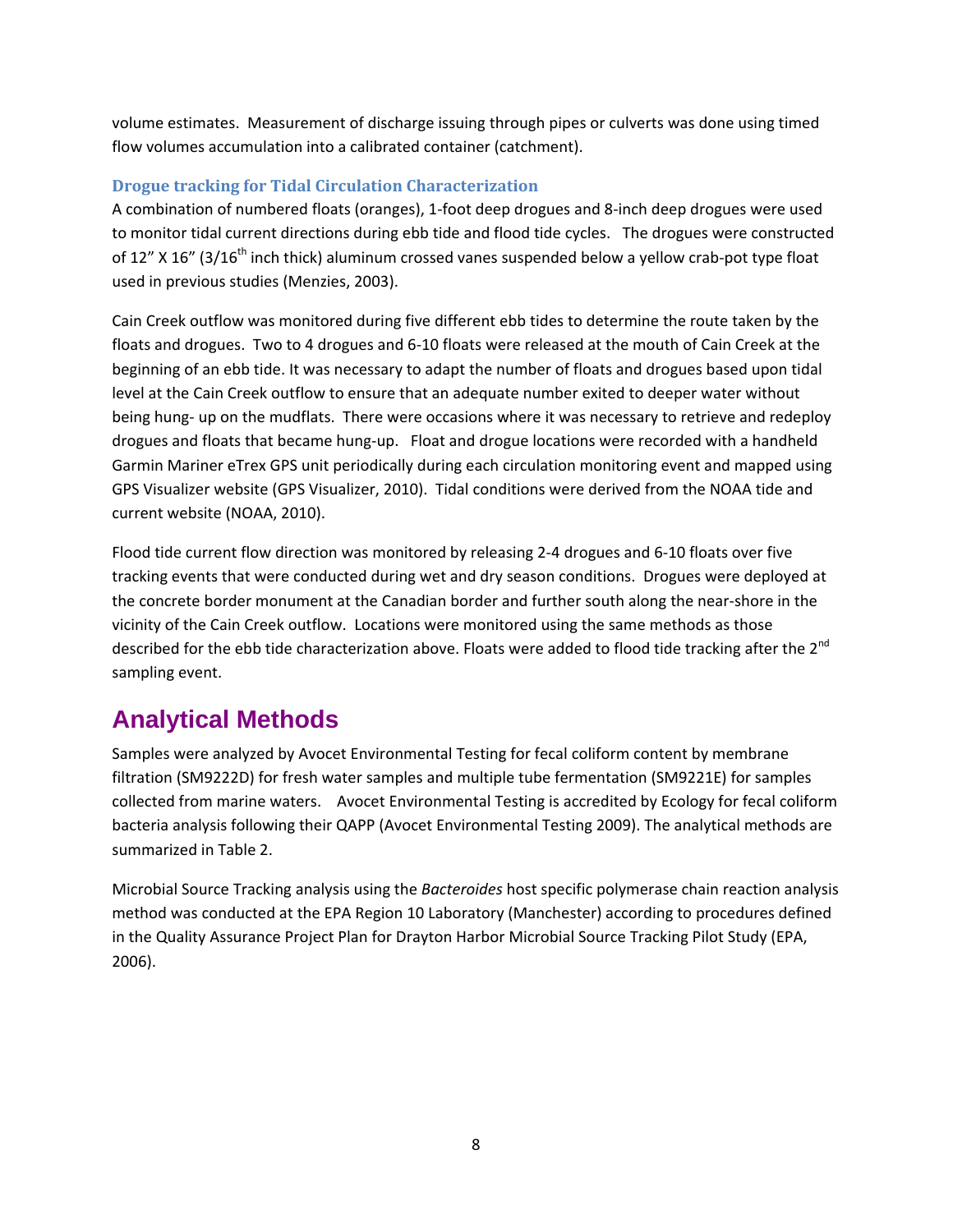| Parameter            | <b>Description</b>        | <b>Method</b>                           | Sample<br><b>Container</b> | Preser-<br>vation    | <b>Holding</b><br><b>Time</b> |
|----------------------|---------------------------|-----------------------------------------|----------------------------|----------------------|-------------------------------|
| Water                | <b>YSI 556</b>            | <b>YSI 556</b>                          | None                       | None                 | none                          |
| Temperature          |                           |                                         |                            |                      |                               |
| Specific             | <b>YSI 556</b>            | <b>YSI 556</b>                          | None                       | None                 | none                          |
| Conductivity         |                           |                                         |                            |                      |                               |
| рH                   | <b>YSI 556</b>            | <b>YSI 556</b>                          | None                       | None                 | none                          |
| <b>Dissolved</b>     | <b>YSI 556</b>            | <b>YSI 556</b>                          | None                       | None                 | none                          |
| Oxygen               |                           |                                         |                            |                      |                               |
| Salinity             | Portable<br>refractometer | ExTech RF20                             | None                       | None                 | none                          |
| Fecal                | Membrane                  | <b>APHA</b>                             | PE, 125 mL,                | 4 $\degree$ C, dark  | (max) 24-                     |
| coliform<br>bacteria | filtration                | 9222D                                   | sterile                    |                      | hours                         |
| Fecal                | Multiple tube             | <b>APHA</b>                             | PE, 125 mL,                | 4 °C, dark           | (max) 24-                     |
| coliform<br>bacteria | fermentation              | 9221E                                   | sterile                    |                      | hours                         |
| <b>HSPCR</b>         | PCR-2marker               | EPA Region 10<br>Lab Procedures sterile | PE, 250 mL,                | 10 $\degree$ C, dark | (max) 24-<br>hours            |

<span id="page-13-2"></span>**Table 2. Summary of water quality analyses methods and sample handling.**

## **Data Quality**

### <span id="page-13-1"></span><span id="page-13-0"></span>**Method Quality Objectives**

Data quality objectives (DQOs) are summarized below and described in the QAPP in greater detail (Hirsch, 2009). The standards used for deriving the project data quality objectives were intended to generate data comparable to that collected for the Drayton Harbor Watershed Fecal Coliform TMDL Phase I Water Quality Study Plan (Mathieu and Sargeant, 2008) and by Washington Department of Health for the Systematic Random Sampling Program (DOH, 1997)*.* As such, the method quality objectives (MQOs) listed in the Drayton Harbor TMDL QAPP and the Drayton Harbor Watershed Fecal Coliform TMDL Water Quality Improvement Report (Hood and Mathiue, in publication) were adopted herein by reference. The MQOs listed in the EPA QAPP for Drayton Harbor microbial source tracking (EPA, 2006) were adopted by reference for the MST portion of the project. The TMDL defines DQOs in terms of method quality objectives (MQOs), reporting limits and resolution. Data quality objectives are presented in the QAPP. All data collected are presented in Appendix A. Laboratory sheets and chain of custody sheets will be provided upon request. Field personnel were trained by Ecology staff and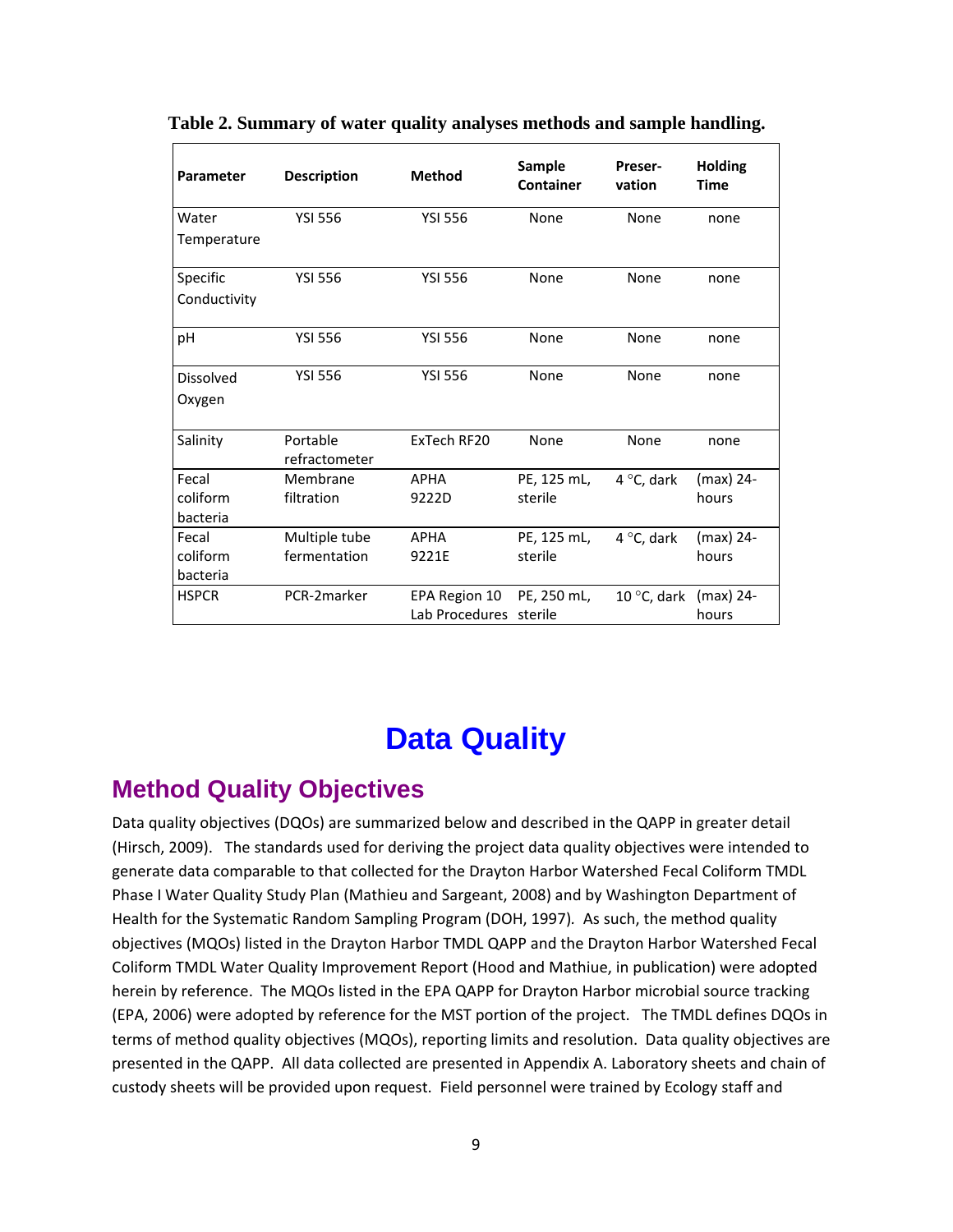comprised one of the TMDL data collection teams in the upper Drayton Harbor watershed in 2008. All parameters measured met applicable MQOs shown in Table 3 and quality assurance results are compared to MQOs in Table 4.

| Parameter                     | <b>Method</b>                           | Range                          | Precision                                                            | <b>Accuracy</b>                                                           | Quantitation<br>Limits                   |
|-------------------------------|-----------------------------------------|--------------------------------|----------------------------------------------------------------------|---------------------------------------------------------------------------|------------------------------------------|
| Water<br>Temperature          | <b>YSI 556</b>                          | $-5$ to 45 C                   | $0.01^{\circ}$ C                                                     | $\pm$ 0.15 °C                                                             | <b>NA</b>                                |
| Specific<br>Conductivity      | <b>YSI 556</b>                          | $0 - 200$<br>mS/cm             | $\pm$ 0.001 mS/cm,<br>to $0.1 \text{ mS/cm}$<br>(range<br>dependent) | $\pm$ 0.5% of reading<br>OR $\pm$ 0.001mS/cm,<br>whichever is<br>greater  | $10\%$ RSD $*$ /0.1<br>mS/cm, 0.01 units |
| <b>Dissolved</b><br>Oxygen    | <b>YSI 556</b>                          | $0$ to 50<br>mg/L              | $0.01$ mg/L                                                          | $\pm 0.2$ mg/L or $\pm 2\%$<br>of the reading,<br>whichever is<br>greater | 10% RSD*, 0-<br>50mg/L/0.01mg/L          |
| Salinity                      | ExTech RF20                             | 0 to 100<br>ppt                | $±1$ ppt                                                             | $±1$ ppt                                                                  | 0 to 100 ppt                             |
| Fecal<br>coliform<br>bacteria | Membrane filter<br><b>APHA</b><br>9222D | $< 2$ to 1,600<br>$ctu/100$ mL | 20% RSD*                                                             | 20% RSD*                                                                  | 2 cfu/100 mL                             |
| Fecal<br>coliform<br>bacteria | Most probable<br>number APHA<br>9221E   | < 2 to 60,000<br>cfu/100 mL    | 20% RSD*                                                             | 20% RSD*                                                                  | 2.0 cfu/100 mL                           |
| <b>HSPCR</b>                  | EPA Region 10<br>Lab<br>Procedures      |                                |                                                                      |                                                                           | 10-100 DNA<br>strand                     |

<span id="page-14-0"></span>

| Table 3. Method quality objectives for field and laboratory analyses |  |  |  |  |  |
|----------------------------------------------------------------------|--|--|--|--|--|
|----------------------------------------------------------------------|--|--|--|--|--|

\* RSD-Relative standard deviation, standard deviation of replicate pairs divided by the mean.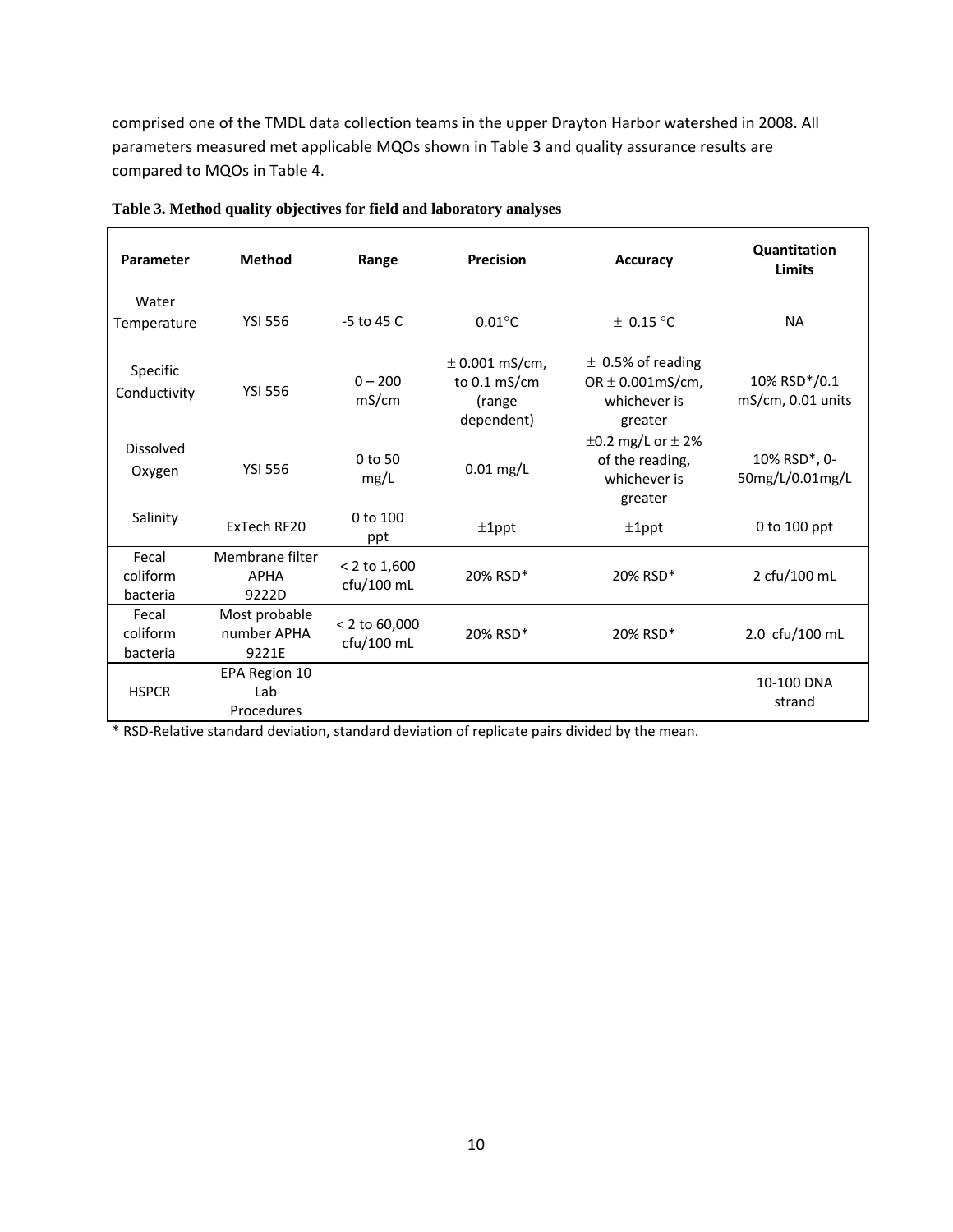|                                                         |        |             | Median          |                 | 90th<br>percentile | l90th      |      |
|---------------------------------------------------------|--------|-------------|-----------------|-----------------|--------------------|------------|------|
|                                                         |        | Percent     | <b>RSD</b>      | Median          | <b>RSD</b>         | percentile |      |
| Parameter                                               | $11$ N | replication | criteria        | <b>RSD</b>      | criteria           | <b>RSD</b> | Pass |
| FC membrane filter (MF)                                 | 12     | 20%         | < 20%           | 16%             | < 50%              | 35%        | yes  |
| FC most probable<br>number (MPN), mean<br>$>20$ cfu     | 6      | $2$ 15%     | < 50%           | 33%             | < 100%             | <b>NA</b>  | yes  |
| <b>FC most probable</b><br>number (MPN), mean<br><20cfu | 9      | $2$ 15%     | < 50%           | 39%             | $<$ 100%           | <b>NA</b>  | yes  |
| Temperature                                             | 15     | 17          | $0.1^{\circ}$ C | $0.0^{\circ}$ C | ΝA                 | <b>NA</b>  | yes  |
| Discharge                                               | 6      | 16          | <10%            | 6%              | ΝA                 | <b>NA</b>  | yes  |
| Conductivity                                            | 6      | 14          | <10%            | 1%              | ΝA                 | <b>NA</b>  | yes  |
| Salinity (refractometer)                                | 8      | 10          | $±1$ ppt        | 0 ppt           | ΝA                 | <b>NA</b>  | yes  |
| Dissolved Oxygen                                        | 6      | 14          | <10%            | 1%              | NА                 | <b>NA</b>  | yes  |

<span id="page-15-0"></span>**Table 4. Precision results for sample replicates compared with method quality objectives.**

 $<sup>1</sup>$  N=Number of replicate pairs.</sup>

 $2$ = Overall replication for MPN samples was 15%

Data quality objectives were met by employing the following procedures.

Sample collection:

- Fecal coliform field replicates were collected for 20% of samples analyzed by membrane filtration (freshwater samples) and for 15% of samples analyzed by MPN (marine samples). Replicates met applicable to MQOs.
- Temperature control samples were submitted to the laboratory with each batch of fecal coliform samples along with chain of custody forms. All samples met temperature control limits.
- Chain of custody forms were submitted to the laboratory with each batch of samples.

Field data collection:

- The YSI 556 multi-parameter sensor was calibrated immediately prior to each sampling event according to manufacturer's instructions (YSI Environmental, 2003).
- Field measurements were replicated for 10-17% of YSI 556 measurements, Swoffer current meter measurements and refractometer measurements. Field replicate measurements met MQOs.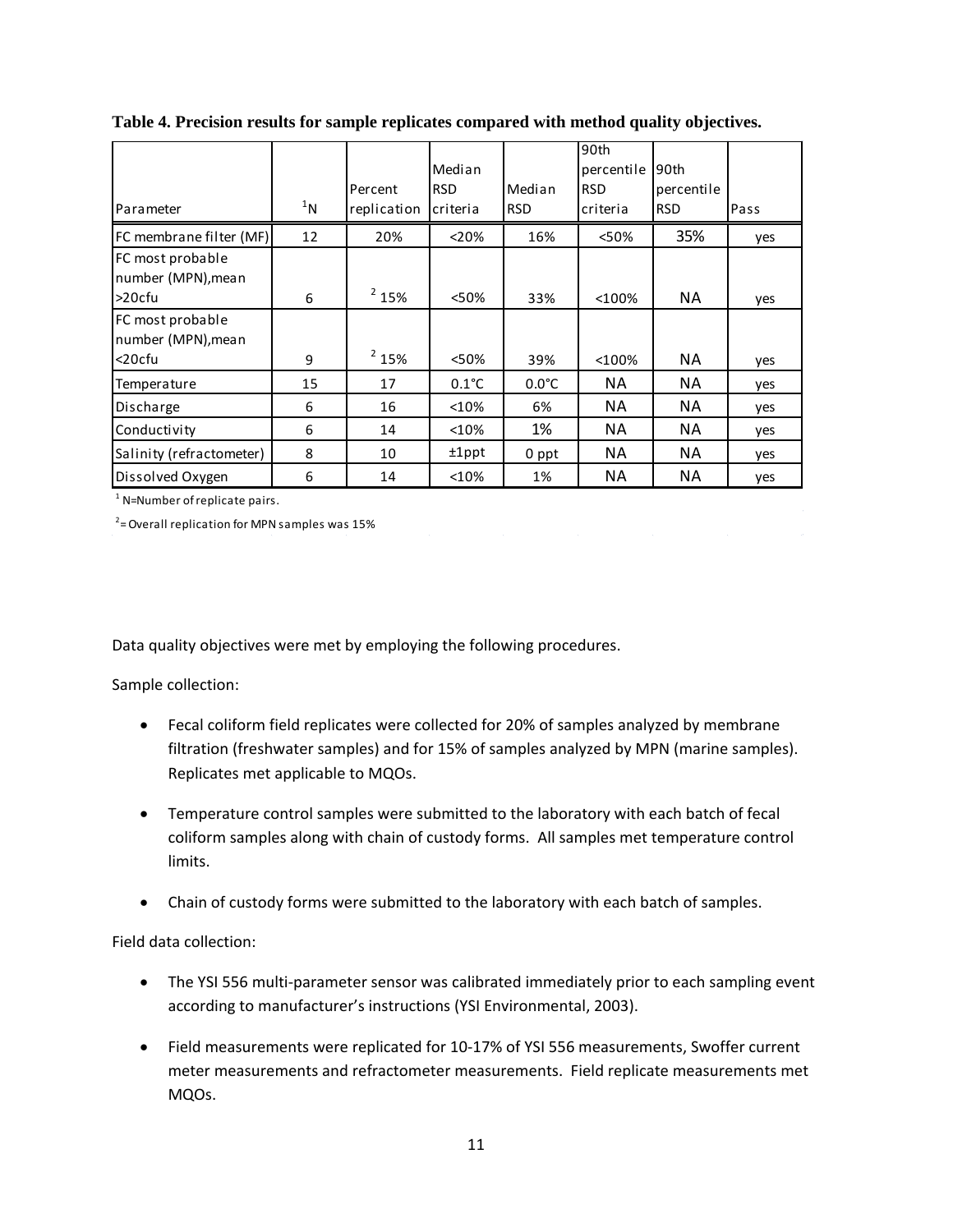Laboratory Analytical data:

- Thirteen percent of the 179 fecal coliform samples analyzed by Avocet Environmental Testing were qualified as estimates due to sample dilution. If the number of fecal coliform colonies counted was outside the desired yield of 20-60 per plate or the MPN index reached its maximum the analyses conformed to the laboratory's data quality objectives. During the study period the laboratory successfully analyzed performance evaluation samples for certification purposes. Laboratory duplicates were not analyzed for project samples. Blanks were analyzed for 10% of all membrane filtration samples analyzed.
- Three blind positive control samples were submitted to the EPA Region 10 laboratory for HSPCR analysis and identified correctly. Laboratory duplicates were analyzed for 14% of the (50) samples submitted. Of the 7 laboratory duplicate pairs, five returned results with differences in biomarkers identified between the replicates, considered acceptable due to the heterogeneity of *Bacteroides* in water samples and biomarker detection limits (Harris, 2010).

### <span id="page-16-0"></span>**Representativeness**

To address the natural spatial and temporal variability encountered in characterizing fecal bacteria distribution in the natural environment and its sources, data was collected over a wide range of conditions likely to affect bacteria content in the near shore Drayton Harbor environment. Eighteen shoreline discharge sites were identified for potential sample collection and measurement, however only ten of these contained adequate flow to sample during the study period . Field observations indicated that some of these sites are likely to contain small intermittent flow during storm events. Sample collection and measurements were repeated for up to six events.

During each of ten marine collection events (five ebb and five flood) an average of 15 marine locations was monitored for water quality and samples collected for water quality analyses. Tidal movement was monitored with an average of 30 GPS readings of drogue locations per event progressing over a tidal phase (approximately four hours).

Forty seven samples from a subset of freshwater and marine locations were analyzed by HSPCR to determine human and ruminant sources of fecal content (microbial source tracking analyses). This large number of data points collected from varied environment types and over a range of environmental conditions characterized the general origin (human or ruminant) and associated fecal coliform content.

## <span id="page-16-1"></span>**Comparability**

In order to facilitate comparable data collected for this project with data collected by Ecology and DOH, the procedures for data collection used by those agencies were employed. The project QAPP was reviewed and approved by Ecology for comparability between data generated by this study and that collected during the TMDL study.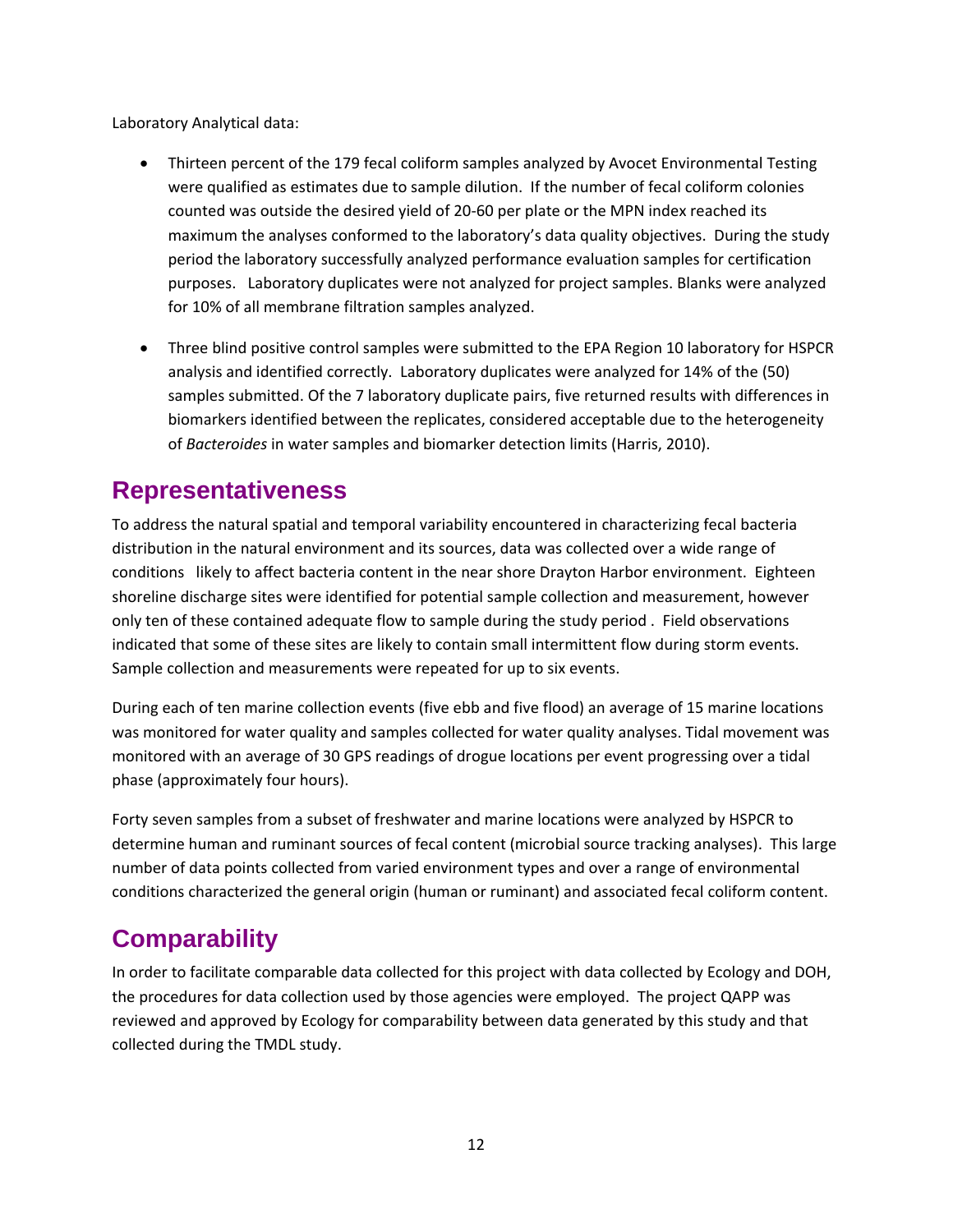### <span id="page-17-0"></span>**Completeness**

Ecology has determined that five samples are required from each sampled site in order for the sample record to provide a complete range of site characteristics for use in the Drayton Harbor TMDL waste allocation. A minimum of five sample events for each project component; Shoreline Surveys and Marine near Shore Sampling both ebb and flood tide in order to collect an adequate number of samples for characterization. At four freshwater sample locations dry conditions precluded collection of five samples (out of ten fresh water sample sites). Sixty-two sampling opportunities were missed due to dry conditions. Data from sites with less than five data points can be used for alternative analyses, source location identification, or recommendations. Because marine sampling locations were not fixed, results were pooled for data analysis by sampling event. Four data collection opportunities were missed out of a total of 867 collected, and including three bacteria quality assurance samples for the MPN method. The overall completeness percentage was greater than 99%.

### <span id="page-17-1"></span>**Data Assessment, Reporting, and Audits**

Analytical data received from the laboratory was transcribed into an Excel computer database. Copies of field sheets were transmitted to NIT and to Ecology along with fecal coliform data compiled in a draft Excel spreadsheet within two weeks of receipt from the laboratory. Each data point entered into the datasheets was checked to ensure accuracy in data entry and incorrect entries were corrected when found. A set of data sheets was generated in comma separated delimited format (Appendix E) for entry into GPS Visualizer, a web based mapping program, and plotted over a Google Maps layer to illustrate the movement of drogues and the spatial distribution of bacteria and bacterial source identifiers in relation to potential pollution sources and to determine drogue/float speed. In some instances it was necessary to adjust site identifiers for drogue mapping in order to reformat the data for mapping. All datasheets were compiled into master spreadsheets by project component and rechecked for errors in compilation prior to data quality assessment, data analysis and reporting.

## **Results and Discussion**

### <span id="page-17-3"></span><span id="page-17-2"></span>**Water Quality Standards**

Data were collected for use in assessing whether freshwater discharges to Semiahmoo Bay near the Drayton Harbor mouth and the eastern and southern near-shore marine waters of Semiahmoo Bay south of the Canadian border impact water quality in Drayton Harbor. The results should be used to assess potential corrective actions to reduce bacteria discharges influencing Drayton Harbor water quality and to implement measures that will bring the waters in and around Drayton Harbor into compliance with water quality standards. Project results are compared to water quality criteria listed in Table 5.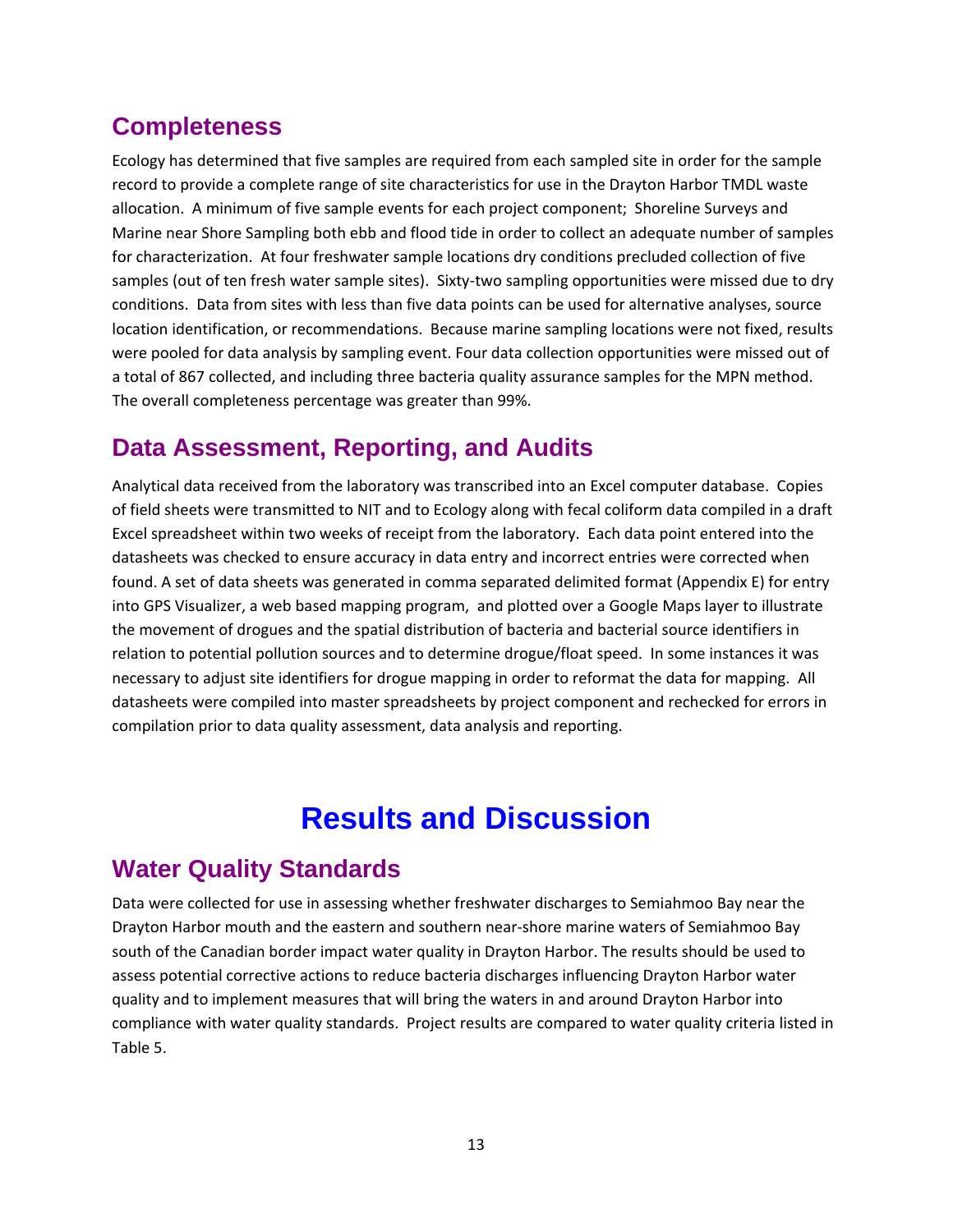### <span id="page-18-1"></span>**Table 5. Washington State Water Quality Standards for fecal coliform bacteria designated for Semiahmoo Bay and its tributaries.**

| <b>MARINE WATER QUALITY STANDARD</b><br>water use designation: shellfish harvest <sup>1</sup>                                                                                                                               |
|-----------------------------------------------------------------------------------------------------------------------------------------------------------------------------------------------------------------------------|
| The geometric mean shall not exceed fecal coliform<br>content of 14 CFU/100 ml; and less than 10% exceed 43<br>CFU/100 ml.                                                                                                  |
| <b>FRESH WATER QUALITY STANDARD</b><br>water use designation: extraordinary primary contact<br>recreation                                                                                                                   |
| The geometric mean shall not exceed fecal coliform<br>content of 50 CFU/100 ml; and less than 10% exceed 100<br>FCU/100 ml                                                                                                  |
| <sup>1</sup> National shellfish sanitation program (NSSP, 1997) administered by<br>Washington Department of Health uses the estimate 90% and requires<br>at least 30 data points for shellfish growing area classification. |

## <span id="page-18-0"></span>**Field Conditions**

Rainfall, tide and wind conditions are environmental factors that may have influenced fecal coliform organism densities and distribution measured during sampling event s; conditions are summarized in Table 6. For the Ecology TMDL study, the wet season was defined as November through March. Data were collected for this study from June through early December 2009 and did not span a full wet season. This may be the cause for insufficient flows from which to collect measurements and samples at most of the sites located along Semiahmoo Spit and along Marine Drive. The amount of data available for wet season conditions is less than dry season, making the wet season analyses more provisional. The reduced sample number and restricted sampling period may have contributed to underestimation of average loading from the sources characterized.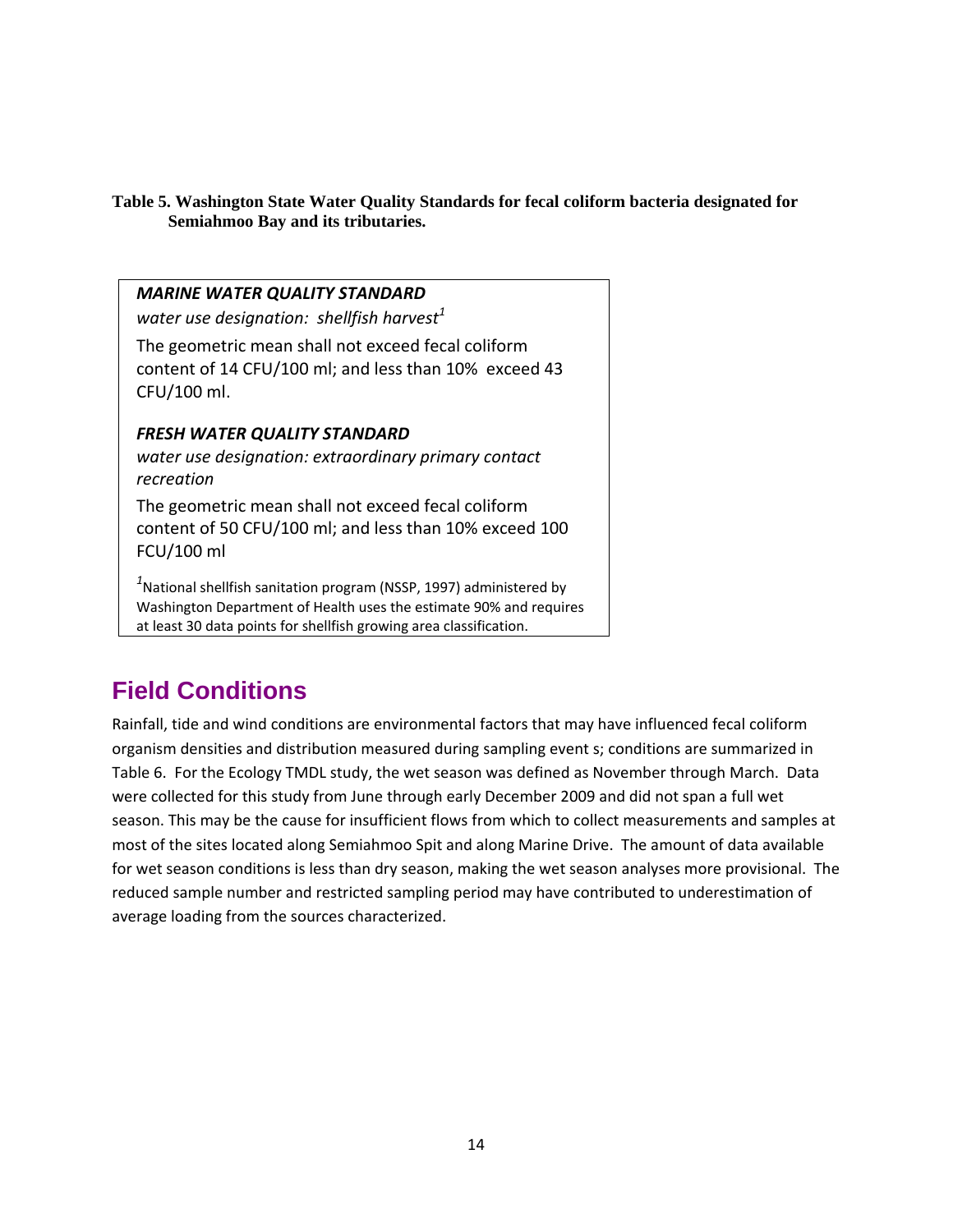| Date                                | Corres-<br>ponding<br>figure | <sup>1</sup> Previous 24-hour   <sup>3</sup> Tide<br>rainfall (inches) |                                                                    | Tidal<br>Exchange | $4$ Wind<br>speed/direction |
|-------------------------------------|------------------------------|------------------------------------------------------------------------|--------------------------------------------------------------------|-------------------|-----------------------------|
| <b>Shoreline Survey/Tributaries</b> |                              |                                                                        | <b>NA</b>                                                          | <b>NA</b>         | <b>NA</b>                   |
| 6/4/2009                            |                              | 0.00                                                                   | NA                                                                 | ΝA                | <b>NA</b>                   |
| 7/7/2009                            |                              | 0.13                                                                   | <b>NA</b>                                                          | <b>NA</b>         | <b>NA</b>                   |
| 9/17/2009                           |                              | 0.10                                                                   | NA                                                                 | ΝA                | <b>NA</b>                   |
| 10/27/2009                          |                              | 0.05                                                                   | <b>NA</b>                                                          | NA                | <b>NA</b>                   |
| 11/11/2009                          |                              | 0.05                                                                   | NA                                                                 | ΝA                | <b>NA</b>                   |
| 12/9/2009                           |                              | 0.05                                                                   | <b>NA</b>                                                          |                   | <b>NA</b>                   |
| Ebb/Marine, Tributaries             |                              |                                                                        |                                                                    |                   |                             |
| 6/10/2009                           | 4                            | 0.0                                                                    | High 05:37, 7.92 ft, Low 13:40, -1.56 ft, Difference 9.48 ft.      | High              | $6$ mph/S                   |
| 6/24/2009                           | 5                            | 0.02                                                                   | High 05:07,9.36 ft., Low 13:07 - 3.75 ft., Difference 13.11        | High              | 0-8 mph/NNE                 |
| 8/10/2009                           | 6                            | 0.57                                                                   | High 08:30,6.80 ft., Low 14:34, 2.41 ft., Difference 4.39 ft.      | Low               | 2.5-4.5mph/SSE              |
| 8/11/2009                           | 7                            | 0.53                                                                   | High 09:36, 6.57 ft. Low 15:08, 3.63 ft., Difference 2.94 ft.      | Low               | 3-5mph/SSW                  |
| 9/22/2009                           | 8                            | 0.00                                                                   | High: 09:14, 8.72 ft. Low 14:26, 5.48 ft., Difference 3.24 ft. Low |                   | 1-4mph/WSW.                 |
| Flood/Marine                        |                              |                                                                        |                                                                    |                   |                             |
| 6/17/2009                           | 9                            | 0.00                                                                   | Low 08:05, 1.49 ft, High 14:57 5.79 ft., Difference 4.30 ft.       | Low               | $12$ mph/S                  |
| 9/16/2009                           | 10                           | 0.00                                                                   | Low 09:52,-.52 ft, High 17:02, 9.3 ft., Difference 9.82 ft.        | High              | $5-15$ mph/W                |
| 10/28/2009                          | 11                           | $^{2}$ 0.00                                                            | Low 07:41,2.57 ft, high 14:46, 8.97 ft., Difference 6.40 ft.       | Medium            | $2-5mph/N$                  |
| 11/12/2009                          | 12                           | 0.00                                                                   | Low 06:50, 3.25 ft, High 13:30, 9.95 ft., Difference 6.70 ft.      | Medium            | $3-6$ mph/N/NE.             |
| 12/10/2009                          | 13                           | 0.00                                                                   | Low 05:04,3.54 ft, High 11:46, 10.35 ft., Difference 6.81 ft       | Medium            | $1-3$ mph/N.                |

#### **Table 6. Environmental conditions for sampling events.**

 $1$  Rainfall data from Blaine sewage treatment plant (2009).

 $2$  Day 3 of shellfish growing area closure, 1.13 in. October 25.

<sup>3</sup> From http://tidesandcurrents.noaa.gov/

4 Wind data from Wunderground,(S. Surrey/White Rock,BC (www.wunderground.com/global/stations/71785.html)

### <span id="page-19-0"></span>**Freshwater: Shoreline Surveys and Tributaries**

A summary of the analyses results for fecal coliform bacteria content for the freshwater discharges is presented in Table 7. The MST results are summarized in Tables 12 and 13 and discussed in further detail in the MST section. Sample site locations are shown in Figure 2, the geometric means and MST biomarker results for sample sites are shown in Figure 3. Fecal coliform bacteria loading is shown in Figure 4.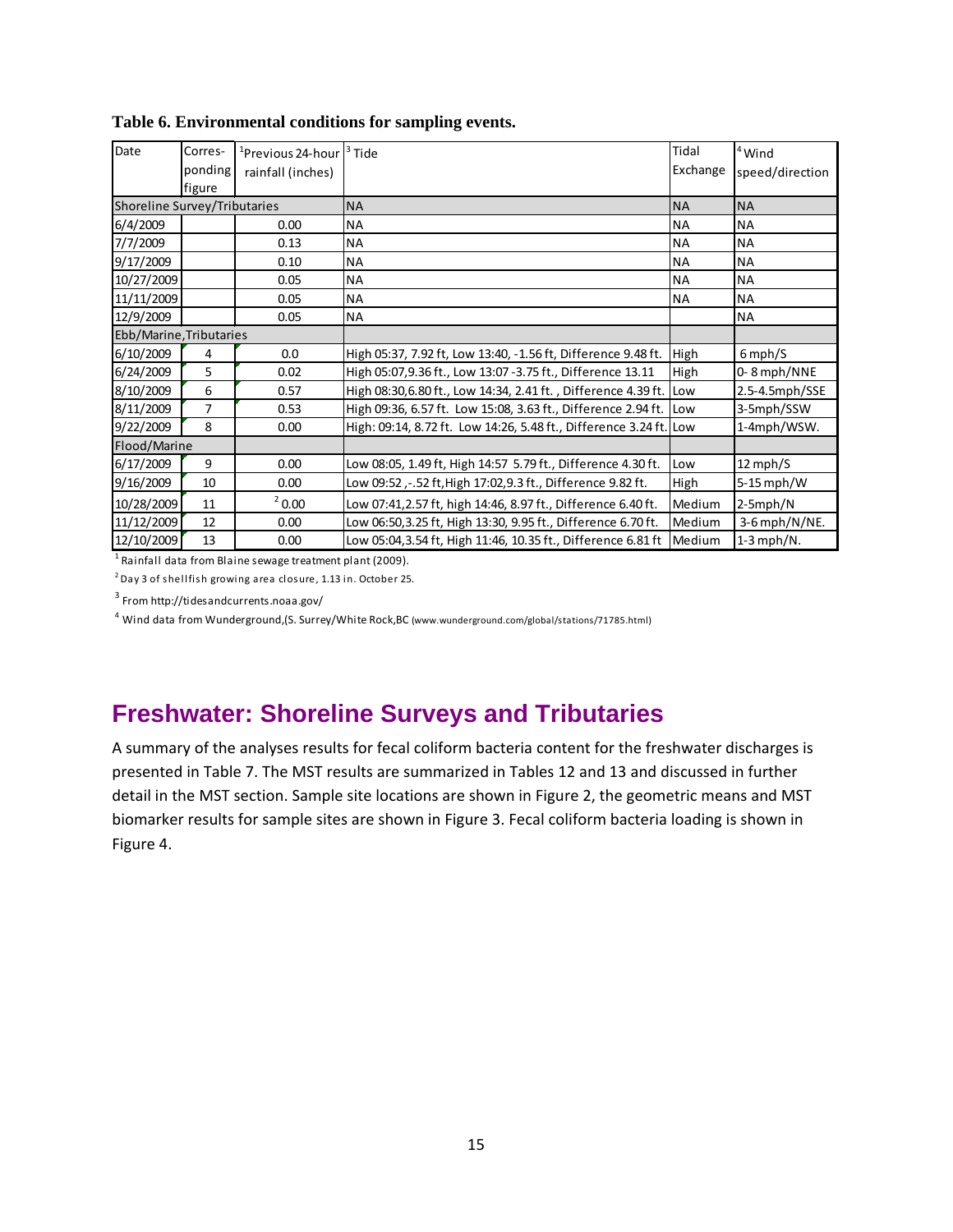| <b>Station</b>    | n              | Geometric<br>mean <sup>1</sup> | $\% > 100^{1}$ | $%543^{2}$  | <b>Min</b><br>(FC/100mL) | Max<br>(FC/100mL) | <sup>4</sup> Average<br>load billion<br>cfu/day | # Samples<br>exceeding<br>1000FC/<br>100mL | Mean<br>discharge<br>(cubic<br>ft./second) |
|-------------------|----------------|--------------------------------|----------------|-------------|--------------------------|-------------------|-------------------------------------------------|--------------------------------------------|--------------------------------------------|
| CC1.3             | 3              | 26                             | $\mathbf 0$    | 33          | $\overline{7}$           | 68                | 0.23                                            | $\Omega$                                   | 0.211                                      |
| CC1.3A            | 3              | 23                             | 0              | 33          | 10                       | 48                | 0.25                                            | $\Omega$                                   | 0.200                                      |
| CC <sub>0.4</sub> | 9              | 762                            | 89             | 100         | 58                       | 6300              | 2.69                                            | 5                                          | 0.380                                      |
| CC.0.2            | 6              | 571                            | 100            | 100         | 110                      | 5700              | 1.79                                            | $\overline{2}$                             | 0.172                                      |
| CC0.01            | 10             | 599                            | 90             | 100         | 63                       | 4600              | 34.71                                           | 3                                          | 6.200                                      |
| CCSD              | 10             | 149                            | 80             | $\mathbf 0$ | 4                        | 2100              | 0.18                                            | $\overline{2}$                             | 0.269                                      |
| SD <sub>1</sub>   | 5              | 33                             | 20             | 40          | $\overline{2}$           | 1300              | 3.19                                            | $\mathbf{1}$                               | 0.232                                      |
| SD <sub>2</sub>   | 5              | 39                             | 40             | 60          | 6                        | 240               | 0.10                                            | $\mathbf 0$                                | 0.115                                      |
| SS4               | 3              | 93                             | 67             | 67          | 6                        | 580               | 1.48                                            | $\mathbf{0}$                               | 0.215                                      |
| SS8               | $\overline{2}$ | 47                             | 50             | 50          | 20                       | 110               | 0.75                                            | $\Omega$                                   | 0.385 <sup>3</sup>                         |
| CAN1              | $\mathbf{1}$   | N/A                            | N/A            | N/A         | 50                       | 50                | N/A                                             | N/A                                        | N/A                                        |
| CAN <sub>2</sub>  | 1              | N/A                            | N/A            | N/A         | 32                       | 32                | N/A                                             | N/A                                        | N/A                                        |
| MD <sub>2</sub>   | $\mathbf{1}$   | N/A                            | N/A            | N/A         | 66                       | 66                | N/A                                             | N/A                                        | N/A                                        |

<span id="page-20-1"></span>**Table 7. Fecal coliform bacteria summary for freshwater discharges.**

 $^{\rm 1}$  Bold indicates violation of Washington fecal coliform primary contact standard a) geometric mean of 50 FC/100mL and b) no more than 10% of samples exceeding 100 FC/100mL.

<sup>2</sup> Project indicator ; Washington marine fecal coliform standard no more than 10% of samples exceed 43 FC/100mL.

<sup>3</sup> Based upon single measurement

<sup>4</sup> The number of values used for loading may vary from n because some sites were sampled during marine (ebb) sampling

when flow was not measured.

#### <span id="page-20-0"></span>**Cain Creek and Cain Creek Storm Drain**

High fecal bacteria concentrations, exceeding the 90% water quality standard of 100 CFU/100 ml were measured on multiple occasions at the five fresh water sites sampled in Cain Creek (results are shown in Table 6). Sites CC 1.3 and 1.3A near the head waters of the sub-basin were the only freshwater locations that met applicable water quality standards. MST analyses indicated repeated occurrence of human biomarkers at CC 1.3. At CC 1.3A there was one occurrence of ruminant biomarker presence. A marked deterioration in water quality occurred between CC1.3 and the downstream site CC0.4 where the geometric mean for fecal coliform concentrations was more than 15 times the applicable standard of 50 cfu/100mL and human biomarkers were identified in 5 of 6 samples that suggests the presence of a human sewage source. Downstream the Cain Creek storm drain, (site CCSD)and the mouth of Cain Creek failed to meet FC standards and human biomarkers were detected in 5 of 6 MST samples.

Stream flow rates measured at the Cain Creek mouth varied between 0.12 and 1.21 cubic feet per second (cfs). The higher flows were measured during November and December, which coincided with somewhat lower fecal coliform concentrations. The maximum fecal coliform loading rates were relatively constant throughout the study period and ranged from 1.94E+08 cfu/day on June 4,to 1.84E+11cfu/day on November 11. The loading pattern could suggest a source of fecal coliform to Cain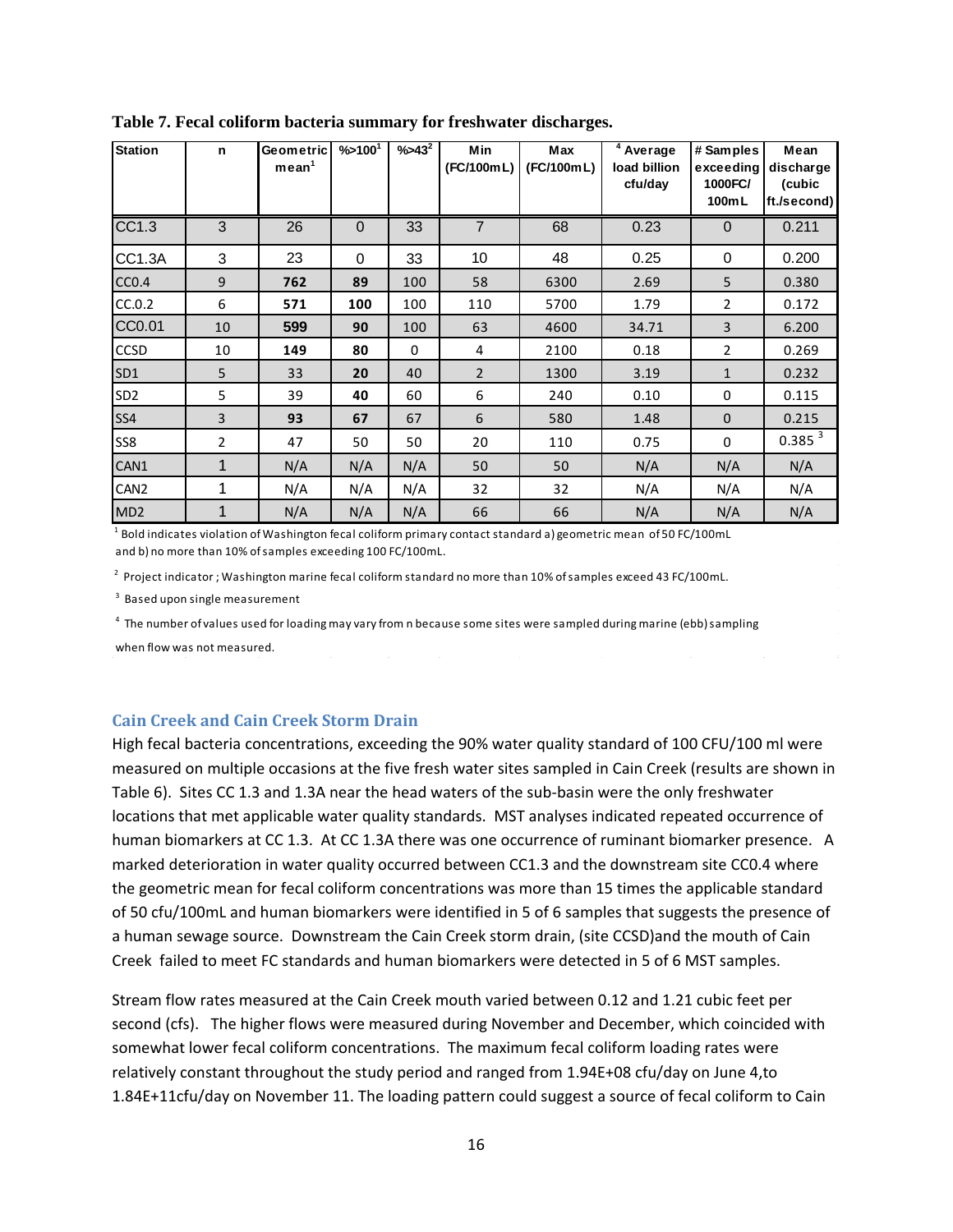Creek that is relatively constant. The rate of water flow transporting a constant fecal coliform source changes from dry to wet season and can dilute the source during higher flows resulting in lower measured fecal coliform concentrations.

For the most part fecal coliform concentrations and fecal load rates in storm drains were high, but still lower by an order of magnitude than in Cain Creek. The discharge measured in Cain Creek storm drain (CCSD) failed to meet water quality standards, although fecal coliform content in individual samples collected in November and December were below the 14 CFU/100 ml standard for shellfish harvest.

### <span id="page-21-0"></span>**Semiahmoo Bay East Shore Storm Drains**

Two storm drains (SD1 and SD2) were sampled that serve Peace Arch Park and nearby mixed residential and commercial area that discharge below the railroad tracks to the beach. Construction of freeway ramps and the customs station took place over much of the study period. These sites met the applicable geometric mean standard but failed the 90<sup>th</sup>% criteria and they both exhibited multiple occurrences of human markers. Storm Drain 1 (SD1) measured in November was exceptionally high, at 1,200 CFU/100 mL. Two small flowing discharges within a few feet of each other and 20 feet north of the Canada border and SD2 were sampled during the initial sampling event on June 4 for screening purposes. Because the samples met the water quality standard further sampling was not pursued at the time with Canadian counterparts. However the occurrence of human biomarkers at SD2 may warrant follow-up investigation to determine whether the discharges originate from a common source.

### <span id="page-21-1"></span>**Semiahmoo Spit**

There was adequate flow at 2 of 8 potential discharges identified at Semiahmoo Spit, during the study period however there was visual evidence of intermittent flow at some of the sites. Site SS4 is a culvert discharging to Tongue Shoal in Semiahmoo Bay, north of the Blaine sewage treatment plant. It had adequate flow to sample during 3 sampling events, October through December and it violated the geometric mean and 90<sup>th</sup> percentile criteria. Human fecal source(s) were identified by HSPCR in 3 of 4 samples. This site may be of particular interest to the Nooksack Tribe and should be considered for addition to the monitoring regime. The remaining site SS8 represents a beach seep near TMDL shoreline survey site DS-1 that drains a slope below residences where human biomarkers were detected by MST in 1 of 2 samples.

Many of the Semiahmoo Spit monitored storm drains discharged little to no flow during the duration of this study. This is likely a result of the small contributing area that discharges through the storm drains on Semiahmoo Spit. Drainage located where the Spit joins the mainland (SS4 and SS8) are more likely to transmit stormwater draining from a larger area. Fecal coliform concentrations exceeding the water quality standards were measured at both sites during wet months.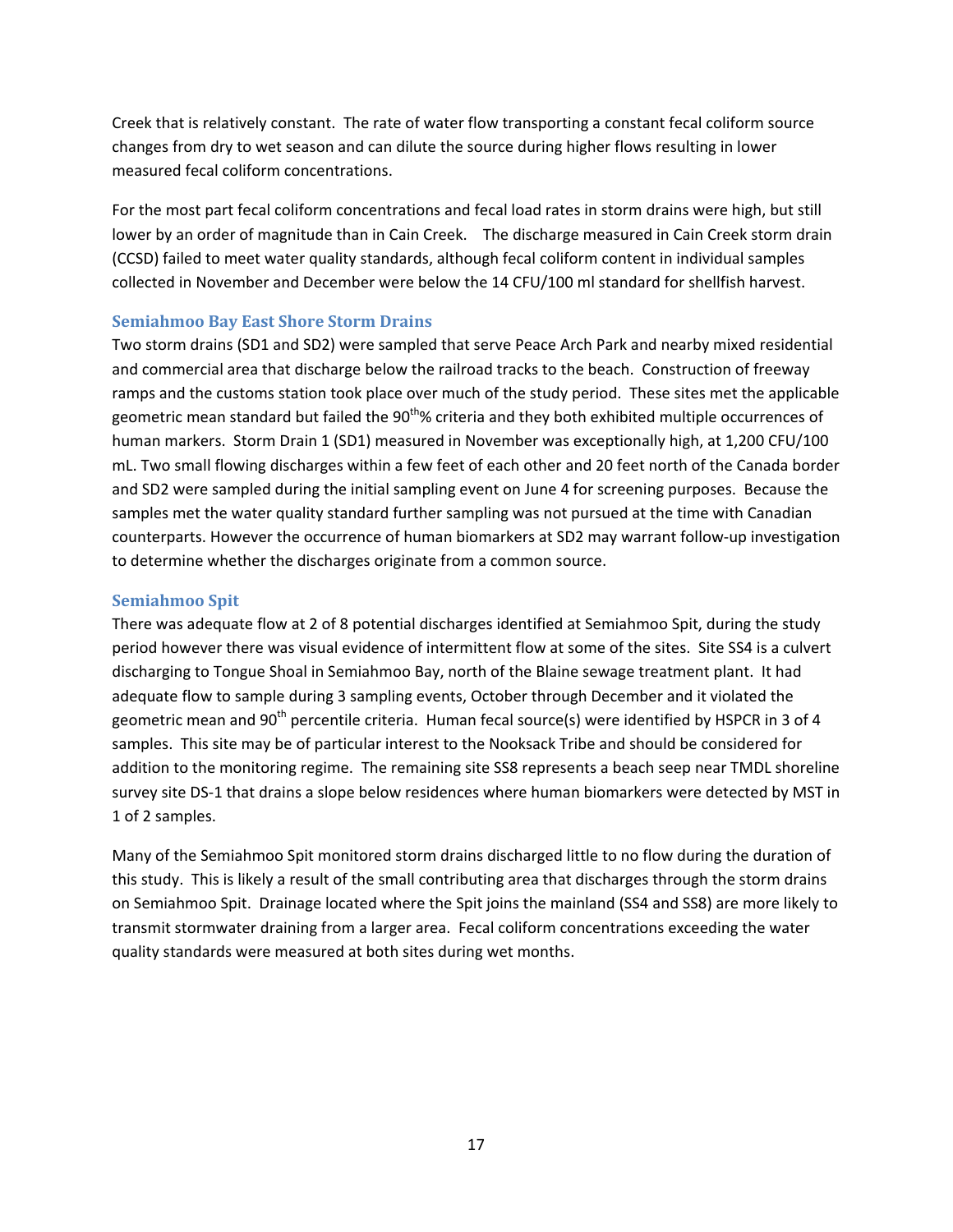### <span id="page-22-0"></span>**Fecal Coliform Loads**

Fecal coliform loads were determined for shoreline survey sites when adequate flow allowed following calculations used by Ecology for the TMDL evaluation and fecal coliform sample results were averaged with results for quality assurance samples to coliform loads (Mathieu, 2010).

Average loads are shown in Table 7, load rankings are shown in Table 8 and illustrated in Figure 4. Instantaneous loads are included in the project database, Appendix A.

In general, loading resembled the dry season loads observed by Ecology during the TMDL evaluation. The site at the mouth of Cain Creek (CC0.01) exhibited the highest loads discharging 35 billion CFU/day followed by SD1 on the eastern shoreline of Semiahmoo Bay and then the two Cain Creek sites upstream from CC0.01, CC 0.2 and CC0.4 which were a magnitude lower than CC0.01. The Semiahmoo Bay storm drain (SD1) ranked second in loading due to a sample result of 1300 cfu/100mL following a first flush storm on August 11. The Semiahmoo Spit storm drain (SS4) that discharges to Tongue Shoal behind the Blaine sewage treatment plant ranked  $5<sup>th</sup>$  in loading after the lower Cain Creek sites. The remainder of the sites exhibited a magnitude of loading lower, from the upper Cain Creek sites (CC1.3 and 1.3A) to the Cain Creek storm drain (CCSD) and Semiahmoo Storm Drain 2.

|                                      | Average fecal     |
|--------------------------------------|-------------------|
|                                      | coliform load     |
| <b>Shoreline Survey Sample Sites</b> | (billion cfu/day) |
| Cain Creek 0.01 (CC0.01)             | 34.71             |
| Semiahmoo Storm Drain 1 (SD1)        | 3.19              |
| Cain Creek 0.4 (CC0.4)               | 2.69              |
| Cain Creek 0.2 (CC0.2)               | 1.79              |
| Semiahmoo Spit 4 (SS4)               | 1.48              |
| Semiahmoo Spit 8 (SS8)               | $0.75^{1}$        |
| Cain Creek 1.3A (CC1.3A)             | 0.25              |
| Cain Creek 1.3 (CC1.3)               | 0.23              |
| Cain Creek Storm Drain (CCSD)        | 0.18              |
| Semiahmoo Storm Drain 2 (SD2)        | 0.10              |

<span id="page-22-2"></span>

|  | Table 8. Shoreline survey sites ranked by average loading |  |  |  |
|--|-----------------------------------------------------------|--|--|--|
|  |                                                           |  |  |  |

<sup>1</sup> Single measurement

### <span id="page-22-1"></span>**Temperature, Dissolved Oxygen and Conductivity**

Temperature, dissolved oxygen and specific conductance were measured at fresh water sample sites when fecal bacteria samples were collected (Cain Creek and storm drain discharges). Salinity and temperature were measured at marine sample locations during drogue tracking for the ebb and flood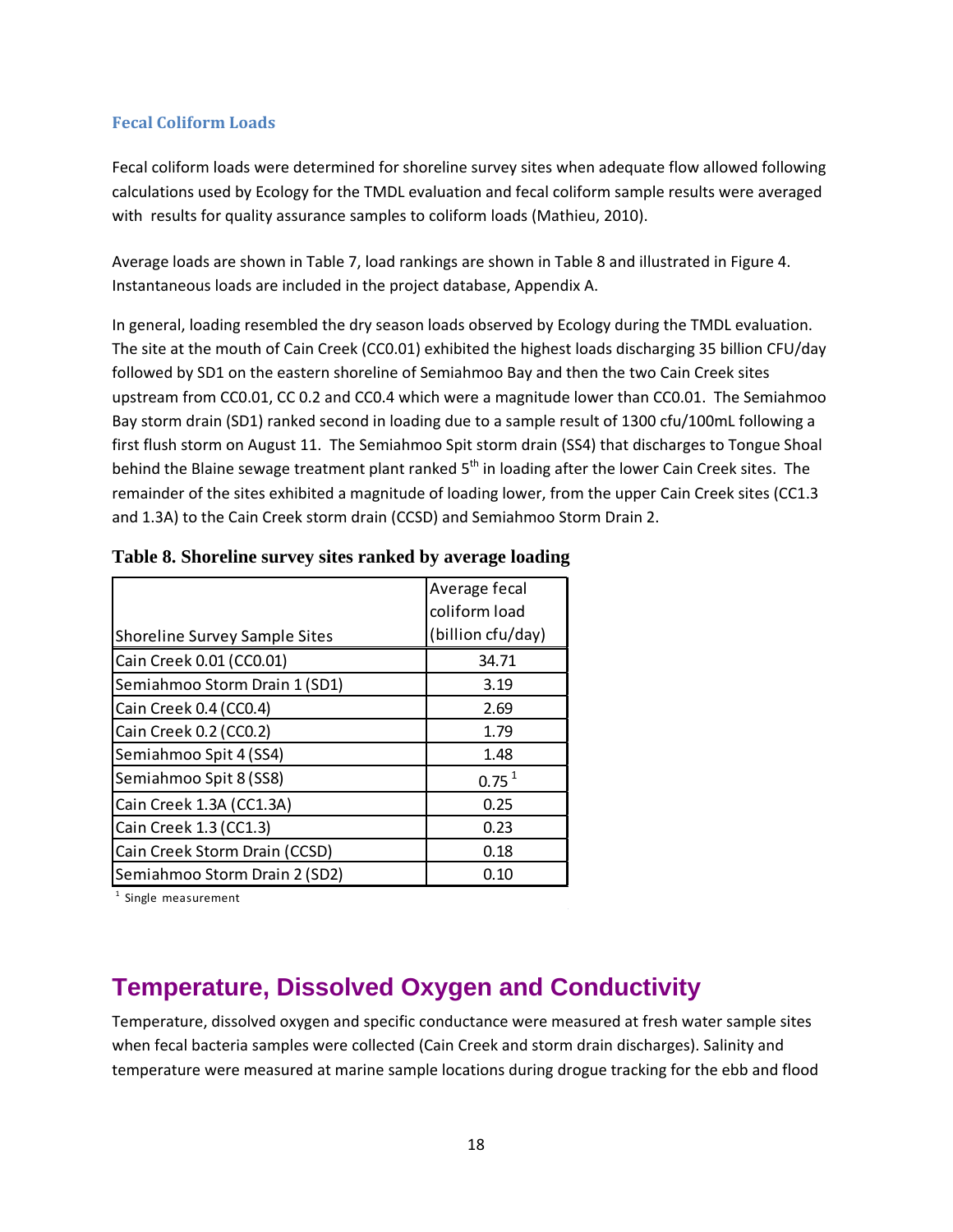tide characterization. Measured values are summarized in Table 9 and presented in complete format in Appendix A.

Fresh water specific conductance measured in Cain Creek and two storm drains (SD1 and SD2) ranged from 0.14 to 34.1 millisemens per centimeter (mS/cm). Specific conductance values above 1mS/cm are representative of water with very high dissolved solids content Freeze and Cherry (1979), in this case likely due to mixing with adjacent salt water. Values above 1 mS/cm were detected in storm drain flows (CCSD and MD2) and at the mouth of Cain Creek (CC0.01). Salinities ranging between 20 and 33 were measured at sample locations during drogue tracking. These relatively low values in comparison to the average sea water salinity of 35 suggest a high proportion of freshwater mixing with marine waters. The confined configuration of the Semiahmoo Bay and the fresh water discharge of Cain Creek, Little Campbell River, Nickomekl River and Serpentine River to Semiahmoo Bay likely influence the higher proportion of fresh water represented in these salinity measurements. Hay and Co. (2003) simulations showed eddy formation in the waters south of the Little Campbell River discharge, and around the Cain Creek mouth during high tide conditions, which would further limit inflow of marine water and mixing with lower fecal coliform containing waters external to the influence of the contaminated fresh water discharges.

Dissolved oxygen content in fresh water was measured at values ranging from 4.7 to 12.8 milligrams per liter (mg/L). Saturated dissolved oxygen concentrations for the water temperatures measured (4.7 to 17.2 C) range from 9.4 to 12.4mg/l, with higher concentrations resulting from colder water temperatures (Drever, 1988). Fresh flowing water is normally saturated with dissolved oxygen due to the active atmospheric mixing associated with a flowing water surface. Water temperatures measured during summer months (June through August) ranged from 13 to 17 °C, when the lowest dissolved oxygen concentrations (4.7 to 9 mg/l) were measured. Saturated dissolved oxygen concentrations of 9 – 10.2 mg/l are associated with the recorded temperatures, and indicate that Cain Creek is often depleted with respect to dissolved oxygen. The water quality standard applicable to Cain Creek for temperature for is 6.5 mg/l, because Cain Creek is not recognized as critical habitat for ESA listed fish species (Ch 173- 201A WAC). Dissolved oxygen measured in June and July at CC0.4 and CC0.2 reflect low enough dissolved oxygen to be out of compliance with the 6.5 mg/l standard.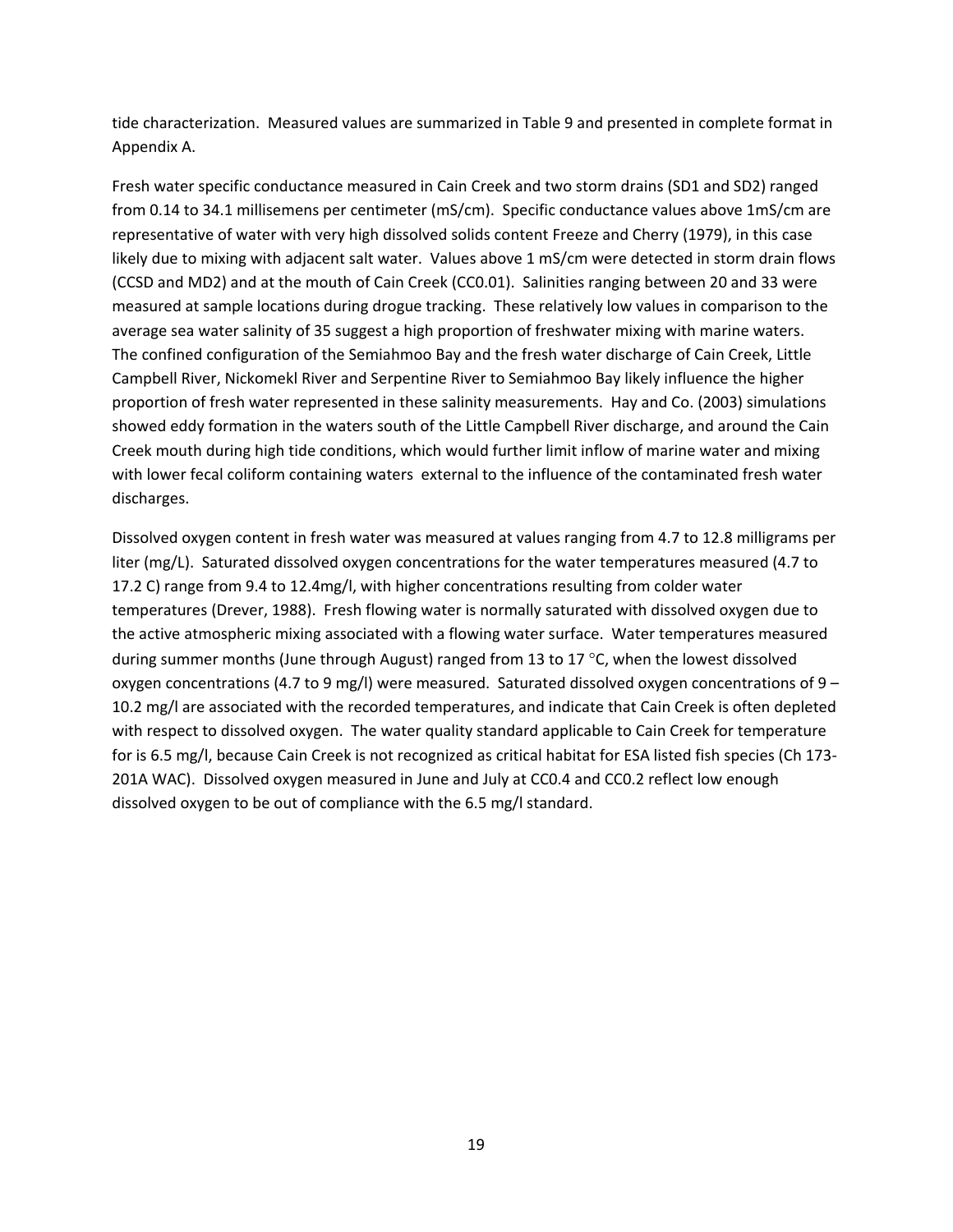| Site              | n                       | Mean temp $°C$         | Min   | Max    |
|-------------------|-------------------------|------------------------|-------|--------|
|                   |                         |                        |       |        |
| CC1.3             | 3                       | 5.5                    | 0.0   | 8.3    |
| CC1.3A            | 3                       | 5.4                    | 0.0   | 8.8    |
| CC0.01            | 6                       | 10.8                   | 2.3   | 15.1   |
| CC <sub>0.2</sub> | $\overline{\mathbf{4}}$ | 8.6                    | 2.3   | 13.8   |
| CC <sub>0.4</sub> | 5                       | 9.7                    | 2.1   | 14.5   |
| CCSD              | 6                       | 13.3                   | 9.4   | 16.1   |
|                   |                         |                        |       |        |
| SD <sub>1</sub>   | 5                       | 12.3                   | 9.6   | 14.4   |
| SD <sub>2</sub>   | 5                       | 10.3                   | 3.9   | 16.1   |
| SS4               | 3                       | 9.7                    | 7.8   | 11.3   |
| SS8               | $\overline{2}$          | 9.1                    | 7.9   | 10.2   |
|                   |                         | <b>Dissolved</b>       |       |        |
|                   | n                       | oxygen (mg/L)          | Min   | Max    |
| CC1.3             | 3                       | 9.7                    | 6.8   | 10.6   |
| <b>CC1.3A</b>     | 3                       | 9.7                    | 6.6   | 12.8   |
| CC0.01            | 6                       | 9.4                    | 7.0   | 15.2   |
| CC <sub>0.2</sub> | $\overline{\mathbf{4}}$ | 10.0                   | 4.7   | 15.2   |
| CC <sub>0.4</sub> | 5                       | 9.2                    | 4.8   | 15.3   |
| <b>CCSD</b>       | 6                       | 7.5                    | 4.5   | 8.5    |
| SD <sub>1</sub>   | 5                       | 10.4                   | 9.4   | 10.2   |
| SD <sub>2</sub>   | 5                       | 11.2                   | 9.1   | 15.4   |
| SS4               | 3                       | 10.4                   | 7.2   | 13.9   |
| SS8               | $\overline{2}$          | 10.0                   | 9.2   | 10.9   |
|                   |                         | Mean<br>conductivity(m | Min   | Max    |
|                   | n<br>3                  | $S/cm$ )               |       |        |
| CC1.3             |                         | 0.300                  | 0.202 | 0.358  |
| CC1.3A            | 3                       | 0.166                  | 0.162 | 0.169  |
| CC0.01            | 6                       | 8.113                  | 0.302 | 34.110 |
| CC <sub>0.2</sub> | 4                       | 0.319                  | 0.224 | 0.438  |
| CC <sub>0.4</sub> | 5                       | 0.291                  | 0.235 | 0.386  |
| <b>CCSD</b>       | 6                       | 3.521                  | 0.413 | 8.216  |
| SD <sub>1</sub>   | 6                       | 0.535                  | 0.491 | 0.601  |
| SD <sub>2</sub>   | 5                       | 0.355                  | 0.187 | 0.740  |
| SS4               | 3                       | 0.259                  | 0.164 | 0.334  |
| SS8               | $\overline{2}$          | 0.264                  | 0.142 | 0.385  |

<span id="page-24-0"></span>**Table 9. Shoreline survey results summary for temperature, dissolved oxygen and conductivity.**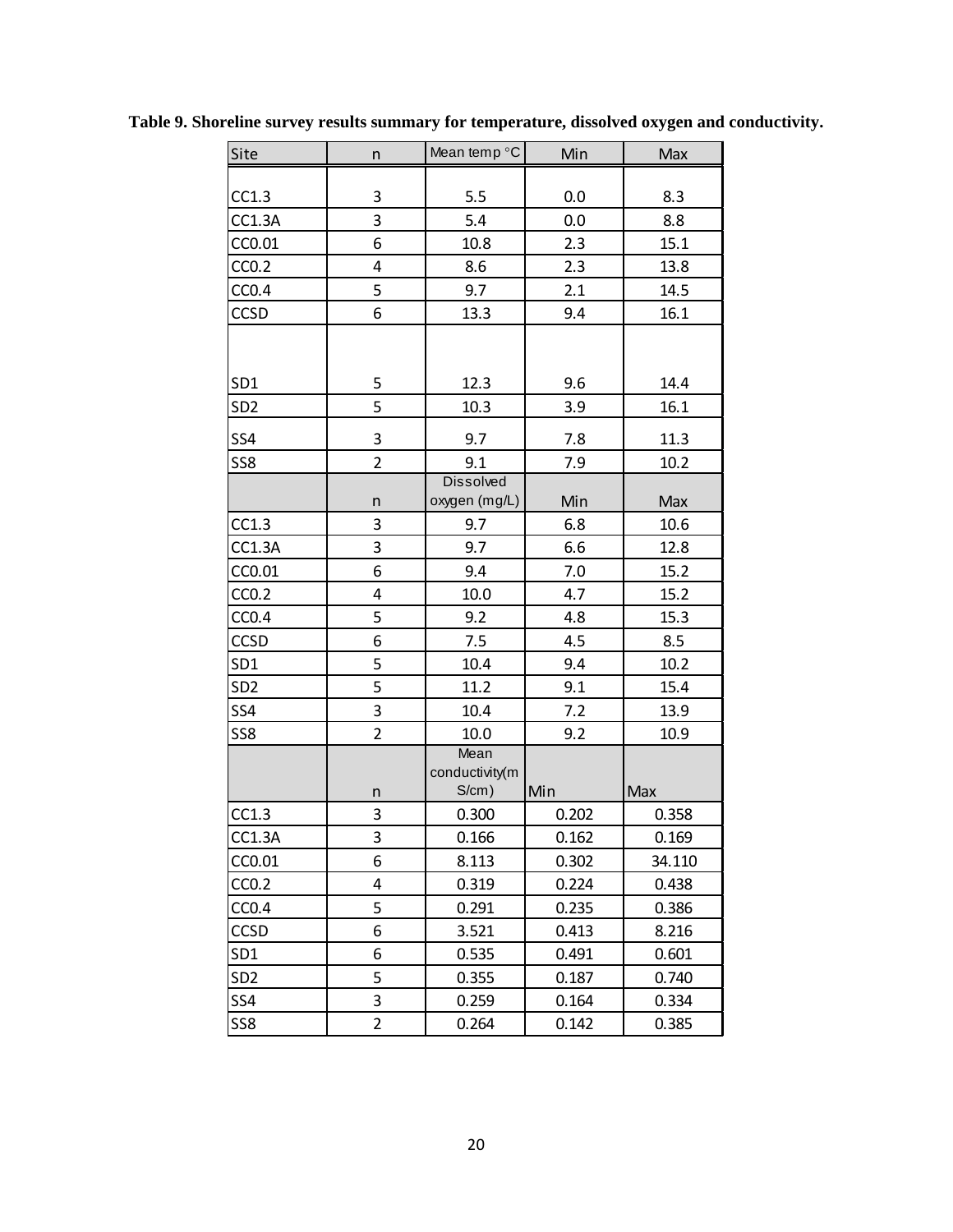### <span id="page-25-0"></span>**Marine: Ebb and Flood Tide Fecal Coliform Bacteria and Flow Characterization**

Drogues and floats were used to track circulation patterns for over approximately four hours of an ebb or flood tide. Samples for fecal coliform analyses, temperature and salinity were measured following the drogue paths or tracks to characterize movement of fecal coliform with the currents being tracked. Because sample sites were not fixed, results were pooled by tracked tidal cycle for data presentation in Table 9. Drogue paths recorded during each of five ebb tides and flood tides (June 10, June 24, August 10, August 11 and September 22) are illustrated in Figures 5-14, and estimated drogue/float tracking speeds and direction of movement are shown in Table 10. Drogue and float tracking data for the figures were entered into the GPS Visualizer map program and list the sequence of drogues and floats used to track flow (Appendix E).

Fecal coliform geometric means exceeded the Washington State marine standard (14 cfu/100mL) for 7 of 10 sampling events and the  $90<sup>th</sup>$  percentile criteria was exceeded for 9 of 10 events. During ebb tide sampling events geometric means exceed the standard on June 24 at 23 cfu/100mL, August 10, at 81 cfu/100mL, August 11, at 62 cfu/100mL, and September 22, at 22 cfu/100mL. Samples exceeded the  $90<sup>th</sup>$ percentile criteria for all ebb tide sampling events. During flood tide sampling events geometric means exceeded the water quality standard on September 16 at 28 cfu/100mL, October 28, at 28 cfu/100mL, and December 10, at 67cfu/100mL. Samples exceeded the 90<sup>th</sup> percentile criteria for flood tide sampling events on June 17 and November 11.

A comparison of fecal coliform results between ebb and flood tide fecal coliform bacteria densities was conducted to further characterize bacteria levels in the eastern near-shore of Semiahmoo Bay and in the vicinity of the Drayton Harbor mouth. The geometric mean of the pooled ebb tide data was 41 cfu/100mL and it was 18 cfu/100mL for flood tide. Using a Student's T-test to compare fecal coliform densities (using the log  $^{10}$  of the fecal coliform densities) a significant difference was found between tidal phases ( $α$  0.05 p=0.05). However there was not a significant difference found between tidal cycles for samples collected only at DOH station 15 ( $\alpha$  0.05 p=0.10). There were 8 marine samples collected during ebb tide events with densities 500 cfu/100mL or greater and most of these were collected at the Cain Creek outflow and influenced the ebb tide geometric mean. Results during ebb and flood tide sampling events show high variability between Semiahmoo Bay fecal coliform bacteria samples and indicate there may be localized contamination in the southeast near-shore of Semiahmoo Bay.

Ebb tide drogue tracking and coordinated sample collection was done during ebb tides on: June 10 (6:08 – 13:30), June 24 (11:15-13:38), August 10 (8:30 – 12:45), August 11 (9:00 – 13:15), September 22 (10:15 – 13:55),and essentially represented ebb tide current patterns during dry months. During all five tracking events drogues released near the mouth of Cain Creek migrated westward over the tracking period. The movement direction varied between west-northwest (June 10, June 24, August 10 and 11), and west-south west (September 22). Light winds ranged from calm to 8 miles per hour (mph) with winds from each direction being present during sample tracking events. Only on August 10, did the wind direction correlate with the direction of float and drogue migration with wind speeds of 3-5 mph. Circulation patterns simulated by Hay & Co (2003) suggest that ebb tide flows predominantly move from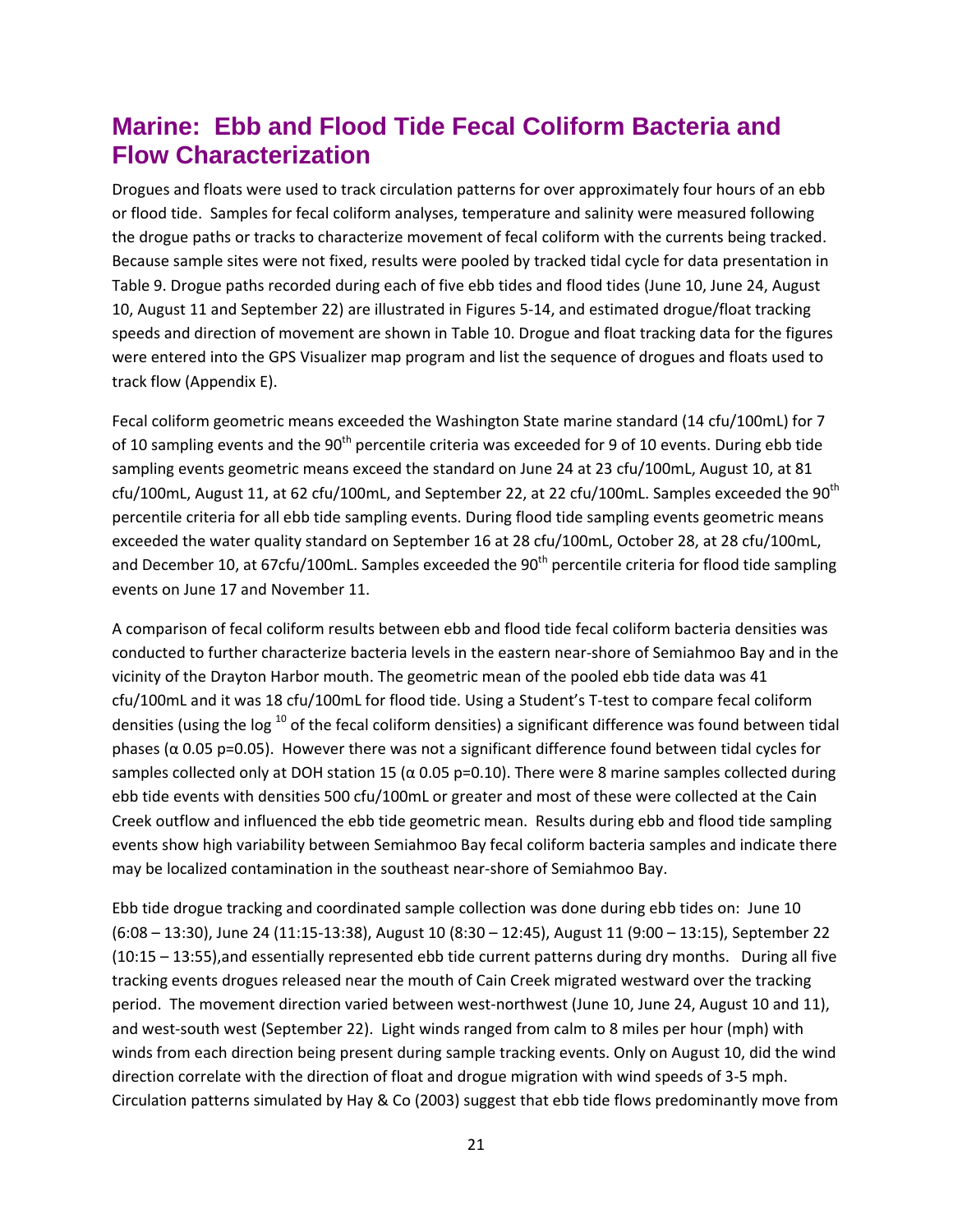southeast to northwest, similar to the general direction of the drogue movement s recorded on June 10, June 24, August 10 and 11. Tidal exchanges for the ebb cycles were high on June 10 with a difference of 9.48 ft. between the high and low, high on June 24 with a difference of 13.11 ft., low on August 10 with a difference of 4.39 ft., low on August 11 with a difference of 2.94 ft., and low on September 22 with a difference of 3.24 ft. Ebb tide drogue paths suggest that on most occasions Cain Creek discharge is likely to impact water quality in the eastern near-shore of Semiahmoo Bay. However on September 22 drogues tracked W/SW in the direction of the Drayton Harbor mouth indicating that Cain Creek could impact Drayton Harbor and DOH Station 15 under similar wet season conditions when Cain Creek flows are higher.

Drogues released during flood tides were transported eastward. During tracking events on June 17, June 24 and October 28 drogues moved in a east-northeast direction. Drogue movement tracked on November 12 and December 10 was to the south and southeast. In some cases surface floats landed on the beach adjacent to the Canadian – U.S. border and to the north (on the Semiahmoo First Nation reserve).

Flood tide results for November 12 and December 10, when the wind direction was from the north, directed movement of drogues and floats south and east from the border monument toward the Drayton Harbor mouth. Although drogues and floats did not enter Drayton Harbor during any of the flood tide monitoring events, drogue movement from the Canadian – U.S. border towards the mouth of Drayton Harbor during two of the tracked flood tide events suggests that water flow may enter Drayton Harbor from the area monitored. There is a potential for waters from Cain Creek, Little Campbell River and other surface water discharges north of the Canadian border to carry fecal coliform bacteria into Drayton Harbor. Simulations showed fecal bacteria in the Little Campbell River entering Drayton Harbor in December and January (high bacteria loading months) and to a lesser extent during moderate November, February, March and April (Hay & Co. 2003). The model simulations underestimated the extent of fecal coliform contamination due to poor delineation of fresh water surface layer movement and limited data available for model input. The model did not include Cain Creek and it often predicted fecal coliform content lower than observed concentrations. The Hay Study concluded that use of an adjustable-layer model would better predict higher fecal coliform impacts by concentrating fecal coliform bacteria impacts in more confined surface layers.

Data collected at Tongue Shoal by the Port of Bellingham since 2000 indicates that water quality during flood tide meets the water quality standard with a geometric mean at 2 FC/100mL (Farallon and H.C.S., 2009). The site sampled is shown in Figure 9, denoted with the GM label for geometric mean. Influx of uncontaminated water from Georgia Strait (around Birch Point) during flood tides may play an important role in maintaining water quality in Drayton Harbor from further degradation. Near-shore fecal coliform measurements collected by the Nooksack Indian Tribe at three sites along the north shore of Semiahmoo Spit suggest that one of the sites exceeds the 90<sup>th</sup> percentile marine water quality criteria.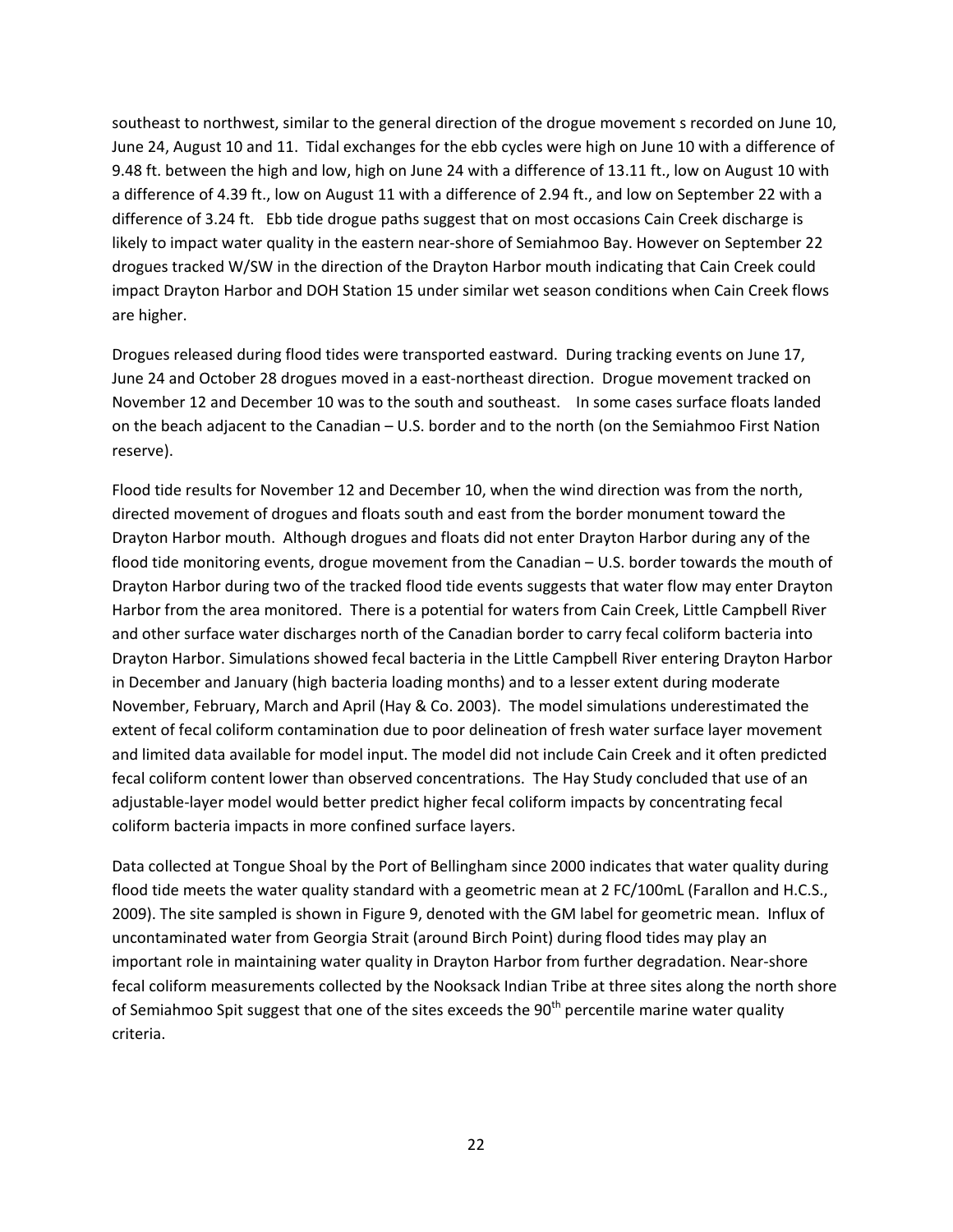|            |    |      | $24-hr$      | Geometric |             |                          |                |        |
|------------|----|------|--------------|-----------|-------------|--------------------------|----------------|--------|
| Date       | n  | Tide | rain $(in.)$ | mean      | $\% > 43^1$ | Est. $90\%$ <sup>2</sup> | Min            | Max    |
| 6/10/2009  | 9  | Ε    | 0.00         | 6         | 11          | 57                       | 2              | 500    |
| 6/24/2009  | 7  | E    | 0.24         | 23        | 29          | 201                      | 7              | 300    |
| 8/10/2009  | 6  | E    | 0.57         | 81        | 67          | 266                      | 23             | 240    |
| 8/11/2009  | 6  | E    | 0.53         | 62        | 29          | 814                      | 8.0            | 1600.0 |
| 9/22/2009  | 7  | Е    | 0.00         | 22        | 43          | 112                      | 2              | 80     |
| 6/17/2009  | 7  | F    | 0.00         | 2         | $\theta$    | $\overline{4}$           | 2              | 6      |
| 9/16/2009  | 7  | F    | 0.05         | 28        | 57          | 165                      | $\overline{2}$ | 110    |
| 10/28/2009 | 7  | F    | 0.00         | 28        | 14          | 62                       | 17             | 110    |
| 11/12/2009 | 11 | F    | 0.00         | 11        | 9           | 61                       | $\overline{2}$ | 240    |
| 12/10/2009 | 12 | F    | 0.00         | 67        | 50          | 67                       | 23             | 370    |

<span id="page-27-0"></span>**Table 10. Eastern near-shore Semiahmoo Bay fecal coliform measured during drogue and float tracking for ebb tide and flood tide flow characterization.**

<sup>1</sup>Bold represents exceedence of Washington marine fecal coliform standard; geometric mean shall not exceed 14FC/100mL and no more than 10% of samples shall exceed 43 FC/100mL.

 ${}^{2}$ Estimated 90th percentile shall not exceed 43 FC/100mL, National Shellfish Sanitation Program criteria for approved shellfish growing waters estimated 90th percentile calculation (NSSP, 1997).

| Date       | Corres-<br>ponding<br>figure | Mean | Min  | Max  | Predominant<br>direction |
|------------|------------------------------|------|------|------|--------------------------|
| Ebb        |                              |      |      |      |                          |
| 6/10/2009  | 4                            | 0.21 | 0.09 | 0.36 | W/NW                     |
| 6/24/2009  | 5                            | 0.18 | 0.15 | 0.24 | W/NW                     |
| 8/10/2009  | 6                            | 0.28 | 0.21 | 0.38 | W/NW                     |
| 8/11/2009  | 7                            | 0.22 | 0.03 | 0.49 | W/NW                     |
| 9/22/2009  | 8                            | 0.37 | 0.14 | 0.74 | W/SW                     |
| Flood      |                              |      |      |      |                          |
| 6/17/2009  | 9                            | 0.06 | 0.06 | 0.06 | E/NE                     |
| 6/24/2009  | 10                           | 0.2  | 0.18 | 0.20 | E/NE                     |
| 10/28/2009 | 11                           | 0.15 | 0.13 | 0.18 | E/NE                     |
| 11/12/2009 | 12                           | 0.14 | 0.08 | 0.35 | S/SE                     |
| 12/10/2009 | 13                           | 0.18 | 0.07 | 0.36 | S/SE                     |

<span id="page-27-1"></span>**Table 11. Estimated drogue and float tracking speed (mph) and direction by event.**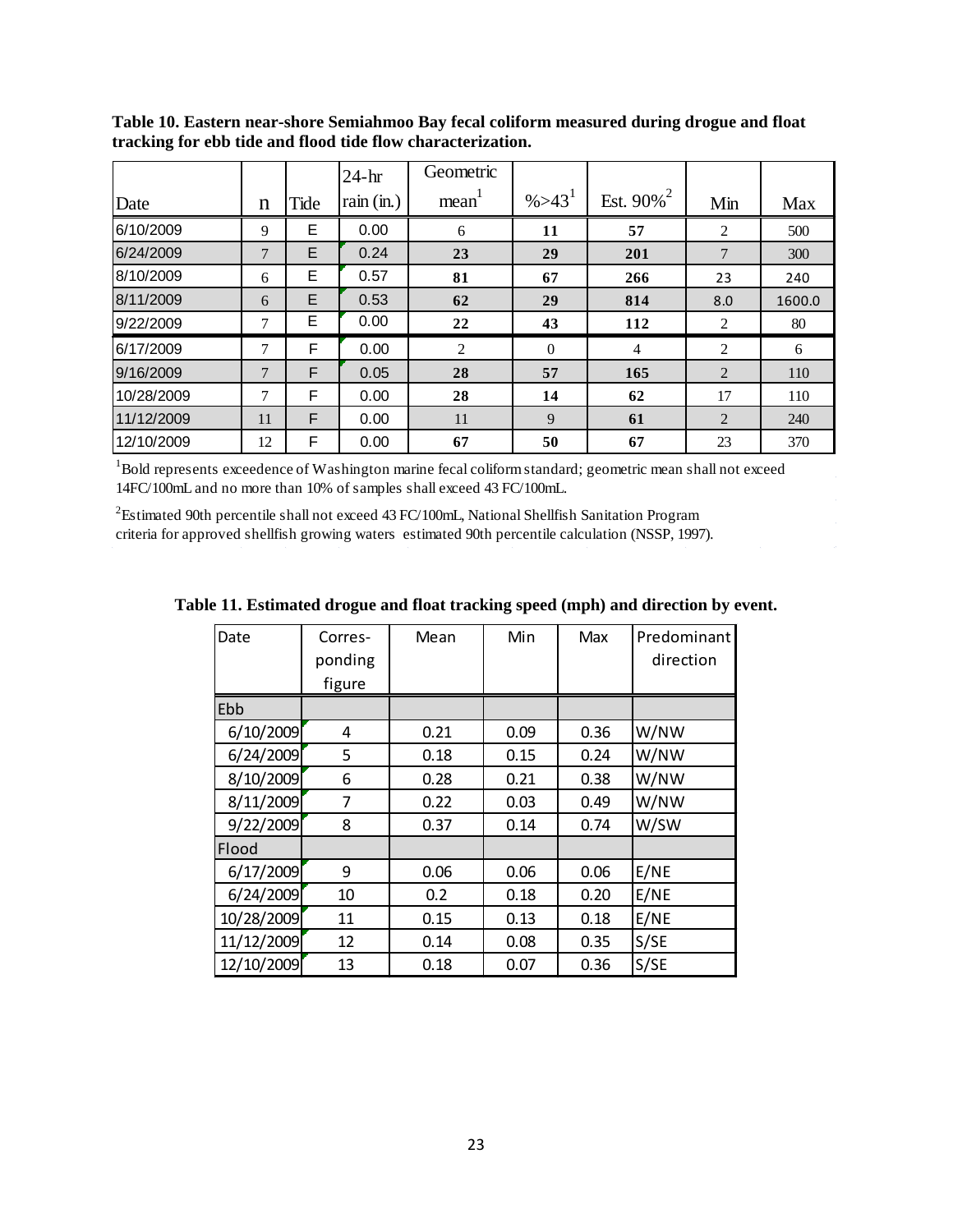## <span id="page-28-0"></span>**Microbial Source Tracking Analyses**

The MST results are summarized in Table 12 by frequency of occurrence and in Table 13 by sample date, location and biomarker.

| <b>Sites</b>      | n              | Biomarkers <sup>1</sup> |                |                |                |              |  |  |
|-------------------|----------------|-------------------------|----------------|----------------|----------------|--------------|--|--|
|                   |                | Human                   | Ruminant       | $^2$ H/R       | $3 \text{ GB}$ | Absent       |  |  |
|                   | Freshwater     |                         |                |                |                |              |  |  |
| CC0.01            | 6              | 5                       | $\overline{2}$ | $\mathbf{1}$   | $\mathbf{1}$   |              |  |  |
| CC <sub>0.2</sub> | 3              | $\overline{2}$          | $\overline{2}$ | $\overline{2}$ | 1              |              |  |  |
| <b>CC0.4</b>      | 6              | 5                       | 3              | $\overline{2}$ |                |              |  |  |
| CC1.3             | 3              | $\overline{2}$          |                |                | $\overline{1}$ |              |  |  |
| <b>CC1.3A</b>     | 3              |                         | $\mathbf{1}$   |                | 1              | $\mathbf{1}$ |  |  |
| <b>CCSD</b>       | 6              | 5                       | 4              | 3              |                |              |  |  |
| SD <sub>1</sub>   | 4              | 3                       | 3              | $\overline{2}$ |                |              |  |  |
| SD <sub>2</sub>   | $\overline{2}$ | $\overline{2}$          | $\overline{2}$ | $\overline{2}$ |                |              |  |  |
| SS4               | 3              | 3                       | $\overline{2}$ |                |                | $\mathbf{1}$ |  |  |
| SS8               | $\overline{2}$ | $\overline{1}$          | $\mathbf{1}$   | $\mathbf{1}$   |                |              |  |  |
| Marine            |                |                         |                |                |                |              |  |  |
| <b>DOH15</b>      | $\overline{2}$ | $\overline{2}$          | $\overline{2}$ | $\overline{2}$ |                |              |  |  |
| Semiahmoo Bay     | 7              | 7                       | 6              | 6              |                |              |  |  |

### <span id="page-28-1"></span>**Table 12. MST results summary by frequency of occurrence.**

 $1$  Biomarkers that were identified in laboratory duplicates are included.

 $^2$  H/R=human and ruminant markers that were identified in the same sample.

3 GB=general *Bacteroides* only

This study analyzed forty seven samples for MST. The majority of these samples were collected from fresh water, at Cain Creek sites (21 samples) and stormwater drains discharging from the Cain Creek watershed (6 samples), storm drains discharging to the eastern shoreline of Semiahmoo Bay (6 samples) or Semiahmoo Spit (5 samples). Nine marine samples were analyzed for MST including (2)samples collected at the DOH site 15 and (7) samples collected in the eastern near-shore portion of Semiahmoo Bay south of the Canada border.

From a total of 12 sites, human and ruminant biomarkers were identified at 11 locations. Of forty seven total samples analyzed, human biomarkers were found in 79%, ruminant in 60%, and MST biomarkers were absent in 4% of the samples tested.

Results were reported for human and ruminant biomarkers, with ruminants grouped together. Both ruminant and human biomarker detection was widespread throughout the study area and human sources were identified consistently for most of the sample dates. Ruminant biomarkers were also detected repeatedly at most sites tested however in the urban setting where agriculture is not a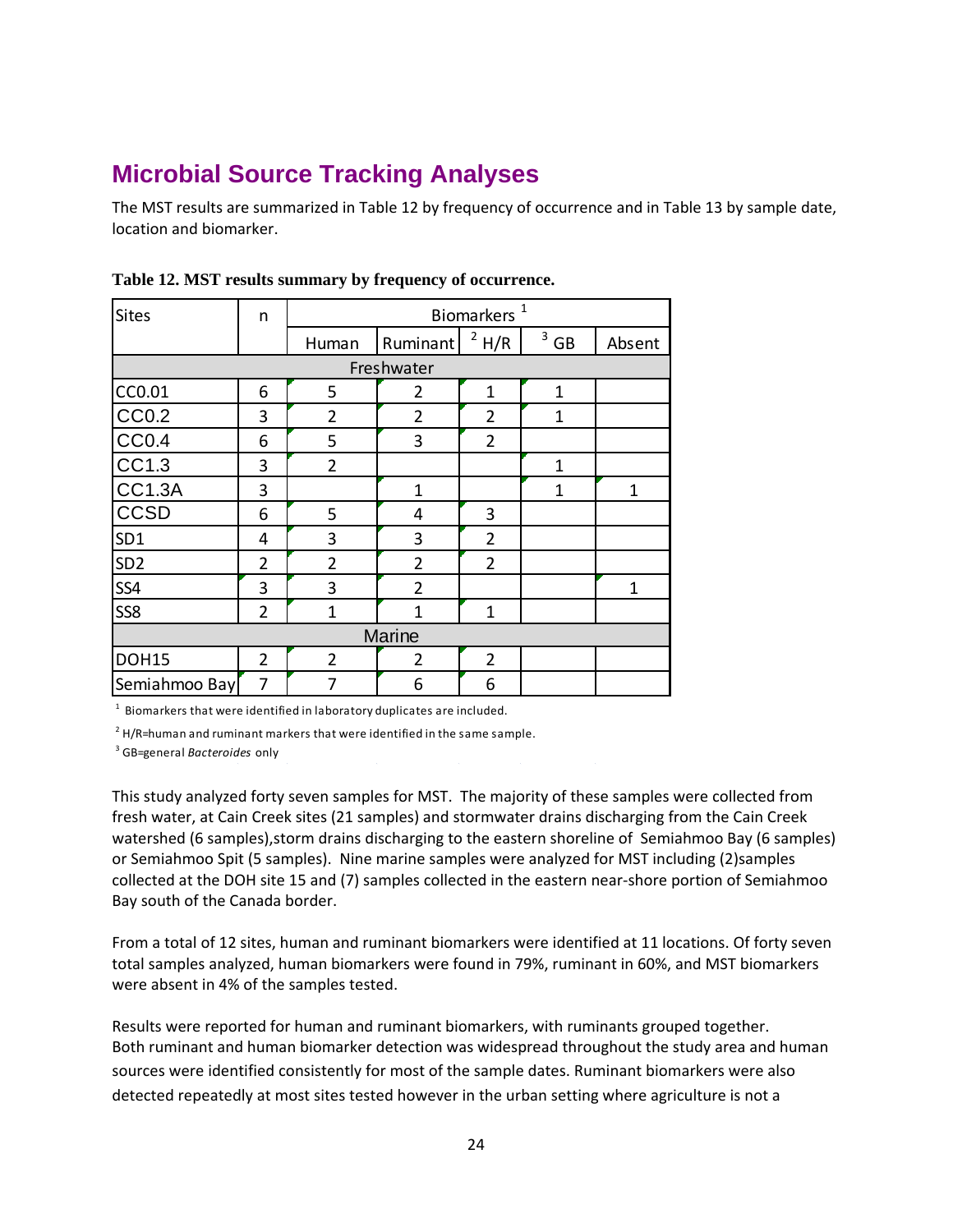predominant land use, as it is in the upper Drayton Harbor watershed, there is a higher likelihood that the ruminant detections were due to wildlife (deer).

At all of the Cain Creek sites with the exception of CC1.3A, human biomarkers were observed consistently over the study period and throughout the drainage. On August 11 samples showed a predominance of human biomarkers to be present and on November 11 human sources were detected in all samples analyzed. At the Cain Creek Storm Drain the presence of human biomarkers also predominated with their detection in 5 of 6 samples collected. The high frequency of biomarker detection (2 to 6) for human or ruminant biomarkers suggests chronic sources of contamination and indicates that they are impacting water quality. In Blaine's urban setting the high frequency of human biomarkers is of concern because Blaine is a sewered community with no known septic systems (Dodd 2010). These results bring into question the integrity of parts of the sewage collection system, and the possibility of illicit discharges especially in the lower Cain Creek drainage (CC0.4 and below.)

Ruminant markers were commonly found in the study area; they were present at all of the Cain Creek sample sites and multiple identifications were made at 4 of 6 sites (including the Cain Creek Storm Drain site CCSD). Cows were observed pasturing in the upper Cain Creek watershed upstream of CC 1.3 .

The storm drains located along the south eastern shoreline of Semiahmoo Bay (SD1 and SD2) also showed repeated human and ruminant contamination. At SD1 ruminant sources predominated with 4 detections out of 4 samples analyzed.

Human biomarkers were consistently detected (in 3 out of 3 samples collected) at the Semiahmoo Spit storm drain (SS4) that discharges to Tongue Shoal behind the Blaine sewer treatment plant. This result may be of particular interest to the Nooksack Tribe as it discharges to a Tribal shellfish harvest area. Site SS8, a beach seep located on the south side of Semiahmoo Spit below a housing development, was sampled twice for MST with detection of human biomarkers on both occasions.

Human biomarkers were detected in all seven of the marine water samples analyzed, with concurrent human and ruminant detections at six of them. Marine water samples for MST analysis were collected exclusively during ebb tide conditions, at locations north of the mouth of Drayton Harbor and at DOH15 in Semiahmoo Bay on the east side of the Drayton Harbor entrance. These results differ from the data collected in 2006-2007(H.C.S., 2008) when no human biomarker detections were made in marine waters using the HSPCR method but human sources were detected using a ribotyping method. The ability of the *Bacteroides* HSPCR method to detect human biomarkers in the south eastern Semiahmoo Bay and at DOH 15 during this study may be due to human pollution source(s) that are relatively close to the sample sites. Only ruminant biomarkers were detected however at DOH 15 in the earlier Drayton Harbor study while in this study human sources were identified in both samples tested there.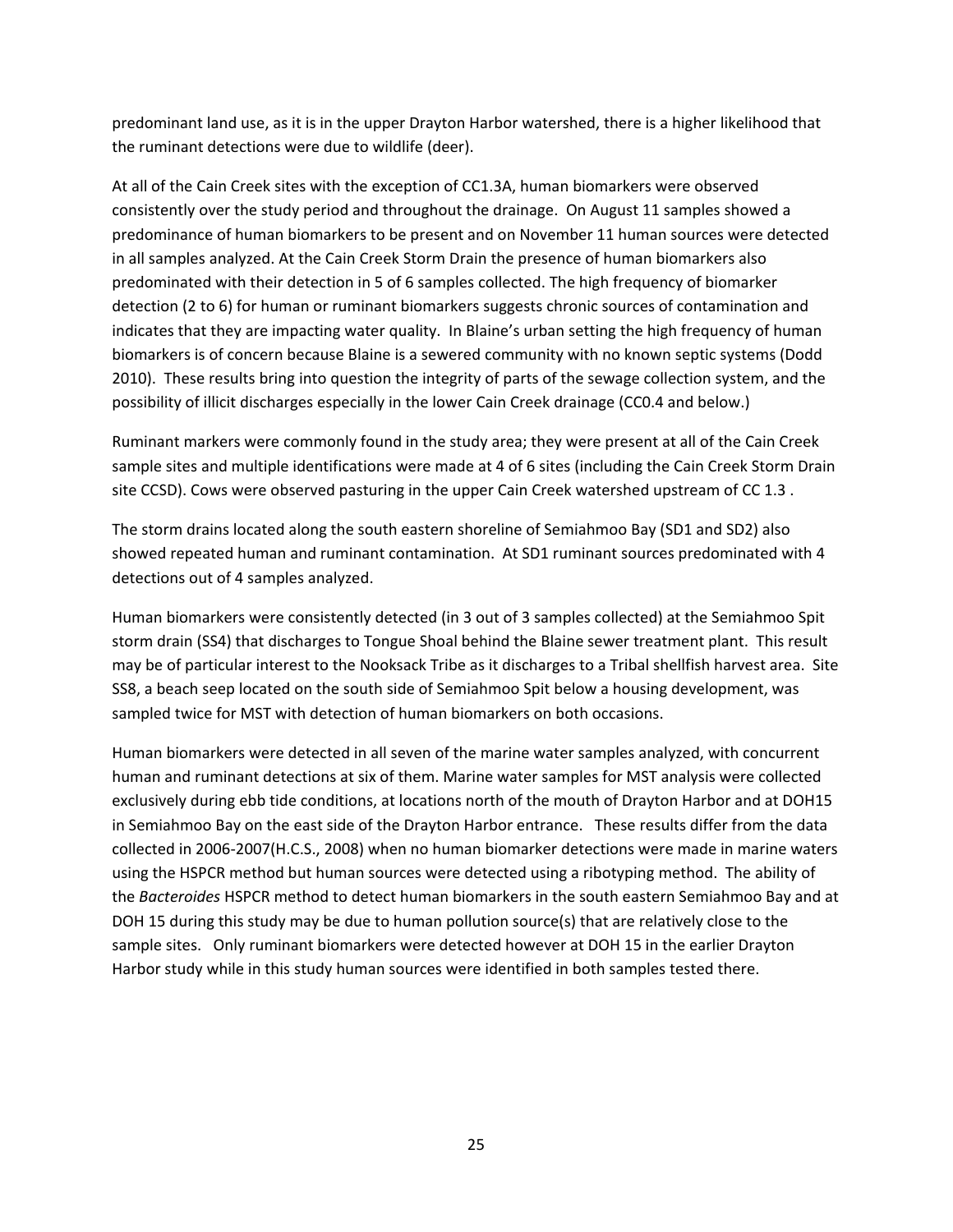<span id="page-30-0"></span>

| sample site       | date          | result    |                  | sample site              | date     | result       |  |
|-------------------|---------------|-----------|------------------|--------------------------|----------|--------------|--|
|                   |               |           |                  | SEMIAHMOO BAY STORMWATER |          |              |  |
| <b>CAIN CREEK</b> |               |           | <b>DRAINS</b>    |                          |          |              |  |
| CC0.01            | 24-Jun        | H/R       | CCSD             |                          | 24-Jun   | H/R          |  |
| CC0.01            | 7-Jul         | H         | CCSD             |                          | 7-Jul    | н            |  |
| <b>CC0.01</b>     | 11-Aug        | н         | <b>CCSD</b>      |                          | 11-Aug   | $\mathsf{R}$ |  |
| <b>CC0.01</b>     | <b>27-Oct</b> | <b>GB</b> | <b>CCSD</b>      |                          | 27-Oct   | H/R          |  |
| <b>CCO.01</b>     | 11-Nov        | н         | <b>CCSD</b>      |                          | 11-Nov   | H/R          |  |
| <b>CCO.01</b>     | 9-Dec         | H/R       | <b>CCSD</b>      |                          | 9-Dec    | н            |  |
|                   |               |           |                  |                          |          |              |  |
| <b>CCO.2</b>      | 11-Aug        | H/R       | SD <sub>1</sub>  |                          | 7-Jul    | R            |  |
| <b>CCO.2</b>      | 11-Nov        | H/R       | SD <sub>1</sub>  |                          | 27-Oct   | H/R          |  |
| <b>CCO.2</b>      | 9-Dec         | <b>GB</b> | SD <sub>1</sub>  |                          | 11-Nov   | н            |  |
|                   |               |           | SD <sub>1</sub>  |                          | 9-Dec    | R            |  |
| CCO.4             | 7-Jul         | H         |                  |                          |          |              |  |
| <b>CCO.4</b>      | 11-Aug        | н         | SD <sub>2</sub>  |                          | 11-Nov   | H/R          |  |
| <b>CCO.4</b>      | <b>27-Oct</b> | R         | SD <sub>2</sub>  |                          | 9-Dec    | H/R          |  |
| <b>CCO.4</b>      | 11-Nov        | н         |                  |                          |          |              |  |
| <b>CCO.4</b>      | 9-Dec         | H/R       |                  | SEMIAHMOO SPIT           |          |              |  |
|                   |               |           | SS4              |                          | $27-Oct$ | H/R          |  |
| CC1.3             | 24-Jun        | H/R       | SS <sub>4</sub>  |                          | 27-Oct   | H/R          |  |
| <b>CC1.3</b>      | <b>27-Oct</b> | н         | <b>SS4</b>       |                          | 9-Dec    | H            |  |
| <b>CC1.3</b>      | 11-Nov        | н         | SS <sub>8</sub>  |                          | $27-Oct$ | H/R          |  |
| <b>CC1.3</b>      | 9-Dec         | <b>GB</b> | SS <sub>8</sub>  |                          | 11-Nov   | н            |  |
|                   |               |           |                  | <b>MARINE SITES</b>      |          |              |  |
| <b>CC1.3A</b>     | <b>27-Oct</b> | <b>GB</b> | <b>DOH-15</b>    |                          | 24-Jun   | H/R          |  |
| <b>CC1.3A</b>     | 11-Nov        | <b>GB</b> | <b>DOH-15</b>    |                          | 11-Aug   | H/R          |  |
| <b>CC1.3A</b>     | 9-Dec         | R         |                  |                          |          |              |  |
|                   |               |           | D <sub>2</sub>   |                          | 24-Jun   | H/R          |  |
|                   |               |           | D <sub>2</sub> A |                          | 24-Jun   | H/R          |  |
|                   |               |           | D <sub>2</sub> C |                          | 24-Jun   | H/R          |  |
|                   |               |           |                  |                          |          |              |  |
|                   |               |           | D2(1 ft)         |                          | 11-Aug   | H            |  |
|                   |               |           | O <sub>7</sub> A |                          | 11-Aug   | H/R          |  |
|                   |               |           | O <sub>4</sub> C |                          | 11-Aug   | H/R          |  |

### **Table 13. MST results summary by sampling date and location.**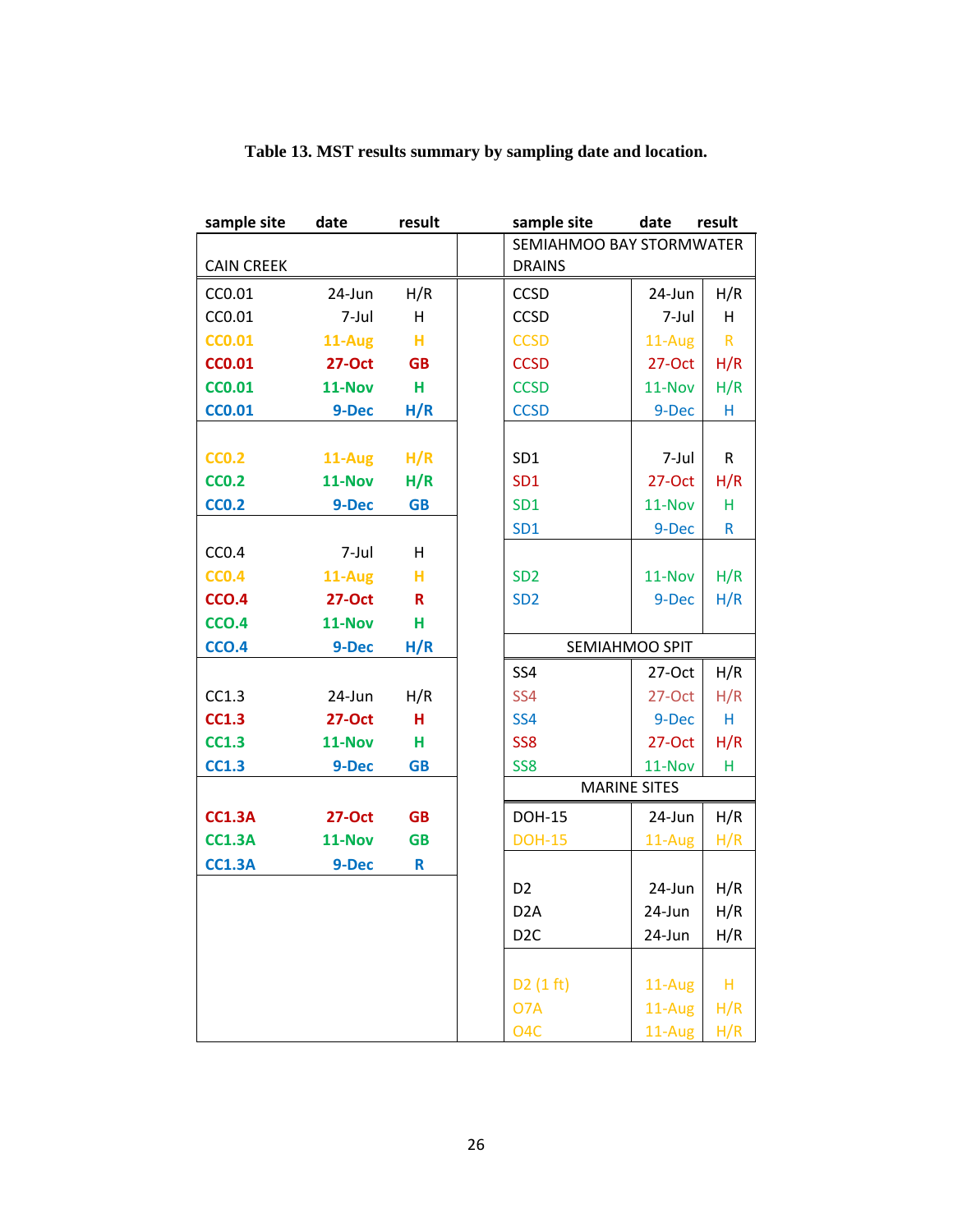# **Conclusions**

<span id="page-31-0"></span>High fecal coliform concentrations (up to 6,300 CFU/100ml concentrations) in Cain Creek were consistently measured over the seven month period of data collection during shoreline surveys and ebb tide marine sampling events. Highest concentrations were measured during dry months after a first flush storm event (August 10 and 11), at locations within one half mile upstream of the Cain Creek mouth. Cain Creek fecal coliform geometric means continue to exceed Washington State standards. Mean loading rates from Cain Creek discharge to Semiahmoo Bay were calculated at 34.71billion cfu/day (3.47 x  $10^{10}$  cfu/100mL). This value is somewhat higher than the dry season average load observed during the Drayton Harbor TMDL evaluation (8.22 billion cfu/day), (Mathiue, 2010). Loading may have been underestimated because the loading value did not include the August 10 and 11 flushing event because it occurred during ebb tide sampling events when flows were not measured. These results concur with the TMDL evaluation in indicating that Cain Creek is a source of significant bacteria discharge to Semiahmoo Bay. Further, drogue studies demonstrated that DOH Station 15 at the mouth of Drayton Harbor may be negatively impacted by the Cain Creek discharge under certain high loading conditions during ebb tides.

Storm drains discharge along the Semiahmoo Bay shoreline between the mouth of Drayton Harbor and the Canadian border often, but they do not consistently, discharge stormwater with high fecal coliform concentrations. Concentration trends typically follow those measured in Cain Creek, suggesting that watershed sources and transport processes are widespread throughout the Cain Creek drainage area, likely influencing discharge emitting through storm drains and the Cain Creek channel.

Elevated fecal bacteria concentrations measured in storm drains discharging from the area where Semiahmoo Spit connects to the mainland indicate that there are sources of fecal bacteria loading to Drayton Harbor and Semiahmoo Bay that originate in the mainland drainage areas discharging to the storm drains.

Fecal coliform levels in Semiahmoo Bay, consistently high and were out of compliance with Washington State marine fecal coliform standards for shellfish harvest on 9 of 10 dates sampled. Corrective actions should be implemented to bring Semiahmoo Bay into compliance with water quality standards to protect its designated uses.

Fecal coliform bacteria concentrations were higher during ebb tides than flood tides in Semiahmoo Bay but a clear difference was not observes at DOH Station 15 just outside of the east entrance to Drayton Harbor. A predominance of samples collected during ebb tides in the vicinity of the Cain Creek discharge had densities 500 cfu/100mL or greater, and suggested that the influence of the Cain Creek discharge, and storm-water discharge drains was greater during ebb tide (outflow) events. Drogue tracks monitored during winter months tended to migrate towards the mouth of Drayton Harbor during flood tides. Together the combination of ebb tide accumulation of higher fecal coliform contents and movement westward out from the shoreline, followed by flood tide transport toward Drayton Harbor mouth indicate the potential for transport of fecal coliform from the Cain Creek mouth area into the mouth of Drayton Harbor is high.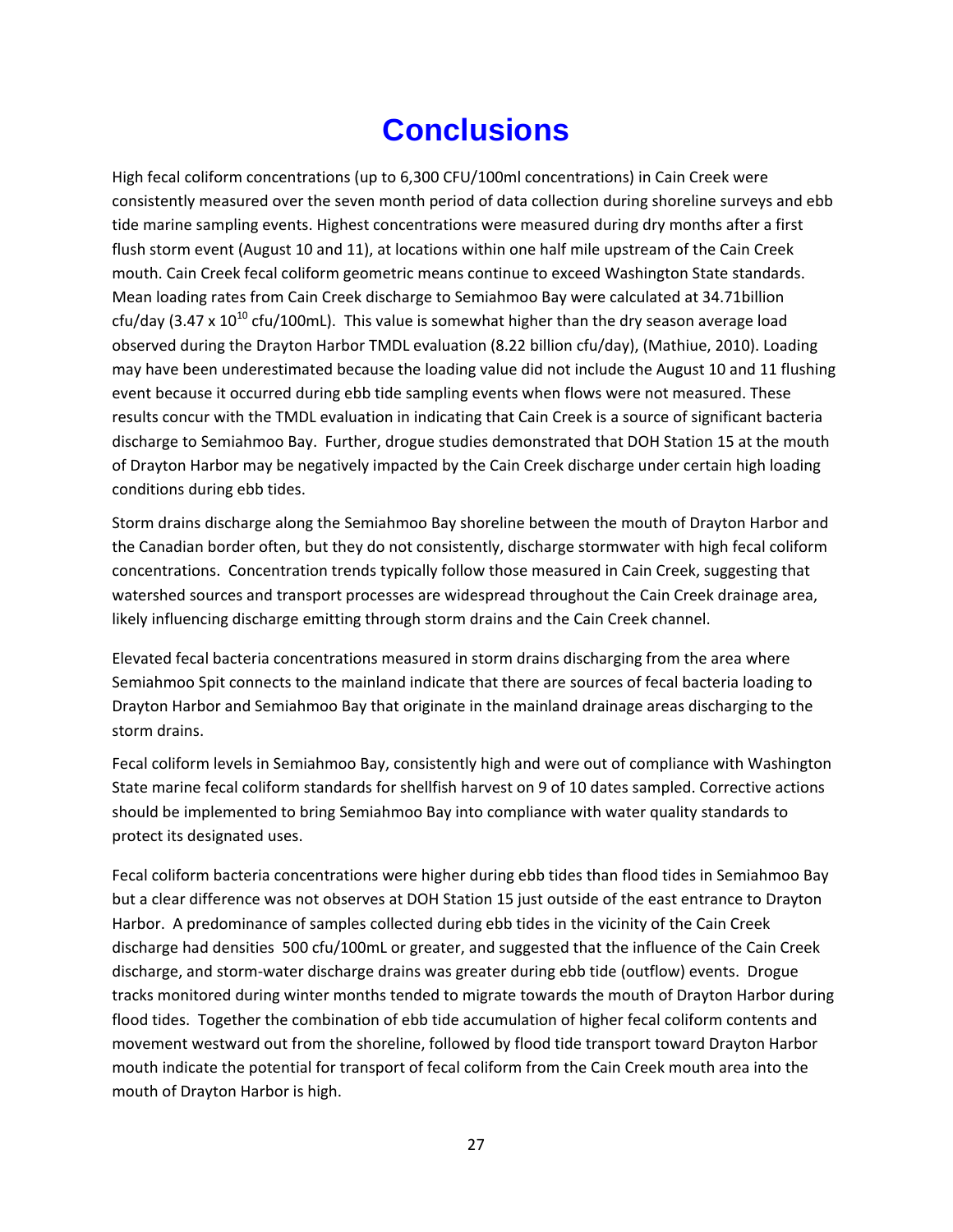Widespread and repeated presence of human and ruminant biomarkers were detected by MST analysis (*Bacteroides* host specific polymerase chain reaction) at 11 of 12 sites tested including Cain Creek, storm drains along the south-east near shore of Semiahmoo Bay, Semiahmoo Spit drains and discharges and marine locations in south east Semiahmoo Bay and DOH Station 15 at the Drayton Harbor mouth. Human biomarkers were found consistently at nearly all of the Cain Creek sites over the study period and throughout the drainage and suggesting that potentially chronic sources of fecal contamination are being discharged. Because Blaine is a sewered community with no known septic systems (Dodd 2010), the Cain Creek drainage should be investigated for the integrity of parts of the sewage collection system, and for potential illicit discharges below site CC0.4. Multiple occurrences of ruminant markers were common and cows were observed pasturing in the Cain Creek basin. While the extent of contamination found from human sources is probably most significant to human health, ruminant contamination is an important source of water quality degradation in the study area.

A technical work group of agencies, including representatives from Canada, met as a focal point to generate ideas for corrective actions to improve water quality in shared waters. The group focused on possible corrective actions to remediate potential human sources and they are included among recommendations presented in Appendix C.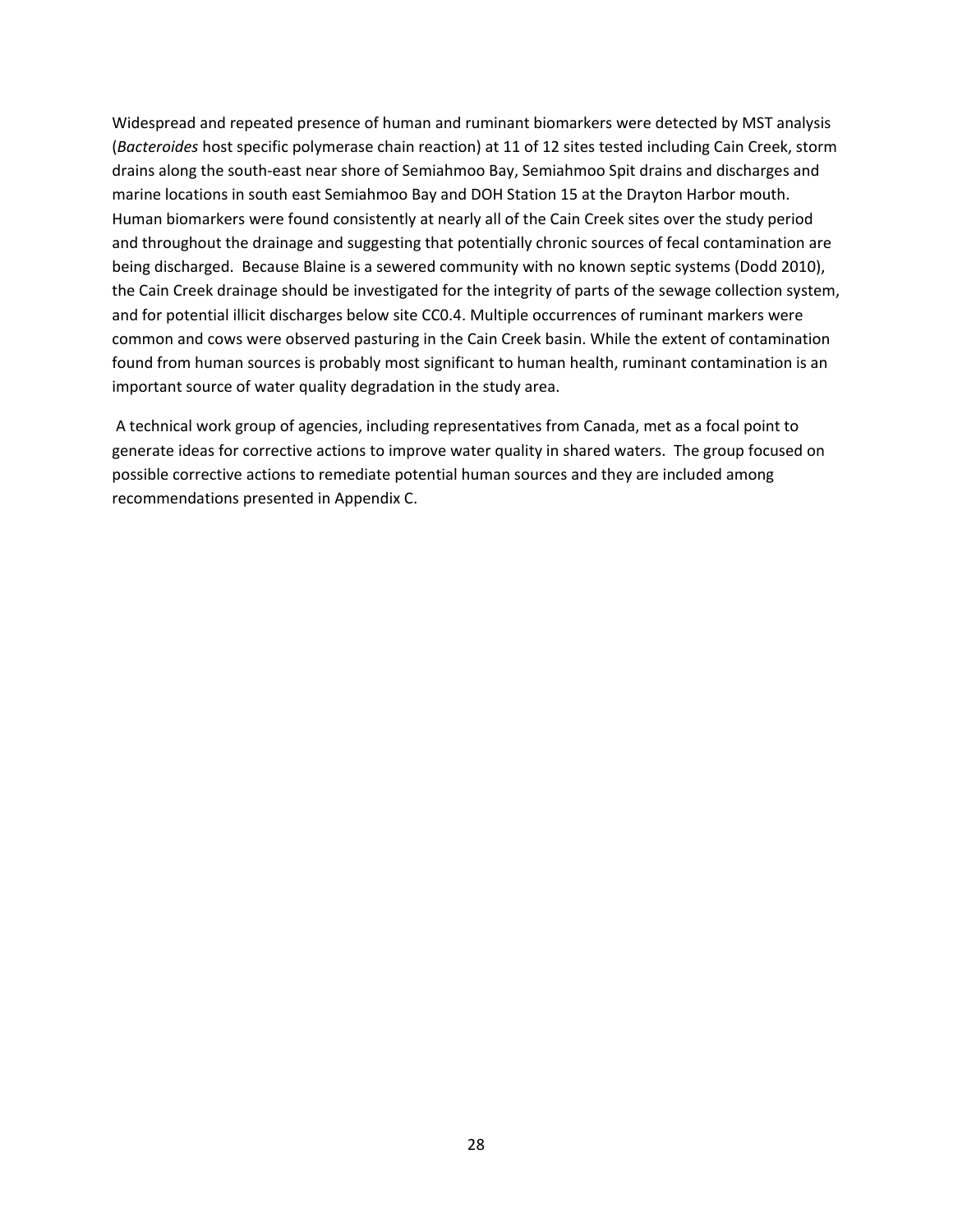## **References**

- <span id="page-33-0"></span>APHA, 1998. *Standard Methods for the Analysis of Water and Wastewater, 20th Edition*. American Public Health Assn., Washington D.C.
- Armstrong, J. 2010. Power Point presentation: Boundary Bay Ambient Monitoring Program. Presented at project technical work group meeting, May, 18 2010.
- Avocet Environmental Testing, 2009. Quality Assurance Manual, 2009. Bellingham, Washington, January 2009. AET QA/QC Manual, Rev 1/2009, 16 pp.
- City of Blaine, 2009. Unpublished weather data. City of Blaine Sewer Treatment Plant, Blaine WA.
- Dodd, K., 2010. Personal communication, Whatcom County Department of Health, Bellingham, WA.
- DOH, 1996. *Regulations, Policies, and Procedures, 1996 Revision. Procedure #003, Marine Water Sampling.* Washington State Department of Health, Office of Shellfish Programs, Olympia WA, 5 pp.
- Drever, J.I., 1988. *The Geochemistry of Natural Waters*. Prentice Hall, Inc., Englewood Cliffs, N.J., 437 pp.
- EPA, 2006. *Quality Assurance Project Plan for Drayton Harbor Microbial Source Tracking Pilot Study*. *EPA Region 10, Washington Operations Office*, prepared by EPA Region 10, Office of Environmental Assessment Laboratory, Port Orchard, Washington. 64 pp.
- EXTECH Instruments Incorporated, 2003. *User's Guide, Portable Salinity Refractometer with ATC Model RF20.* Extech Instruments Incorporated, Waltham MA, 4 pp.
- Ecology, 2006. *Water Quality Standards for Surface Water of the State of Washington(Revised). Chapter WAC-173-201A-612 Washington Administrative Code*, Olympia WA.
- Farallon Consulting and Hirsch Consulting Services, 2009. *2009 Blaine Harbor Water Quality Monitoring Report.* Prepared for the Port of Bellingham, Bellingham WA, 5 pp.
- Fleming, S.W., and E.J. Quality, 2006. A Novel Approach: Reconnaissance Analysis of the Little Campbell River Watershed. Report prepared for the Environmental Quality Section, Lower Mainland Region, B.C. Ministry of the Environment. Aquatic Informatics Inc., Vancouver.
- Freeze, R.A. and J.A. Cherry, 1979. *Groundwater*. Prentice Hall Inc., Englewood Cliffs, N.J. 604 pp.
- GPS Visualizer.com, 2010. [http://www.gpsvisualizer.com/,](http://www.gpsvisualizer.com/) Portland OR.
- Hay and Company Consultants Inc., 2003. Semiahmoo Circulation Study Technical Report. Report prepared for Environment Canada, March 2003, ENVI-003, Vancouver, BC. Canada. 20 pp plus appendices.
- Harris S., 2010. Personal communication, EPA Region 10 Laboratory, Washington Operations Office, Port Orchard, Washington.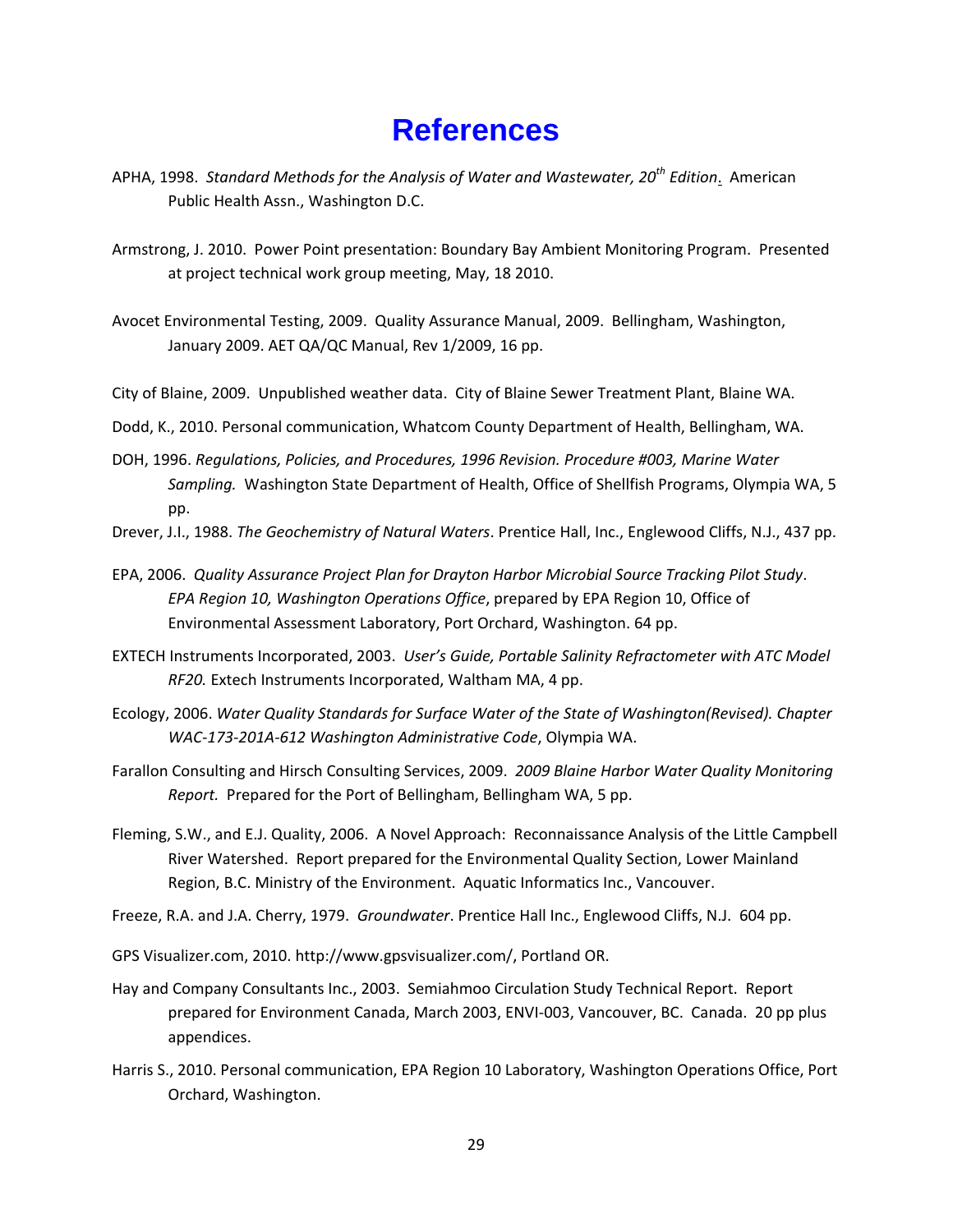- Hirsch Consulting Services, 2009**a**. *Drayton Harbor Watershed Microbial Source Tracking Pilot Study Phase 2: California Creek, Dakota Creek and Cain Creek Sub-watersheds*. Prepared for Whatcom County Public Works, Natural Resources, Bellingham, WA, 22 pp.
- Hirsch Consulting Services, 2009**b**. Quality Assurance Project Plan: Addendum to Drayton Harbor Watershed Fecal Coliform TMDL; Phase I, Water Quality Study Design Prepared for Nooksack Indian Tribe Natural Resources Department, Deming WA, 18 pp.
- Hirsch Consulting Services, 2008. *California Creek and Drayton Harbor Microbial Source Tracking Pilot Study.* Prepared for Puget Sound Restoration Fund, Bainbridge Island, WA, 38 pp.
- Hood S. and N. Mathieu, 2010 *DRAFT Drayton Harbor Watershed Fecal Coliform Total Maximum Daily Load, Water Quality Improvement Report.* Washington Department of Ecology Publication No. (in publication).
- Mathieu, N., 2010. Personal communication, and unpublished spreadsheet. Washington Department of Ecology, Lacey WA.
- Mathieu, N. and D. Sargeant, 2008. *Drayton Harbor Watershed Fecal Coliform Total Daily Maximum Load: Phase I Water Quality Study Design (Quality Assurance Project Plan),* Olympia Washington. March 2008. Washington Department of Ecology Publication No. 08-03-105, 88 pp.
- Menzies, G., 2003. *Blaine Harbor Circulation Studies, January through April 2003.* April 2003. Prepared for the Puget Sound Restoration Fund, Bainbridge Island, Washington and submitted to Whatcom County Water Resources Division, Bellingham, Washington.
- National Shellfish sanitation Program (NSSP), 1997. *Guide for the Control of Molluscan Shellfish*. Food and Drug Administration, National Shellfish Sanitation Program, International Shellfish Sanitation Conference, Washington D.C. 406 pp.
- NOAA, 2010. <http://tidesandcurrents.noaa.gov/>
- Rantz, S.E. and others, 1982. *Measurement and Computation of Streamflow: Volume 1: Measurement of Stage and Discharge,* Chapter 5 Measurement of Discharge by Conventional Current-Meter Method, USGS Water-Supply Paper 2175, 284 pp.
- Shanks, O.C., Domingo JW, Lu J, Kelty CA, Graham JE.2007. *[Identification of Bacterial DNA Markers for](http://www.ncbi.nlm.nih.gov/pubmed/17209067?ordinalpos=5&itool=EntrezSystem2.PEntrez.Pubmed.Pubmed_ResultsPanel.Pubmed_DefaultReportPanel.Pubmed_RVDocSum)  [the Detection of Human Fecal Pollution in Water.](http://www.ncbi.nlm.nih.gov/pubmed/17209067?ordinalpos=5&itool=EntrezSystem2.PEntrez.Pubmed.Pubmed_ResultsPanel.Pubmed_DefaultReportPanel.Pubmed_RVDocSum)* Appl. Environ Microbiol. 2007 Apr;73(8):2416- 22. Epub 2007 Jan 5.

Weather Underground 2010 [\(www.wunderground.com/global/stations/71785.html](http://www.wunderground.com/global/stations/71785.html) S. Surrey/White Rock).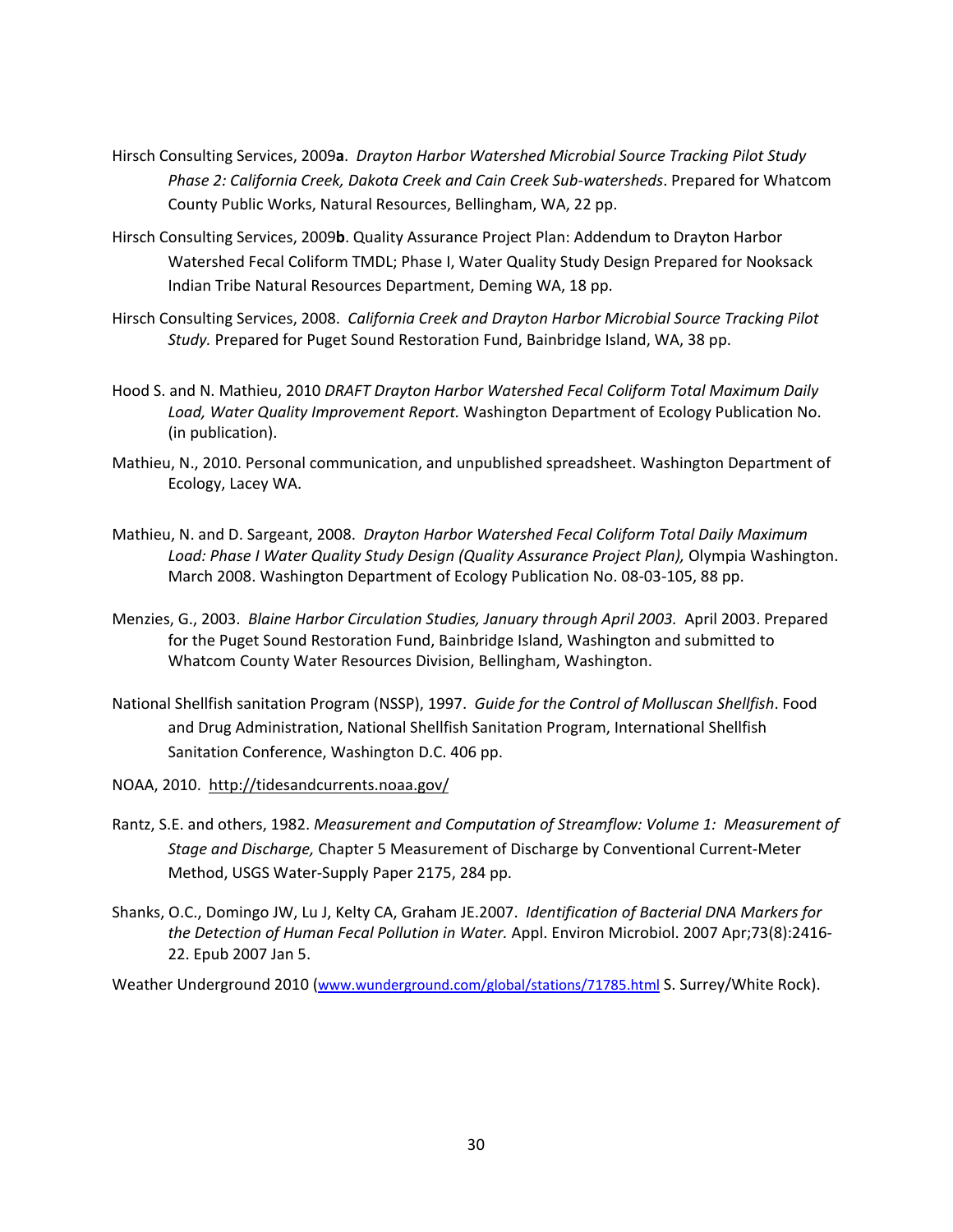<span id="page-35-0"></span>

(See attached file)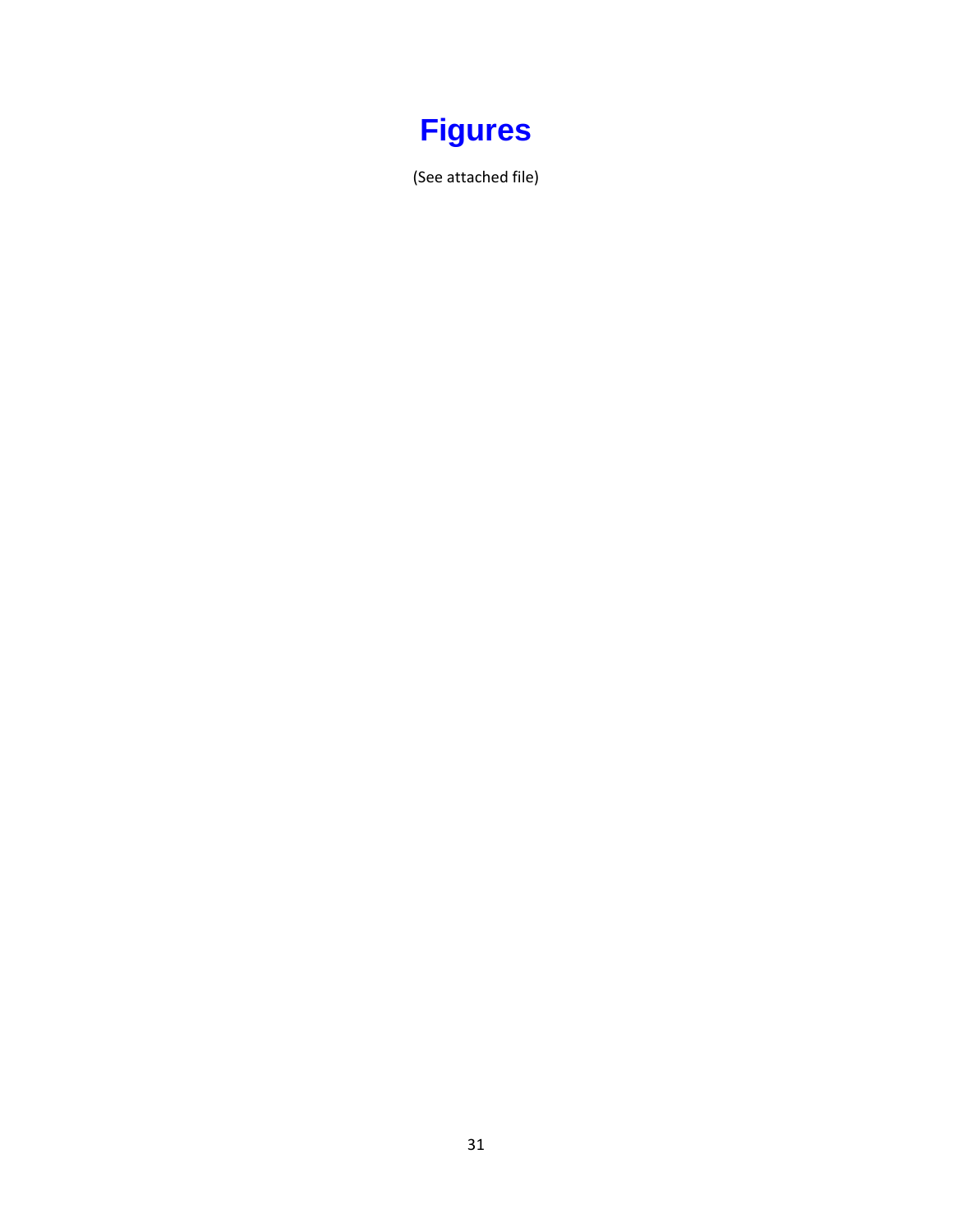# <span id="page-36-0"></span>**Appendix A: Project Data**

(See attached file)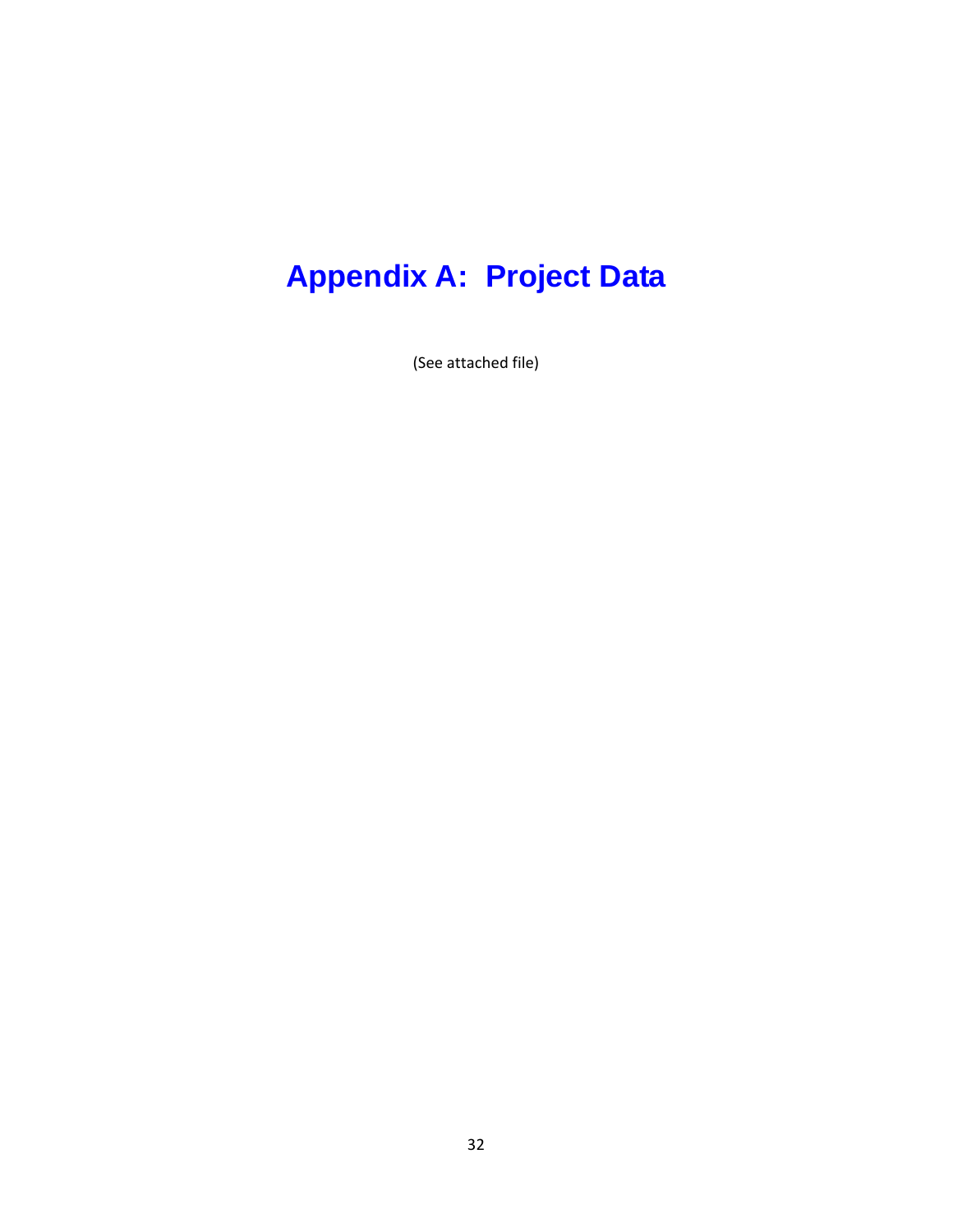# <span id="page-37-0"></span>**Appendix B: Technical Work Group Meeting Summary**

Drayton Harbor/ Semiahmoo Bay MST Phase 3 Technical Work Group Meeting Summary May 18, 2010.

### In Attendance:

### *In person:*

Julie Hirsch (Hirsch Consulting Services), Geoff Menzies ( Drayton Harbor Community Oyster Farm, Drayton Shellfish District Committee Chair), Llyn Doremus (Nooksack Indian Tribe), Jackie Goodsir (Drayton Shellfish District Committee), Steve Banham (City of Blaine Public Works Director), Elke Daugherty(Whatcom County Planning Department, Natural Resources), Erika Stroebel (Whatcom County Public Works, Marine Resource Planner), Mark Harting (Drayton Shellfish District Committee), Carrie Baron and Lauren Peterson, (City of Surrey), Erin Ridell, (Corporation of Delta), Joanne Charles (Semiahmoo First Nation), Jim Armstrong (Metro Vancouver), Marlene Fuhrman, Corporation of White Rock, Michael Jones (City of Blaine Planning Department), Chuck Timblin (Whatcom Conservation District), Kurt Niemeyer (Washington State Department of Agriculture, Livestock Program), Kyle Dodd (Whatcom County Environmental Health), Steve Cox (USGS) *By Telephone Conference:* 

Greg Combs and Laurence Sullivan (Washington State Department of Health, Office of Shellfish and Water Protection),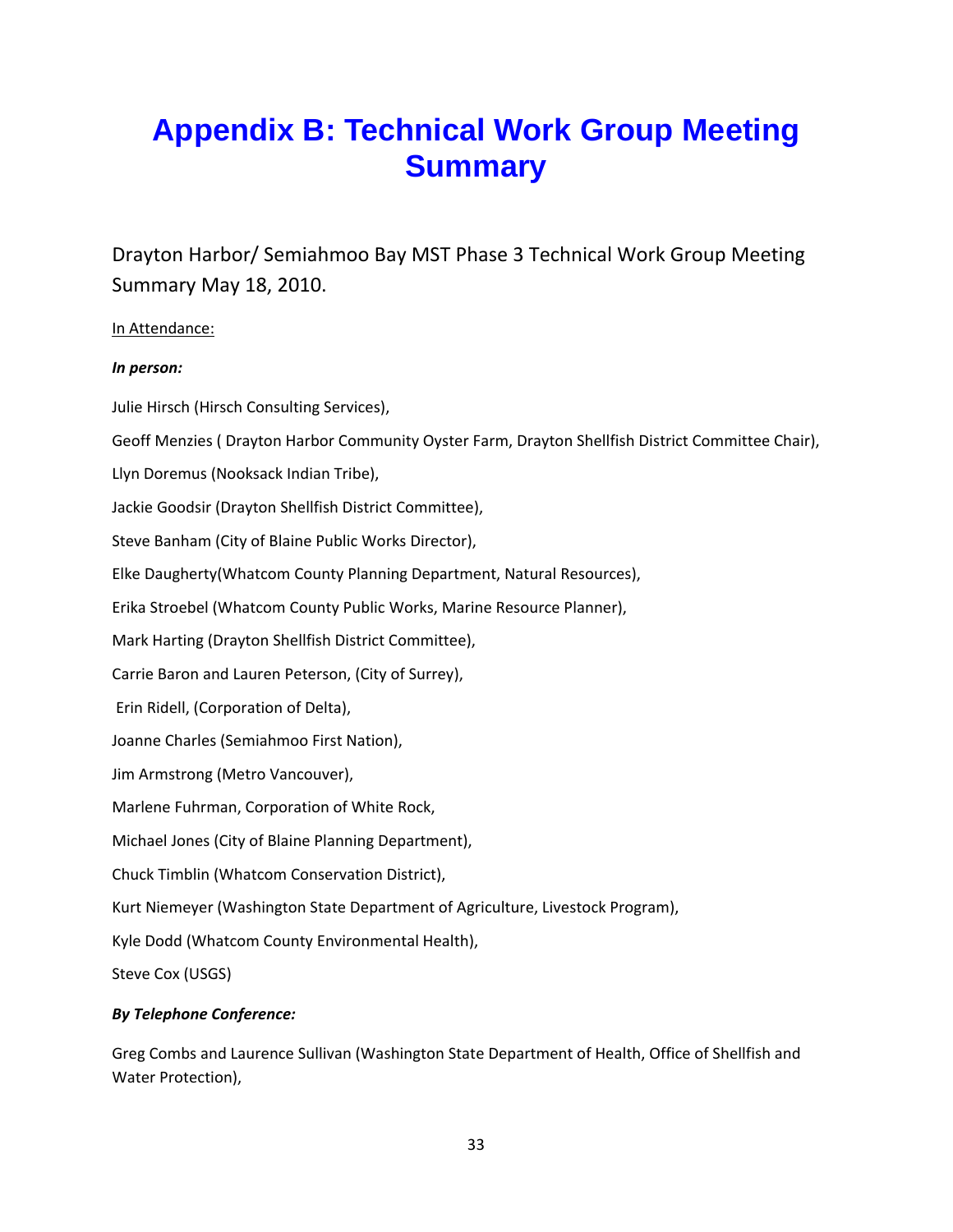Nuri Mathieu, State Department of Ecology Environmental Assessment Program Steve Hood (Washington State Department of Ecology Bellingham Field Office), Stephanie Harris (USEPA, Region 10 Laboratory) Cara McKinnon (Washington State Department of Agriculture),

#### Preparation

All in attendance were provided with a PowerPoint presentation in advance of the meeting, the executive summary, and a meeting agenda. Those attending by phone conference were able to follow the Hirsch PowerPoint presentation on their office computers.

#### Introductions and Background

Following introductions Julie Hirsch and Llyn Doremus provided an overview of the project and the objectives of the meeting. The Nooksack Tribe has unique interest in shellfish resources in Semiahmoo Bay as well as the shellfish classification in Drayton Harbor. They have been conducting water quality monitoring for over five years, are interested in pollution sources other than agriculture, and they have also participated with Environment Canada programs. This study was carried out to augment Ecology's TMDL evaluation with agreement from Ecology that the data would be used in the TMDL.

Cain Creek has a recent history of high fecal coliform levels and the potential to impact water quality in both Semiahmoo Bay and possibly Drayton Harbor. There has also been concern about the potential impacts from Cain Creek on DOH station 15 at the entrance to Drayton Harbor.

Julie Hirsch explained that the meeting summary would be included as an appendix in the final report and recommendations would be drawn from input from attendees for follow-up and corrective actions. The final report will be completed in July.

### Hirsch Presentation and Discussion (see PowerPoint presentation for details)

Julie Hirsch presented the study findings with a PowerPoint presentation, which was the basis for much of the discussion around the table. Results confirm large flow and loading from Cain Creek. Microbial Source Tracking (MST) results from the EPA *Bacteroides* analysis show widespread and frequent human detections, much more so than in previous MST studies in the Drayton Harbor watershed.

A question was raised about salinity levels at the mouth of Cain Creek. There are times when there was saltwater influence. All data will be provided with the report.

In addition to Cain Creek, numerous other freshwater inputs to Semiahmoo Bay were identified, but most were monitored less frequently due to low dry season flows. The Cain Creek storm drain, and two storm drains on the east shoreline of Semiahmoo Bay (SD1 and SD2) had at least 5 data points and SS4 on Semiahmoo Spit just behind the Blaine sewage treatment plant, had enough flow to sample on 3 occasions. All sites sampled with the exception of one had multiple human *Bacteroides* detections.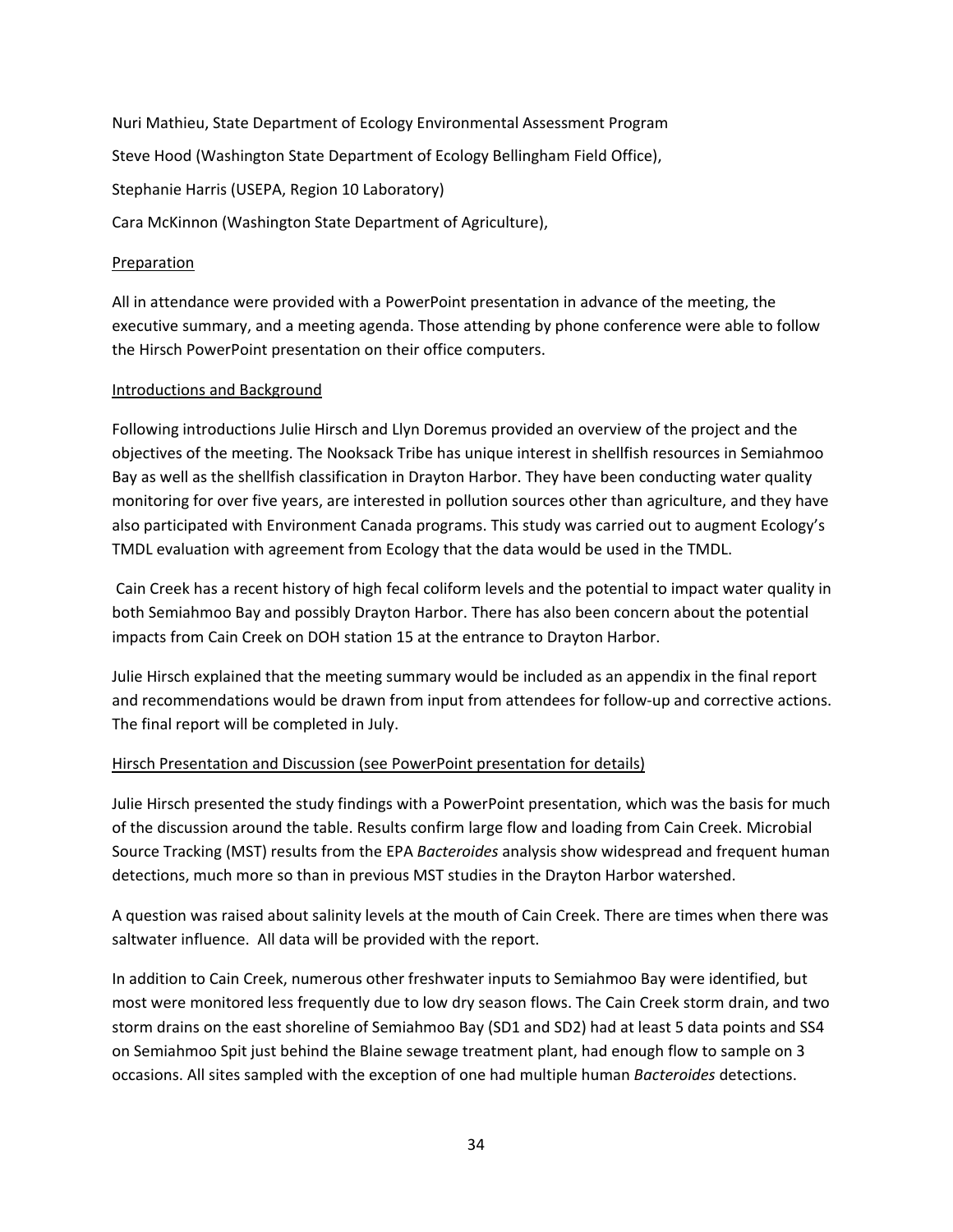Marine water testing showed localized spikes of fecal coliform bacteria and generally elevated FC concentrations during some sampling events. Human *Bacteroides* biomarkers were detected in 9 of 9 marine samples analyzed by the EPA laboratory.

A question was asked about the flow and discharge from the Little Campbell River compared to Cain Creek. This study did not measure flows from the Little Campbell but given the size of the watershed, flow from this source is obviously much larger than Cain Creek. Canadian representatives alerted the group that there are gauges on the Little Campbell and therefore flow measurements could be made available.

Regarding circulation from Cain Creek on ebb tides, drogues deployed near the mouth of Cain Creek moved predominantly in a Northwesterly direction often reaching or passing the Canadian border. On one occasion drogues deployed well away from the mouth of Cain Creek moved south-westerly toward the entrance of Drayton Harbor but never reached the harbor entrance. This instance occurred during a minimal swing in tidal elevation and with very little wind influence. During the flood tide sampling events, no drogues released near the border monument reached the mouth of Drayton Harbor. In most cases water movement was in a Southeasterly direction as would be expected. It was generally agreed that although this study did not show that water from Cain Creek reaches the mouth of Drayton Harbor, this remains a possibility and cannot be ruled out

### PCR Methods and Results Format Explanation – Stephanie Harris

The technique is designed to detect the presence or absence of two ruminant, two human, and one general *Bacteroides* biomarkers. Samples are filtered through small porosity membranes. DNA is extracted and submitted to five dilutions for each single sample for each biomarker. This is the same lab technique that was used previously in the Phase 1 and Phase 2 MST studies in the California Creek and Dakota Creek drainages and in Drayton Harbor. Results for each of the five biomarkers for each sample are shown as either "P" present, or "A" absent. Contaminants are listed as either "R' for ruminant or "H" for human.

### Jim Armstron PowerPoint Presentation; Boundary Bay Ambient Monitoring Program (BBAMP)

Jim Armstrong of Metro Vancouver presented fresh and marine water sampling results for Semiahmoo Bay and fresh water inputs (Nicomekyl, Serpentine, and Little Campbell Rivers) This Power Point presentation was made available to attendees via email following the meeting.

He explained that it is unusual for Metro Canada to do this type of work but through numerous partnerships, including the Puget Sound Partnership as well as governmental organizations and nonprofits in BC, they have taken the lead on this trans-boundary work. The three components of the assessment program are water quality, sediment, and biota. Their marine protocol has been to collect samples from 3 meters below the surface; obviously very different than the surface to 6" depth protocol of DOH for shellfish classification. Their marine fecal coliform results were very low, nothing in excess of 2FC/100 ml. Jim Armstrong indicated that his program would begin sampling fecal coliform in Boundary Bay using protocol comparable to the DOH method.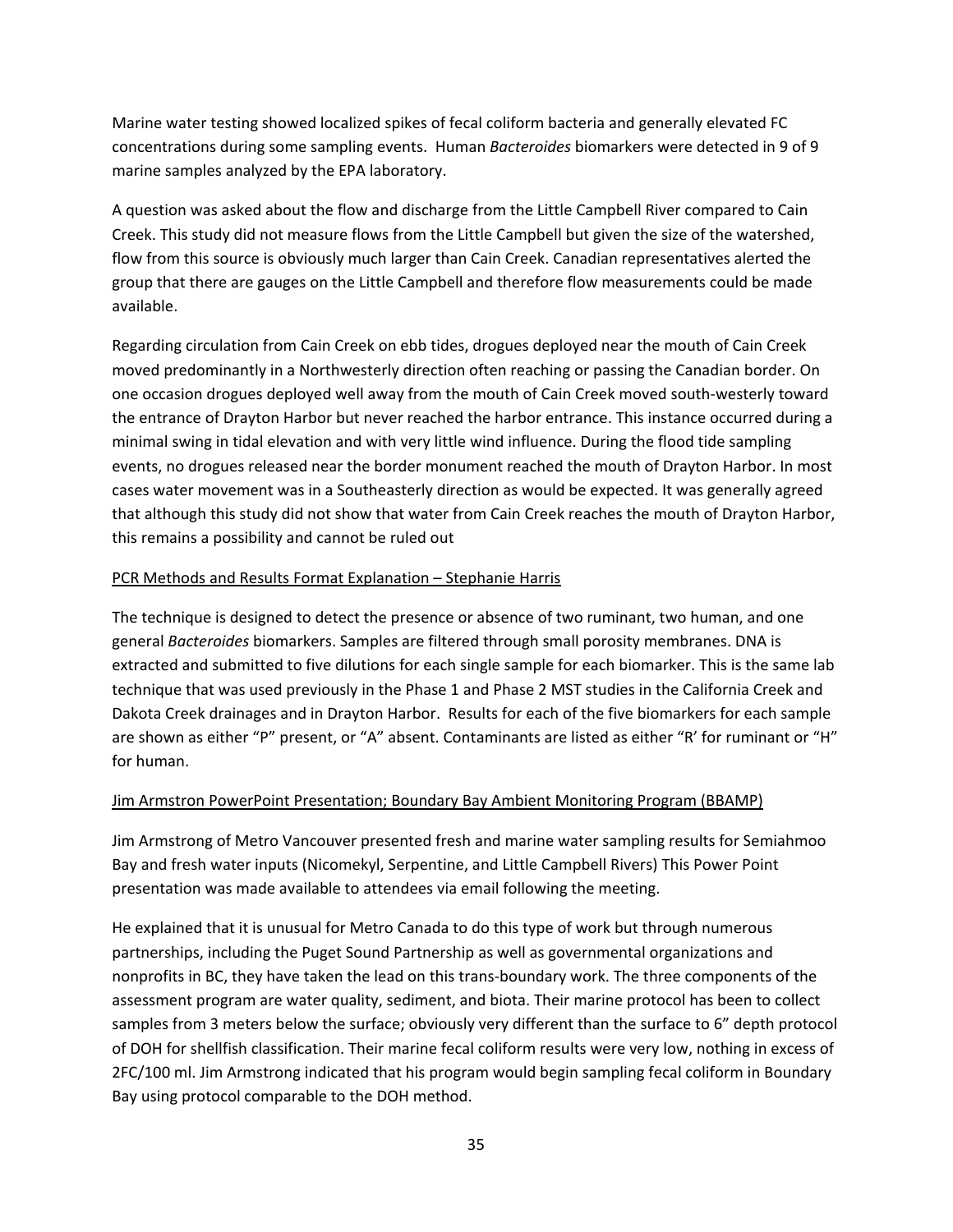### Discussion of possible corrective actions and investigations.

There was additional discussion about flow and loading from the Little Campbell River. There is at least one gauge but its location was unclear. There was also discussion about the size of the little Campbell watershed. It would be worthwhile to compare watershed size between the Little Campbell and the Drayton Harbor watershed. *(The area of the Drayton Harbor watershed is 57 square miles (36,278 acres)).* 

Department of Health staff commented that they are not too concerned about human detections in Cain Creek having an impact inside Drayton Harbor based on the results of the circulation studies discussed above.

Steve Banham, City of Blaine Public Works Director commented that there are some older sewage collection facilities in some of the Cain Creek drainage. He is aware of at least twelve storm drains West of the interstate highway that flow into Cain Creek. He described many of the lateral systems in this area as antiquated. He thought it possible that some homes mistakenly discharge sewage via storm pipes rather than sewer lines which would result in direct discharges of sewage to Cain Creek. The City of Blaine does not have a routine sewer collection system video program although they have done some video work on a case-by-case basis. There was discussion if developing a storm water sampling program to monitor water quality of all known storm drains into Cain Creek. A particular area of focus should be between sites CC 0.4 and upstream to site CC 1.3 due to the generally higher counts at site CC 0.4, which may reflect contaminated inputs upstream of this location. There was also limited discussion of the potential of combined sewer and storm collection systems which during large flows could result in bypass of sewage to storm drains. Historically this had been a problem along Portal Way, but was remedied in the early 1990s. Steve Banham expressed his intention to follow-up with additional investigations.

Also discussed was the potential for discharge from septic systems that might remain within Blaine City limits. Julie Hirsch asked about the possibility of existing OSS in the Cain Creek drainage area. Kyle Dodd commented that undocumented OSS are difficult to locate.

The trucking facility in the area was mentioned by Carrie Baron as a possible problem site but based on the drainage, flow from that facility would be measured at CC 1.3, which are not significantly high.

It was mentioned that an inventory of Cain Creek should be done to identify all freshwater inputs to the Creek.

It was also mentioned and confirmed by Stephanie Harris, that there is no clear correlation between PCR detections and elevated fecal coliform concentrations.

Nuri Mathieu with Ecology commented that in the TMDL evaluation, Cain Creek was well above freshwater standards for fecal coliform bacteria and that bacterial loading was higher than shown in this study. The bacteria load from Cain Creek can actually be higher than the loading from Dakota Creek and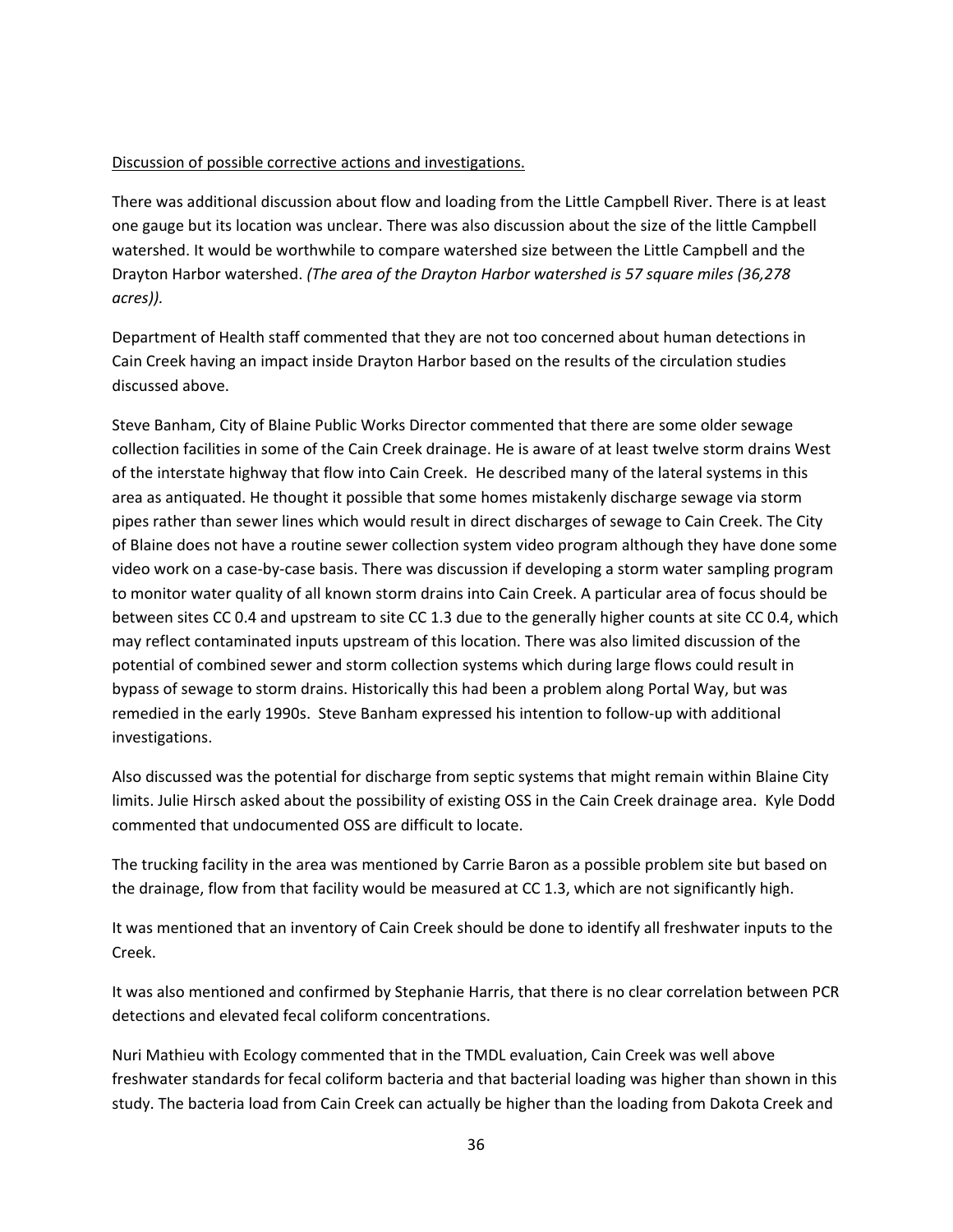therefore it may very well have an impact on Drayton Harbor itself. Julie Hirsch added that loading data from Ecology's sampling in 2008 will be referenced in the report for this project.

Ecology staff suggested that the Drayton Harbor TMDL report may go out by Friday, May 21, Steve Hood commented that there is not a lot of prioritization for implementation in the Drayton Harbor TMDL…. All of the areas need to be addressed.

Again it was mentioned that even though this study did not show drogues entering Drayton Harbor from the mouth of Cain Creek, a connection might be shown under higher loading conditions.

Joanne Charles with the Semiahmoo First Nation mentioned that shellfish harvesting in Semiahmoo Bay has been prohibited since 1975 which is unacceptable to the Semiahmoo First Nation as a people who for thousands of years have benefited from local shellfish as a food source and she thanked everyone for participating in this type of work

When Stephanie Harris was asked By Erika Stroebel about the numerous detections of human biomarkers in Semiahmoo Bay when compared to previous work in Drayton Harbor, she commented that protocols in both studies were identical. It is possible that the incidence of detection was higher because marine sampling locations may have been closer to the actual freshwater sources.

Julie Hirsch mentioned that a goal of the discussion was to explore possible corrective actions and investigations for implementation and that the group would be asked to respond when reviewing the meeting summary.

Recommendations from the meeting participants will be evaluated by the members of the Drayton Harbor Shellfish Protection District Advisory Committee for incorporation into their Drayton Harbor Status Report and Water Recovery Plan.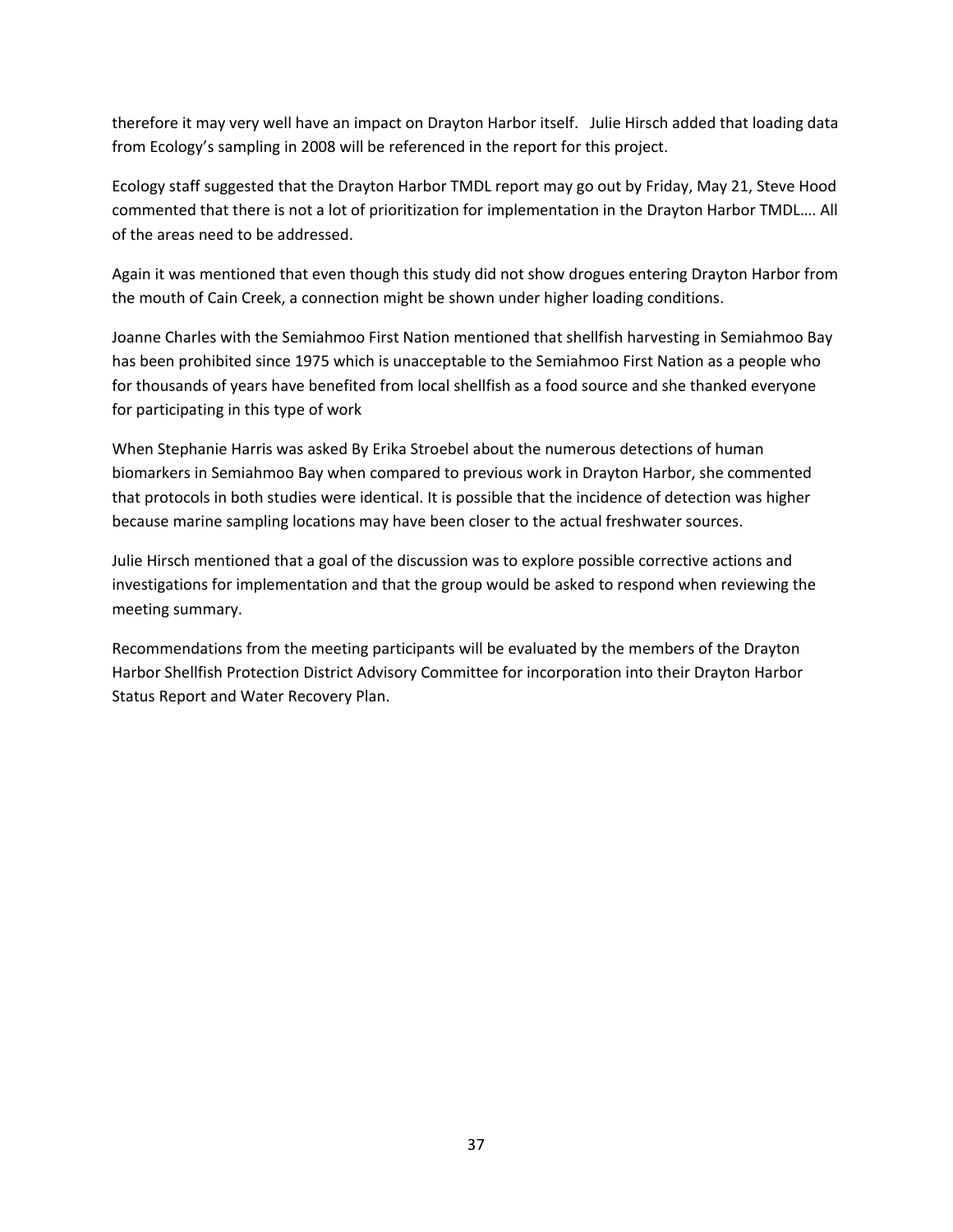# **Appendix C: Recommendations**

<span id="page-42-0"></span>One of the goals of the Drayton Harbor Shellfish Protection District and the EPA Region 10 Laboratory is utilization of the MST results to move forward in implementing actions that improve water quality. As part of this project a technical work group was convened in May 2010 among agency representatives from the U.S. and Canada. The group explored possible corrective actions to remedy fecal contamination in Semiahmoo Bay and Drayton Harbor with an emphasis on correcting human sources. These recommendations are incorporated below. A prioritization scheme was developed to assist in guiding corrective actions:

- Highest priority-Sites with multiple human biomarker occurrence AND multiple fecal coliform occurrence >1,000 FC/100mL. (CC0.01, CC0.2, CC0.4, CCSD)
- High priority-Sites with multiple human biomarker occurrence AND more than 10% of samples exceeding 100FC/10mL. (SD1, SD2, SS4)
- Medium priority-Sites with multiple human biomarker occurrences. (CC1.3)
- $\triangleright$  Because human biomarkers were predominantly observed and found in sewered areas and because ruminant markers in an urban environment can be due to multiple sources, corrective actions should emphasize remedying human fecal contamination.
- $\triangleright$  Multiple occurrences of ruminant markers were common and cows were observed pasturing in the Cain Creek basin. While the extent of contamination found from human sources is probably most significant in regard to human health, ruminant contamination is an important source of water quality degradation in the study area. Buffers and fencing should be encouraged to keep livestock from riparian areas.
- $\triangleright$  City of Blaine should follow-up with investigations of potential discharges to Cain Creek. A particular area of focus should be between sites CC 0.4 and upstream to site CC 1.3 due to the generally higher counts at site CC 0.4, which may reflect contaminated inputs upstream of this location. A proposal of follow-up investigations and corrective actions should be generated that includes investigation of stormwater inputs, potential sewer cross connections and combined sewer/stormwater outfalls.
- $\triangleright$  The absence of OSS in the Cain Creek sub-basin should be verified.
- $\triangleright$  An interagency map of the Cain Creek sub-basin should be generated as a management tool that includes sewer/storm drains, any OSS and livestock.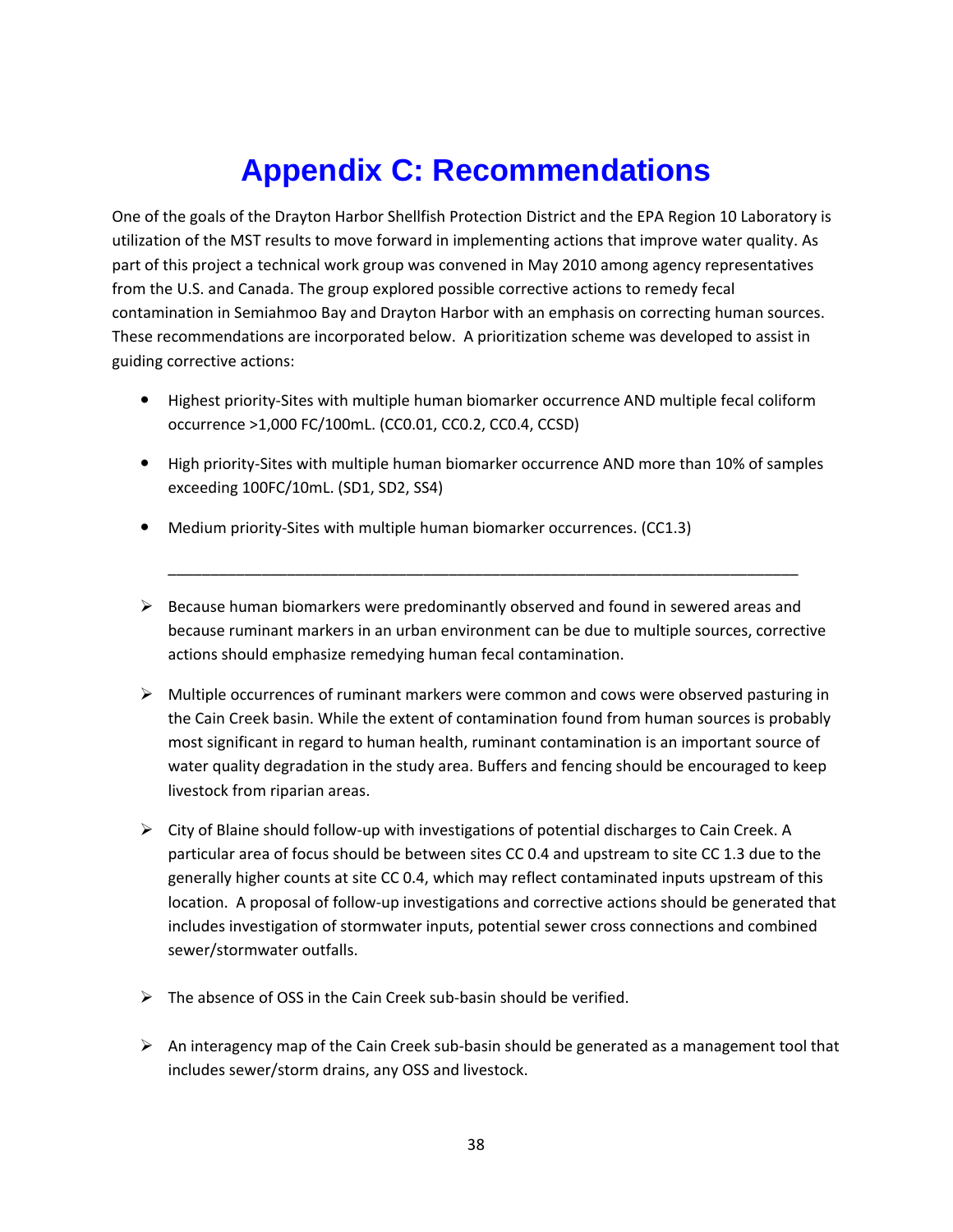- $\triangleright$  Metro Canada and the Boundary Bay Ambient Monitoring Program samples fecal coliform bacteria in Semiahmoo Bay at a depth of 3 meters resulting in undetectable fecal coliform concentrations (Armstrong, 2010). The DOH protocol (DOH, 1996) that samples 6 inches from the surface, should be used so that data can be compared with US agencies. (Jim Armstrong has agreed to make this change and he has been provided with the DOH protocol.)
- $\triangleright$  Fecal coliform loading data for the Little Campbell River should be provided regularly to the DHSPD and to Ecology as part of TMDL implementation.
- $\triangleright$  The Hay Study should be updated using an adjustable layer model, using updated data and it should include Cain Creek.
- $\triangleright$  The Port of Bellingham will discontinue monitoring a site on Tongue Shoal (POB-P) in October 2010. Monitoring at this site should be continued as a reference to monitor the quality of water entering Semiahmoo Bay and Drayton Harbor from Puget Sound.
- $\triangleright$  The Nooksack Tribe should add SS4 to their sampling regime. This is a high priority site (based upon the prioritization above) that discharges to Treaty protected shellfish harvest areas of NIT. It is in the proximity of a NIT sampling site that exceeds the fecal coliform water quality standard.
- $\triangleright$  The Drayton Harbor Shellfish Protection District supported through TMDL implementation, should reconvene a technical work group to cooperate in implementing corrective actions and in a potential modeling effort. This group should include partners such as DHSPD, Whatcom County, City of Blaine, Nooksack Indian Tribe, City of Surrey Ecology and others as evaluated.
- $\triangleright$  Recommendations from this work will be evaluated by the DHSPD. They should also be evaluated for incorporation into the TMDL implementation plan.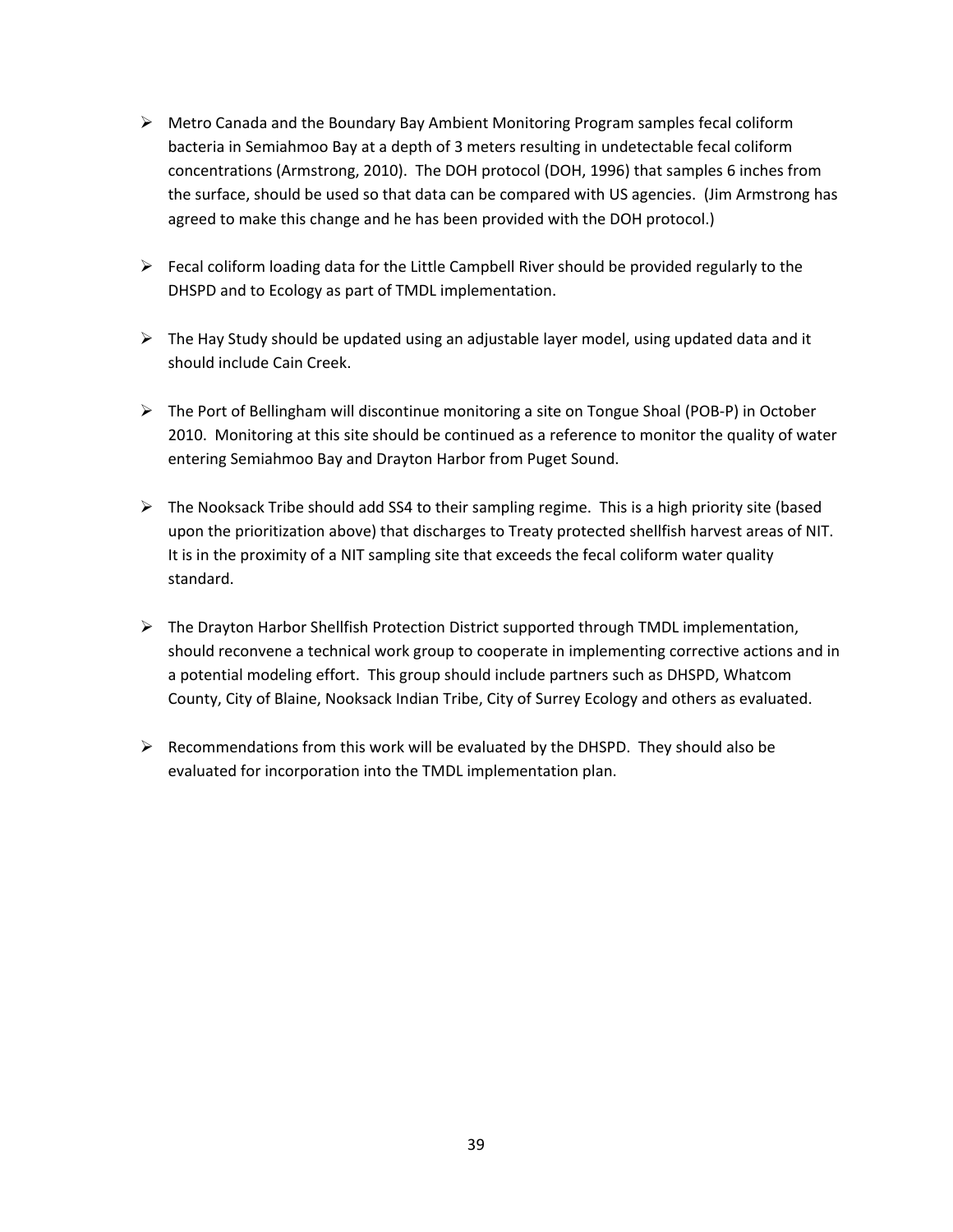## <span id="page-44-0"></span>**Appendix D: Addendum to Drayton Harbor Watershed Fecal Coliform TMDL; Phase I, Water Quality Study Design: Quality Assurance Project Plan**

(See attached file)